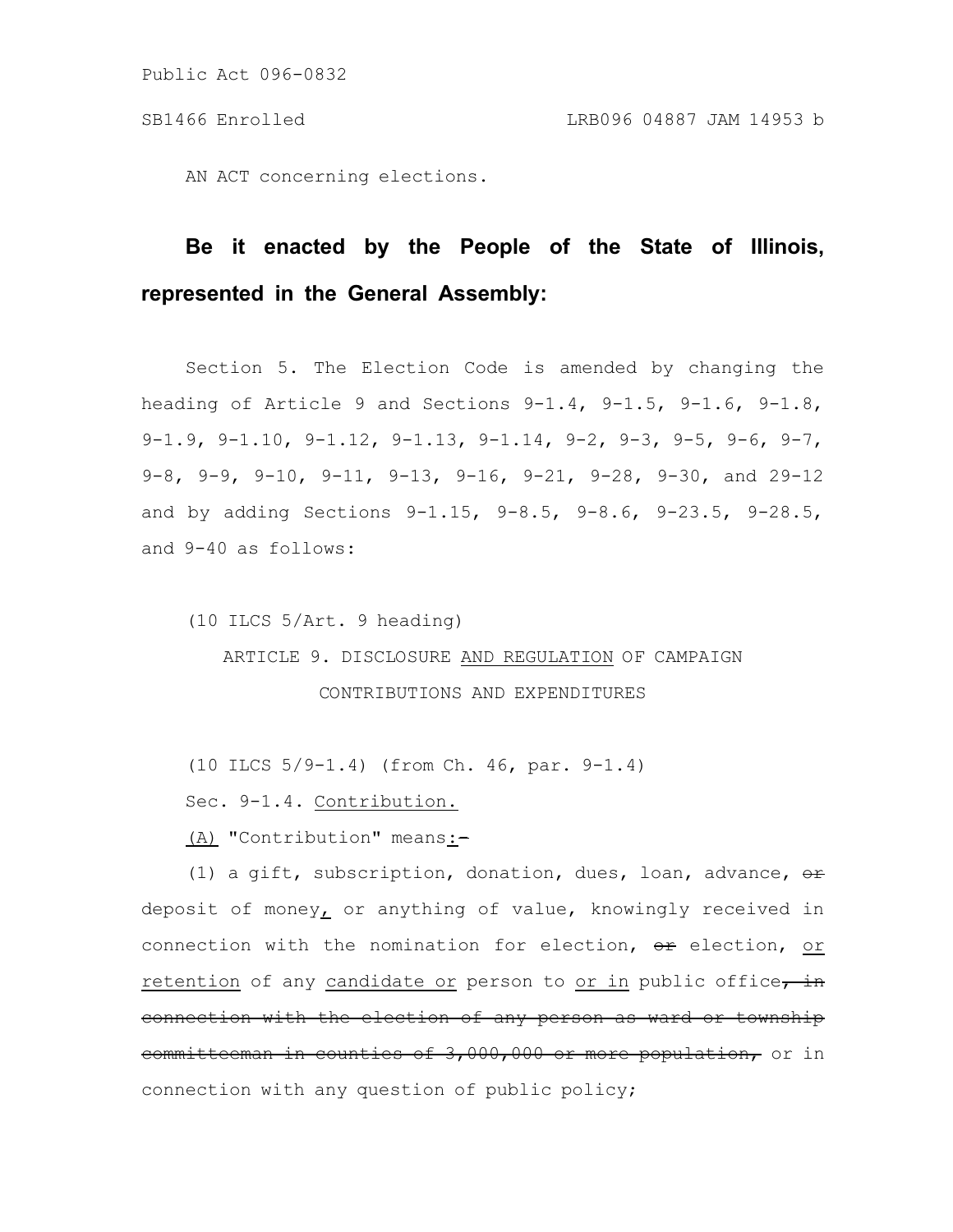# SB1466 Enrolled LRB096 04887 JAM 14953 b

(1.5) a gift, subscription, donation, dues, loan, advance, deposit of money, or anything of value that constitutes an electioneering communication regardless of whether the communication is made in concert or cooperation with or at the request, suggestion, or knowledge of a candidate, a candidate's authorized local political committee, a State political committee, a political committee in support of or opposition to a question of public policy, or any of their agents;

(2) the purchase of tickets for fund-raising events, including but not limited to dinners, luncheons, cocktail parties, and rallies made in connection with the nomination for election, or election, or retention of any person in or to public office, in connection with the election of any person as ward or township committeeman in counties of 3,000,000 or more population, or in connection with any question of public policy;

(3) a transfer of funds received by a political committee from another between political committee committees; and

(4) the services of an employee donated by an employer, in which case the contribution shall be listed in the name of the employer, except that any individual services provided voluntarily and without promise or expectation of compensation from any source shall not be deemed a contribution; and but

(5) an expenditure by a political committee made in cooperation, consultation, or concert with another political committee.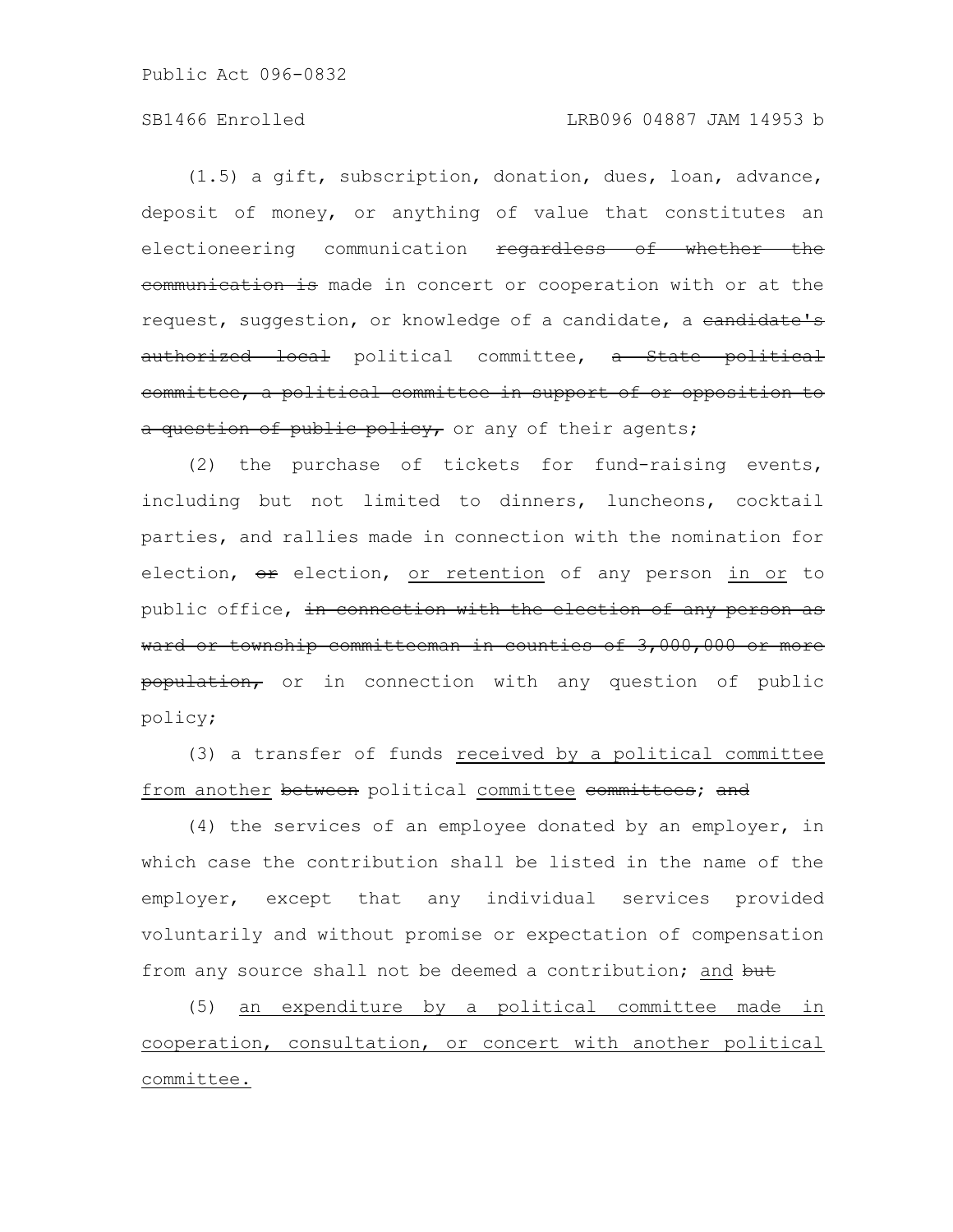(B) "Contribution" does not include:-

(a) the use of real or personal property and the cost of invitations, food, and beverages, voluntarily provided by an individual in rendering voluntary personal services on the individual's residential premises for candidate-related activities; provided the value of the service provided does not exceed an aggregate of \$150 in a reporting period;

(b) the sale of any food or beverage by a vendor for use in a candidate's campaign at a charge less than the normal comparable charge, if such charge for use in a candidate's campaign is at least equal to the cost of such food or beverage to the vendor; $\div$ 

(c) communications by a corporation to its stockholders and executive or administrative personnel or their families;

(d) communications by an association to its members and executive or administrative personnel or their families;

(e) voter registration or other campaigns encouraging voting that make no mention of any clearly identified candidate, public question, political party, group, or combination thereof;

(f) a loan of money by a national or State bank or credit union made in accordance with the applicable banking laws and regulations and in the ordinary course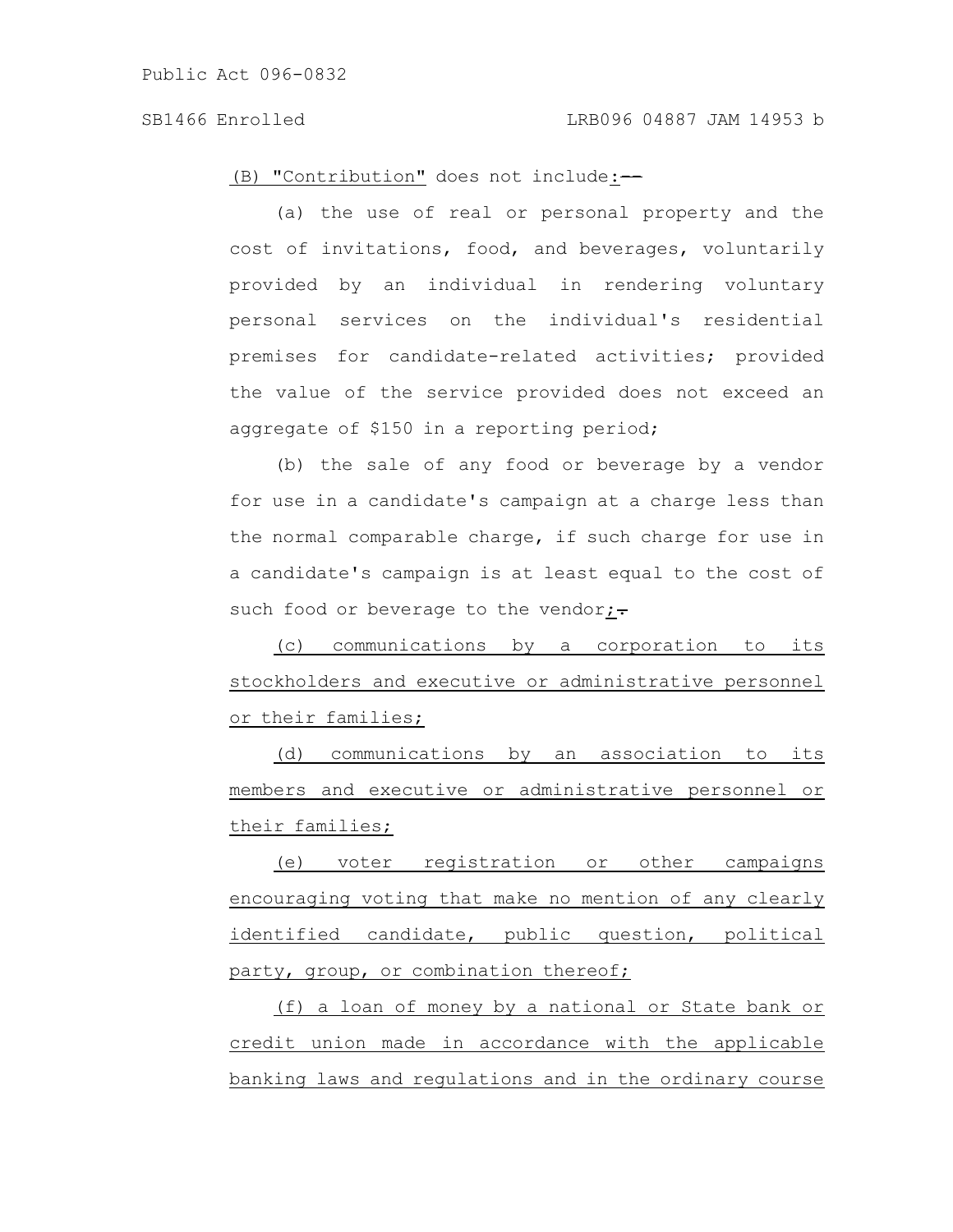of business, but the loan shall be listed on disclosure reports required by this Article; however, the use, ownership, or control of any security for such a loan, if provided by a person other than the candidate or his or her committee, qualifies as a contribution; or

(g) an independent expenditure.

(C) Interest or other investment income, earnings or proceeds, and refunds or returns of all or part of a committee's previous expenditures shall not be considered contributions but shall be listed on disclosure reports required by this Article.

(Source: P.A. 94-645, eff. 8-22-05.)

(10 ILCS 5/9-1.5) (from Ch. 46, par. 9-1.5)

Sec. 9-1.5. Expenditure defined.

(A) "Expenditure" means:-

(1) a payment, distribution, purchase, loan, advance, deposit, or gift of money, or anything of value, in connection with the nomination for election,  $er$  election, or retention of any person to or in public office, in connection with the election of any person as ward or township committeeman in counties of 3,000,000 or more population, or in connection with any question of public policy<u>;</u>

(2) "Expenditure" also includes a payment, distribution, purchase, loan, advance, deposit, or gift of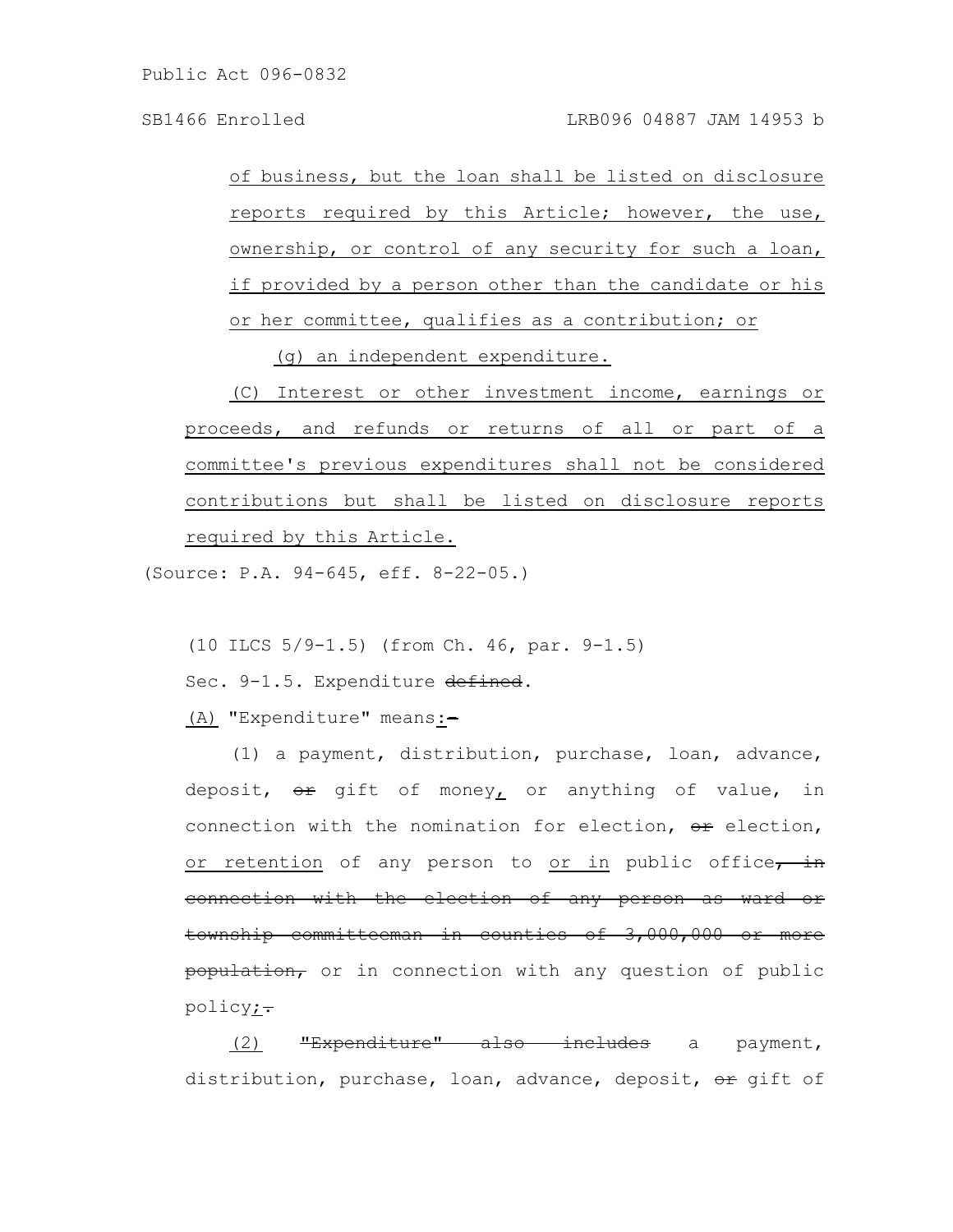# SB1466 Enrolled LRB096 04887 JAM 14953 b

money, or anything of value that constitutes an electioneering communication regardless of whether the communication is made in concert or cooperation with or at the request, suggestion, or knowledge of a candidate, a eandidate's authorized local political committee, a State political committee, a political committee in support of or opposition to a question of public policy, or any of their agents; or. However,

(3) a transfer of funds by a political committee to another political committee.

(B) "Expenditure" expenditure does not include: -

(a) the use of real or personal property and the cost of invitations, food, and beverages, voluntarily provided by an individual in rendering voluntary personal services on the individual's residential premises for candidate-related activities; provided the value of the service provided does not exceed an aggregate of \$150 in a reporting period; or

(b) the sale of any food or beverage by a vendor for use in a candidate's campaign at a charge less than the normal comparable charge, if such charge for use in a candidate's campaign is at least equal to the cost of such food or beverage to the vendor.

(2) a transfer of funds between political committees.

(Source: P.A. 93-574, eff. 8-21-03; 93-615, eff. 11-19-03; 93-847, eff. 7-30-04.)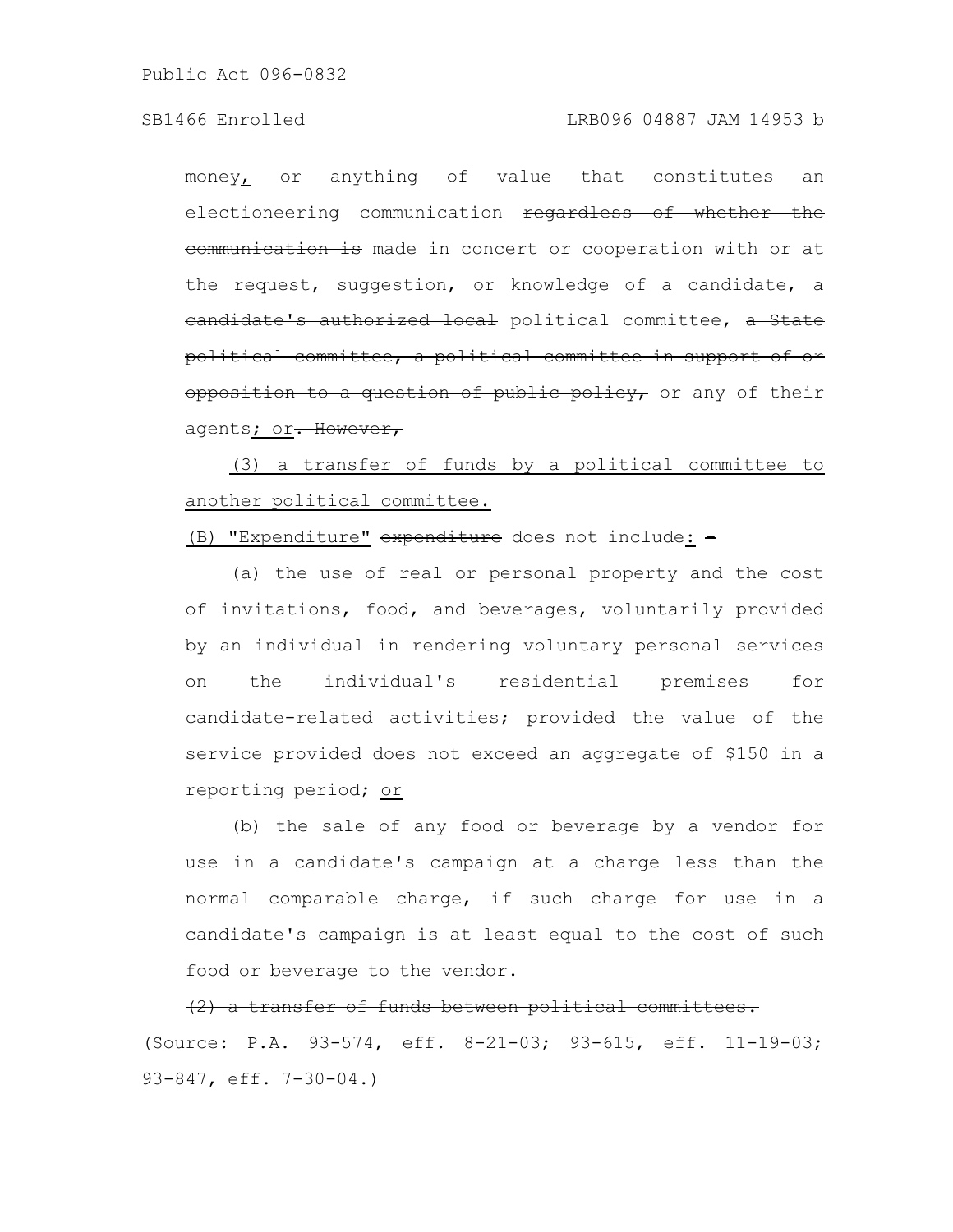(10 ILCS 5/9-1.6) (from Ch. 46, par. 9-1.6)

Sec. 9-1.6. Person. "Person" or "whoever" means a natural person an individual, trust, partnership, committee, association, corporation, or any other organization or group of persons.

(Source: P.A. 78-1183.)

(10 ILCS 5/9-1.8) (from Ch. 46, par. 9-1.8)

Sec. 9-1.8. Political committees.

(a) "Political committee" includes a candidate political committee, a political party committee, a political action committee, and a ballot initiative committee.

(b) "Candidate political committee" means the candidate himself or herself or any natural person, trust, partnership, corporation, or other organization or group of persons designated by the candidate that accepts contributions or makes expenditures during any 12-month period in an aggregate amount exceeding \$3,000 on behalf of the candidate.

(c) "Political party committee" means the State central committee of a political party, a county central committee of a political party, a legislative caucus committee, or a committee formed by a ward or township committeeman of a political party. For purposes of this Article, a "legislative caucus committee" means a committee established for the purpose of electing candidates to the General Assembly by the person elected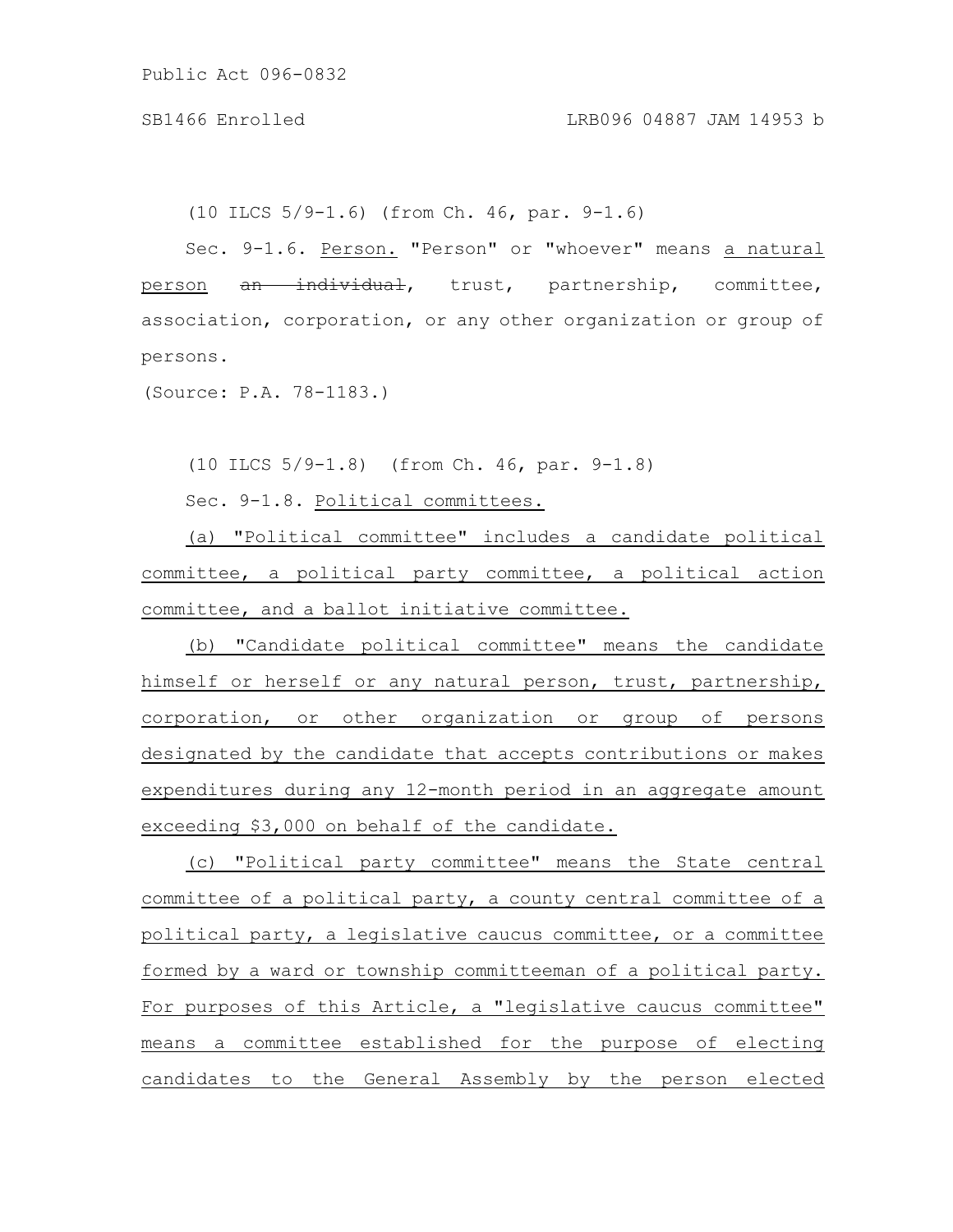President of the Senate, Minority Leader of the Senate, Speaker of the House of Representatives, Minority Leader of the House of Representatives, or a committee established by 5 or more members of the same caucus of the Senate or 10 or more members of the same caucus of the House of Representatives.

(d) "Political action committee" means any natural person, trust, partnership, committee, association, corporation, or other organization or group of persons, other than a candidate, political party, candidate political committee, or political party committee, that accepts contributions or makes expenditures during any 12-month period in an aggregate amount exceeding \$3,000 on behalf of or in opposition to a candidate or candidates for public office. "Political action committee" includes any natural person, trust, partnership, committee, association, corporation, or other organization or group of persons, other than a candidate, political party, candidate political committee, or political party committee, that makes electioneering communications during any 12-month period in an aggregate amount exceeding \$3,000 related to any candidate or candidates for public office.

(e) "Ballot initiative committee" means any natural person, trust, partnership, committee, association, corporation, or other organization or group of persons that accepts contributions or makes expenditures during any 12-month period in an aggregate amount exceeding \$3,000 in support of or in opposition to any question of public policy to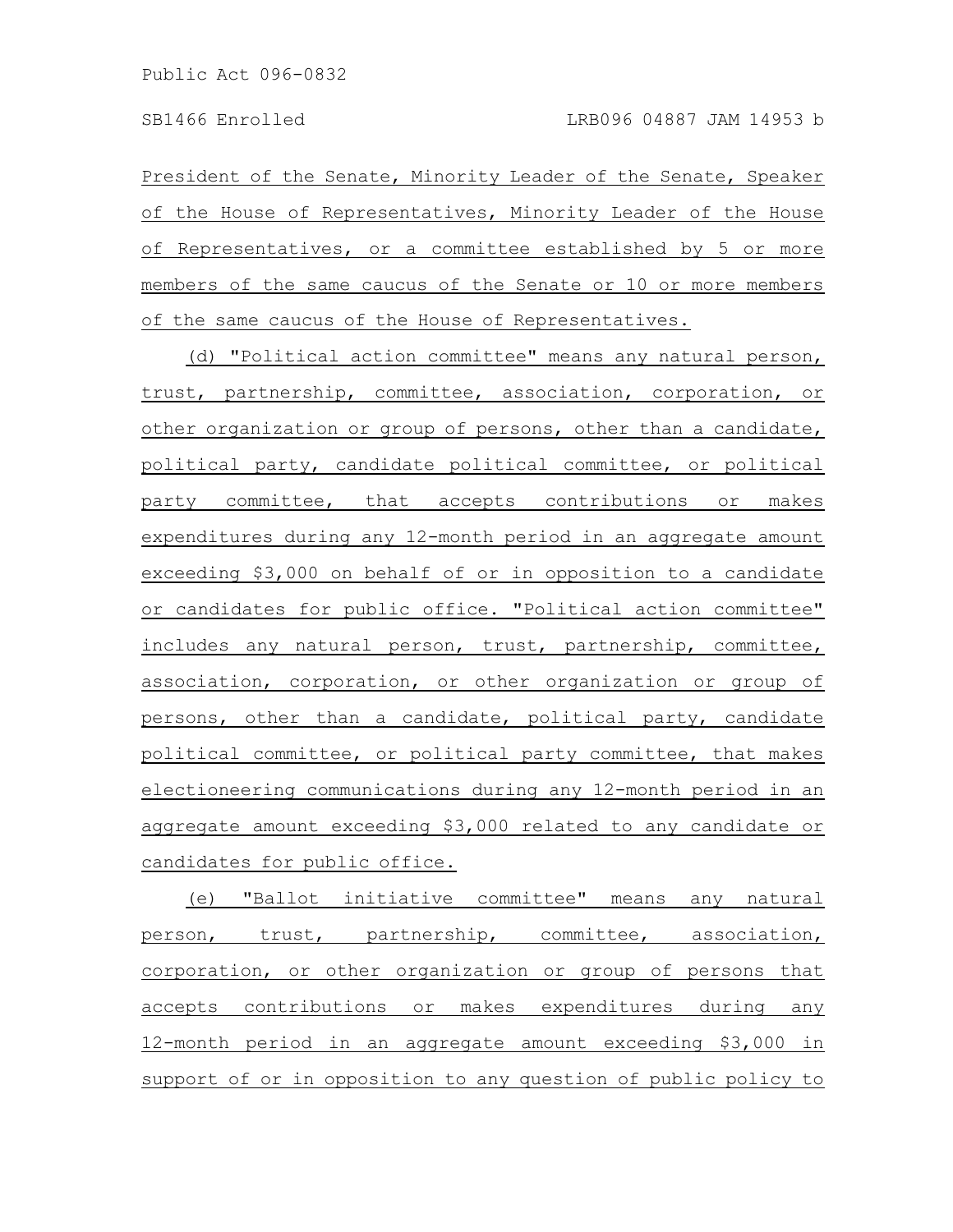be submitted to the electors. "Ballot initiative committee" includes any natural person, trust, partnership, committee, association, corporation, or other organization or group of persons that makes electioneering communications during any 12-month period in an aggregate amount exceeding \$3,000 related to any question of public policy to be submitted to the voters. The \$3,000 threshold applies to any contributions or expenditures received or made with the purpose of securing a place on the ballot for, advocating the defeat or passage of, or engaging in electioneering communication regarding the question of public policy, regardless of the method of initiation of the question of public policy and regardless of whether petitions have been circulated or filed with the appropriate office or whether the question has been adopted and certified by the governing body.

"State political committee" means the candidate himself individual, trust, partnership, committee, corporation, or any other organization or  $\overline{\text{which}}$ 

(a) accepts contributions or grants or makes <u>during any 12-month period in an aggregate amount</u> \$3,000 on behalf of or in opposition to a candidate eandidates for public office who are required by the Governmental Ethics Act to file statements of economic interests with the Secretary of State,

(b) accepts contributions or makes expenditures during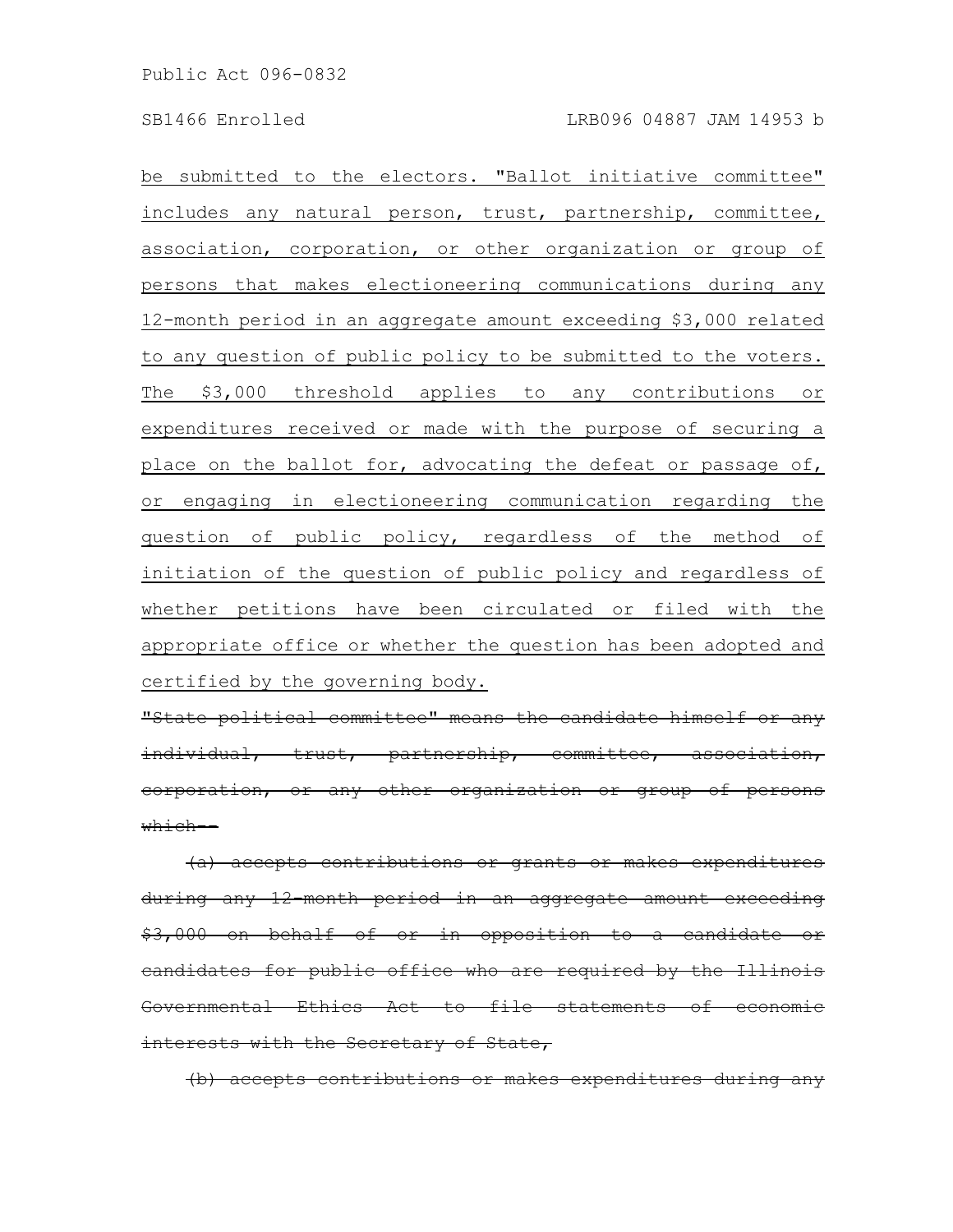12-month period in an aggregate amount exceeding \$3,000 in support of or in opposition to any question of public policy to be submitted to the electors of an area encompassing more than one county. The \$3,000 threshold established in this paragraph (b) applies to any receipts or expenditures received or made with the purpose of securing a place on the ballot for, advocating the defeat or passage of, or engaging in electioneering communication regarding the question of public policy regardless of the method of initiation of the question of public policy and regardless of whether petitions have been circulated or filed with the appropriate office or whether the question has been adopted and certified by the governing body,

(c) accepts contributions or makes expenditures during any 12-month period in an aggregate amount exceeding \$3,000 and has as its primary purpose the furtherance of governmental, political or social values, is organized on a not-for-profit basis, and which publicly endorses or publicly opposes a candidate or candidates for public office who are required by the Illinois Governmental Ethics Act to file statements of economic interest with the Secretary of State, or

(d) accepts contributions or makes expenditures during any 12-month period in an aggregate amount exceeding \$3,000 for electioneering communications relating to any candidate or candidates described in paragraph (a) or any question of public policy described in paragraph (b).

(Source: P.A. 95-963, eff. 1-1-09.)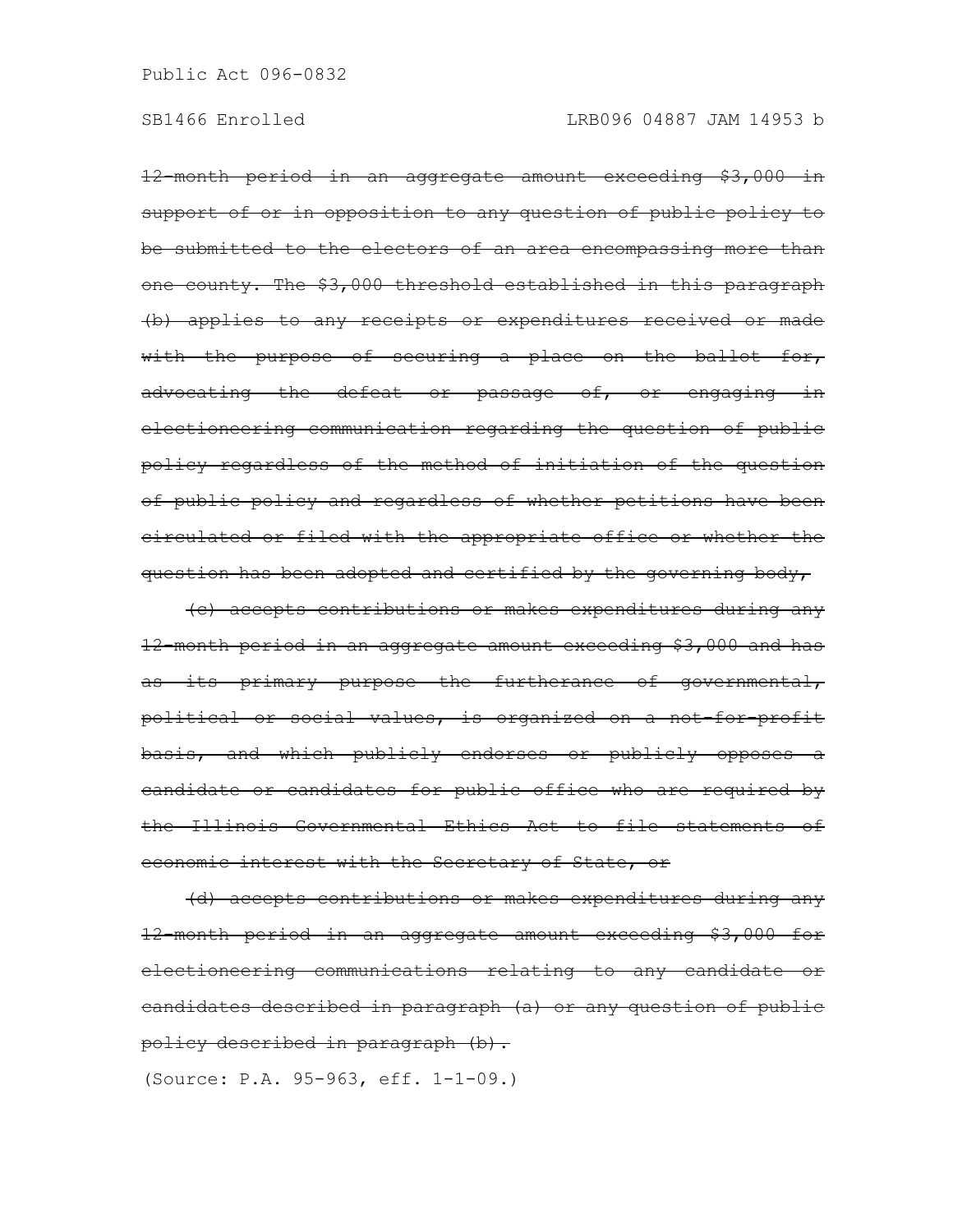(10 ILCS 5/9-1.9) (from Ch. 46, par. 9-1.9)

Sec. 9-1.9. Election cycle. "Election cycle" means any of the following:

(1) For a candidate political committee organized to support a candidate to be elected at a general primary election or general election, (i) the period beginning January 1 following the general election for the office to which a candidate seeks nomination or election and ending on the day of the general primary election for that office or (ii) the period beginning the day after a general primary election for the office to which the candidate seeks nomination or election and through December 31 following the general election.

(2) Notwithstanding paragraph (1), for a candidate political committee organized to support a candidate for the General Assembly, (i) the period beginning January 1 following a general election and ending on the day of the next general primary election or (ii) the period beginning the day after the general primary election and ending on December 31 following a general election.

(3) For a candidate political committee organized to support a candidate for a retention election, (i) the period beginning January 1 following the general election at which the candidate was elected through the day the candidate files a declaration of intent to seek retention or (ii) the period beginning the day after the candidate files a declaration of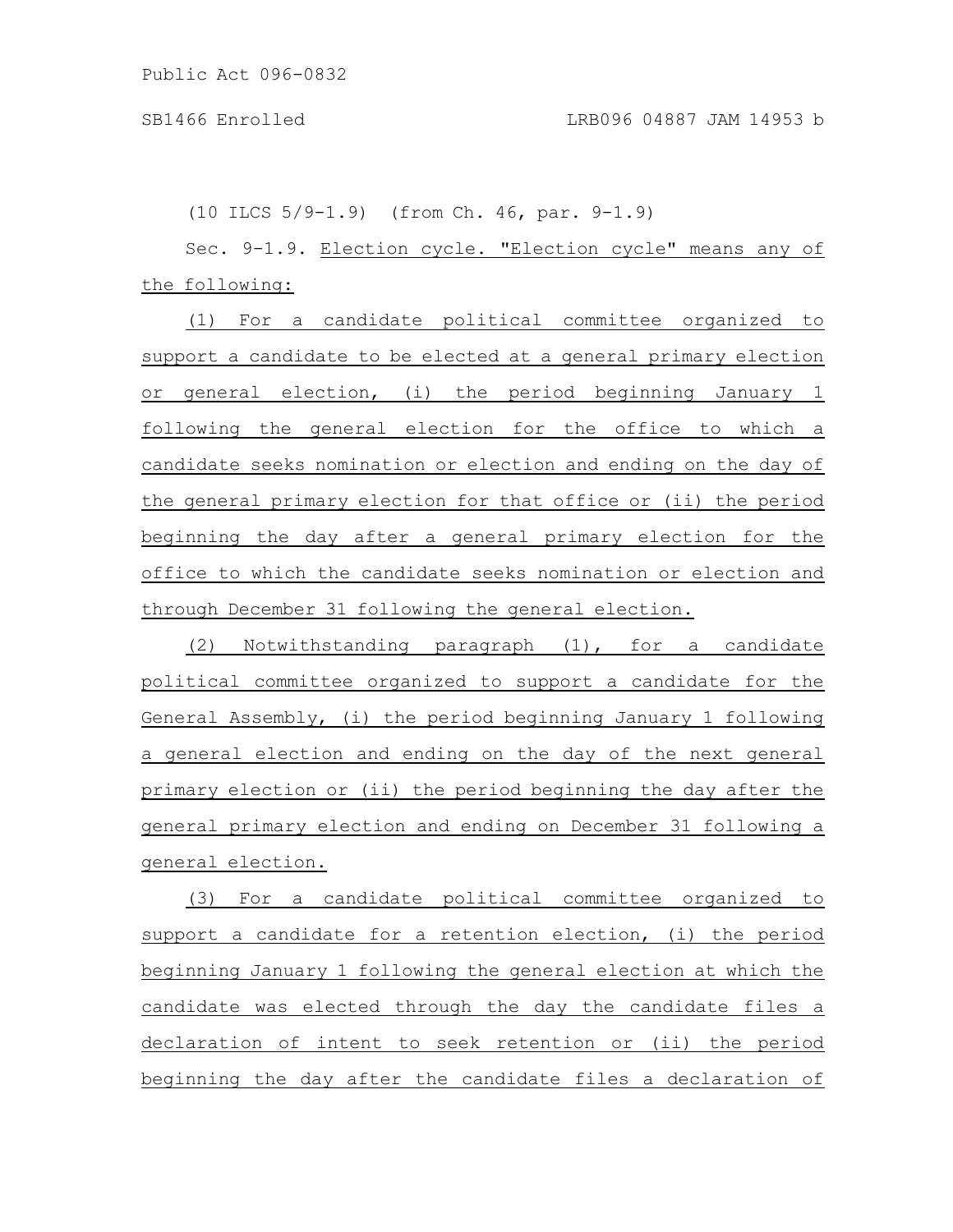intent to seek retention through December 31 following the retention election.

(4) For a candidate political committee organized to support a candidate to be elected at a consolidated primary election or consolidated election, (i) the period beginning July 1 following a consolidated election and ending on the day of the consolidated primary election or (ii) the period beginning the day after the consolidated primary election and ending on June 30 following a consolidated election.

(5) For a political party committee, political action committee, or ballot initiative committee, the period beginning on January 1 and ending on December 31 of each calendar year. "Political committee" includes State and county central committees of any political party, and also includes local political committees and state political committees, but does not include any candidate who accept contributions or make expenditures during any 12-month period in an aggregate amount exceeding \$3,000, nor does include, with the exception of State central and county central committees of any political party, any individual, trust, partnership, committee, association, corporation, or any other organization or group of persons which does not (i) accept contributions or make expenditures during any 12-month period  $in$  an aggregate amount exceeding  $$3,000$  on behalf of opposition to a candidate or candidates or to any public policy or (ii) accept contributions or make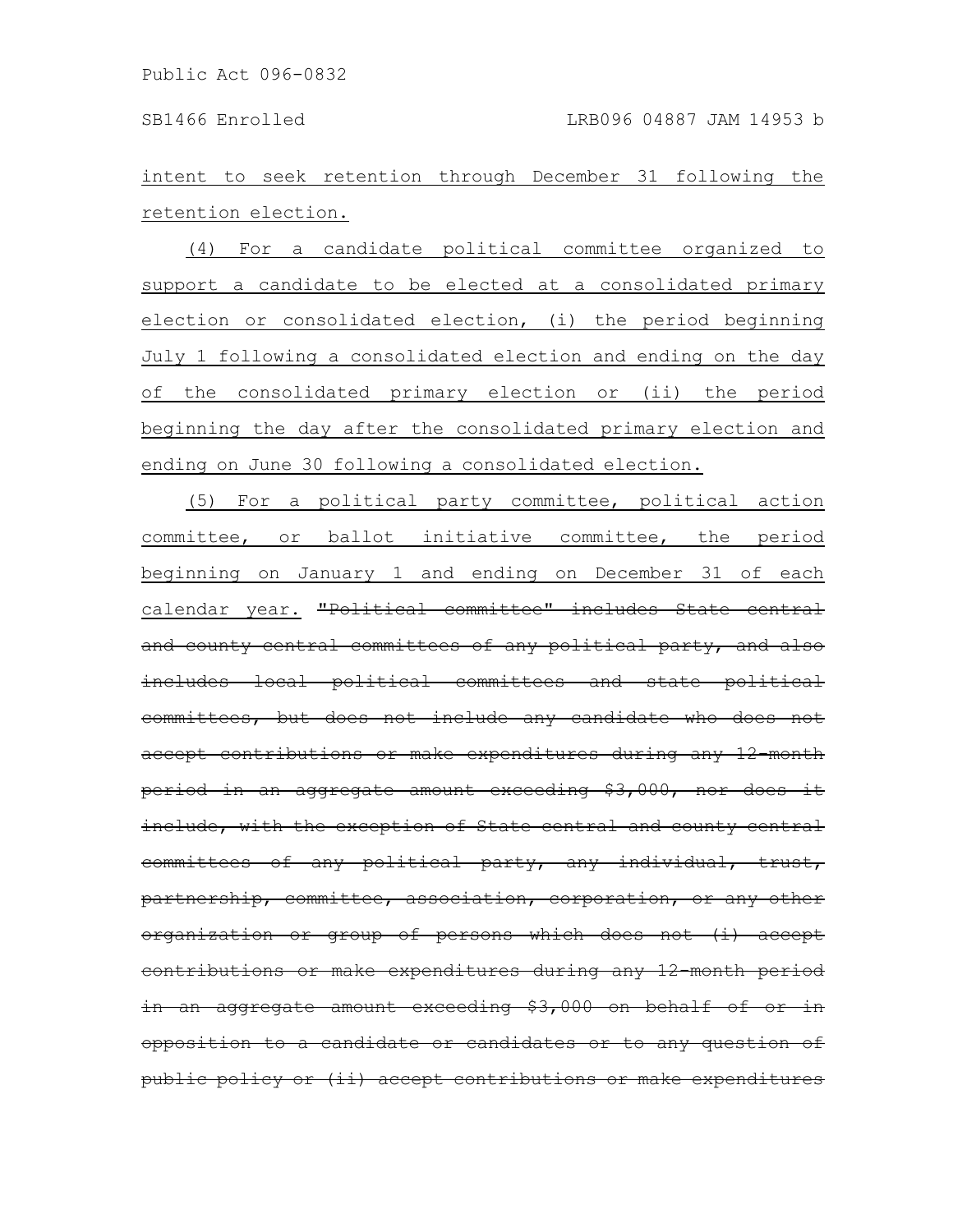during any 12-month period in an aggregate amount exceeding \$3,000 for electioneering communications relating to any eandidate or candidates described in paragraph (a) 9-1.7 or 9-1.8 or any question of public policy  $\frac{\text{parameter of the total}}{\text{parameter of the total}}$ and persons shall not be required to comply with any filing provisions in this Article.

(Source: P.A. 93-847, eff. 7-30-04.)

(10 ILCS 5/9-1.10) (from Ch. 46, par. 9-1.10)

Sec. 9-1.10. Public Office. "Public office" means any elective office or judicial office subject to retention for which candidates are required to file statements interests under the "Illinois Governmental Ethics Act", approved August 26, 1967, as amended.

(Source: P.A. 78-1183.)

(10 ILCS 5/9-1.12) (from Ch. 46, par. 9-1.12)

Sec. 9-1.12. Anything of value. "Anything of value" means any item, thing, service includes all things, services, or good goods, regardless of whether it they may be valued in monetary terms according to ascertainable market value. Anything of value which does not have an ascertainable market value must be reported by describing the item, thing, service services, or good goods contributed and by using the contributor's certified market value required under Section 9-6.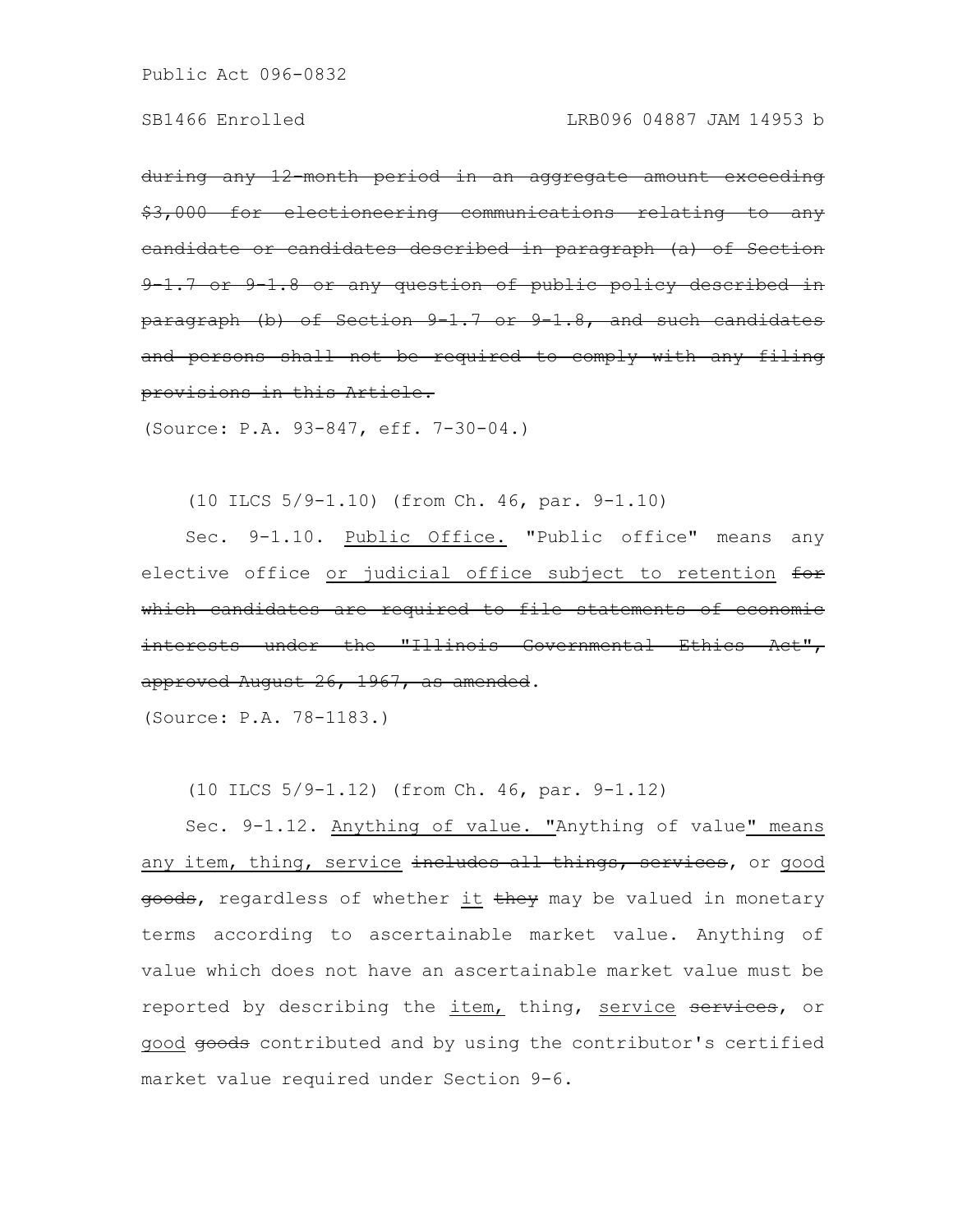(Source: P.A. 90-737, eff. 1-1-99.)

(10 ILCS 5/9-1.13) (from Ch. 46, par. 9-1.13)

Sec. 9-1.13. Transfer of funds. "Transfer of funds" means any conveyance of money or the purchase of tickets made in connection with the nomination for election, election or retention of any person to or in public office or in connection with any question of public policy from one political committee to another political committee.

(Source: P.A. 86-873.)

(10 ILCS 5/9-1.14)

Sec. 9-1.14. Electioneering communication defined.

(a) "Electioneering communication" means, for the purposes of this Article, any broadcast, cable, or satellite form of communication, in whatever medium, including but not limited to a newspaper, radio, television, or Internet communication, that (1) refers to (i) a clearly identified candidate or candidates who will appear on the ballot for nomination for election, election, or retention, (ii) refers to a clearly identified political party, or (iii) refers to a clearly identified question of public policy that will appear on the ballot, and (2) is made within (i) 60 days before a general election or consolidated election or (ii) 30 days before a primary election, (3) is targeted to the relevant electorate, and (4) is susceptible to no reasonable interpretation other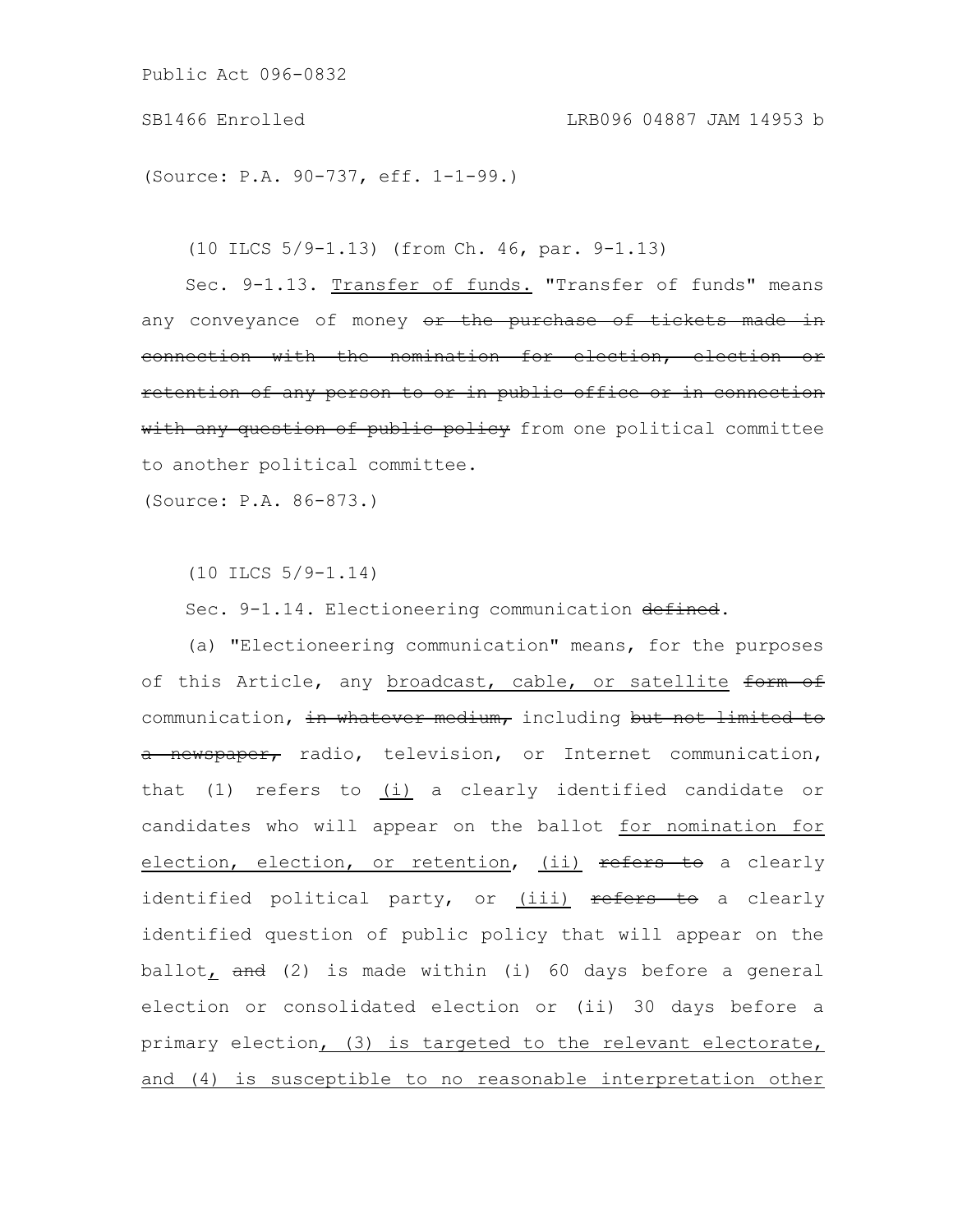than as an appeal to vote for or against a clearly identified candidate for nomination for election, election, or retention, a political party, or a question of public policy.

(b) "Electioneering communication" does not include:

(1) A communication, other than an advertisement, appearing in a news story, commentary, or editorial distributed through the facilities of any legitimate news organization, unless the facilities are owned or controlled by any political party, political committee, or candidate.

(2) A communication made solely to promote a candidate debate or forum that is made by or on behalf of the person sponsoring the debate or forum.

(3) A communication made as part of a non-partisan activity designed to encourage individuals to vote or to register to vote.

(4) A communication by an organization operating and remaining in good standing under Section 501(c)(3) of the Internal Revenue Code of 1986.

(5) A communication exclusively between a labor organization, as defined under federal or State law, and its members.

(6) A communication exclusively between an organization formed under Section 501(c)(6) of the Internal Revenue Code and its members.

(Source: P.A. 93-574, eff. 8-21-03; 93-615, eff. 11-19-03;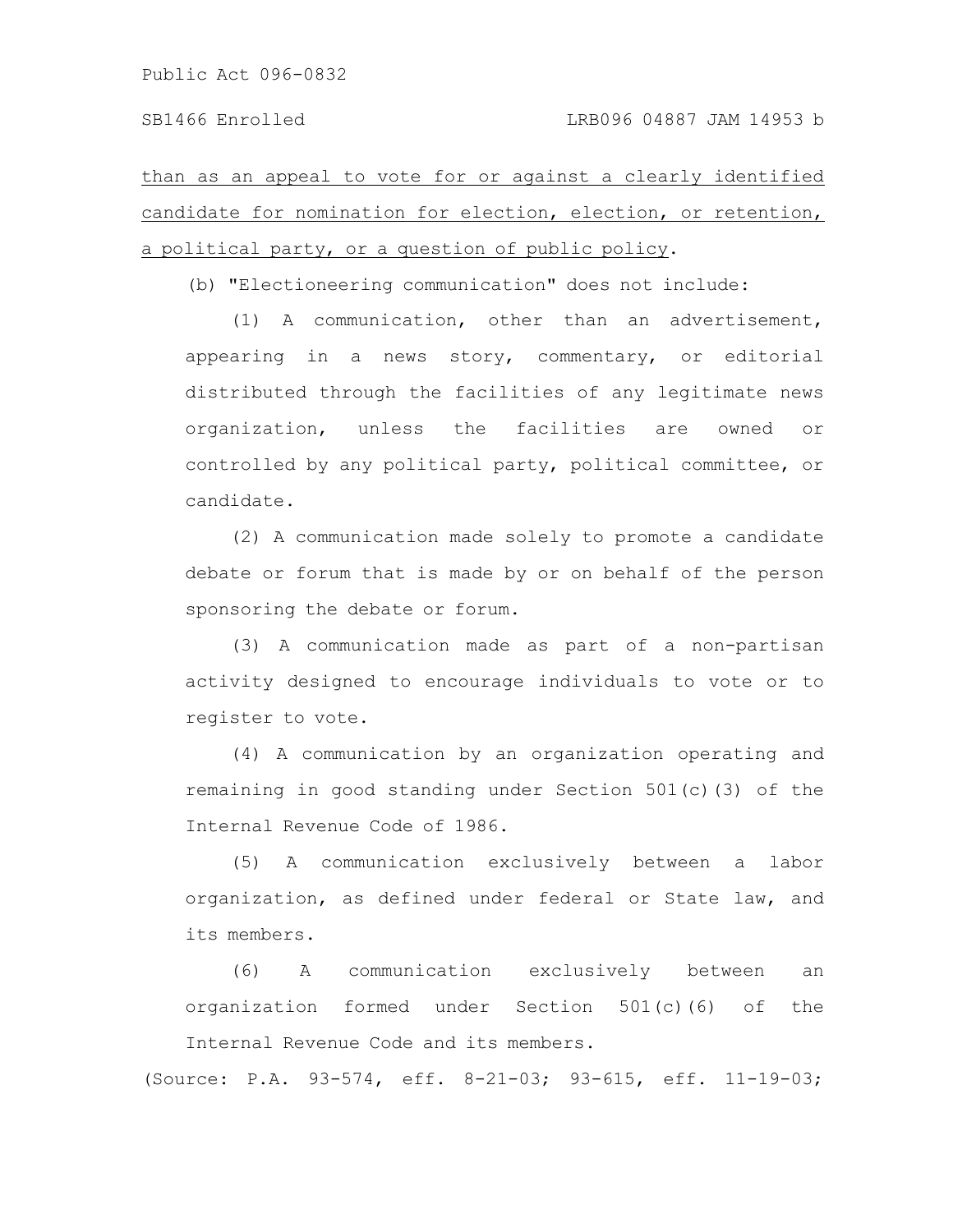93-847, eff. 7-30-04; 94-461, eff. 8-4-05; 94-645, eff.  $8 - 22 - 05.$ 

(10 ILCS 5/9-1.15 new)

Sec. 9-1.15. Independent expenditure. "Independent expenditure" means any payment, gift, donation, or expenditure of funds (i) by a natural person or political committee for the purpose of making electioneering communications or of expressly advocating for or against the nomination for election, election, retention, or defeat of a clearly identifiable public official or candidate and (ii) that is not made in connection, consultation, or concert with or at the request or suggestion of the public official or candidate, the public official's or candidate's designated political committee or campaign, or the agent or agents of the public official, candidate, or political committee or campaign.

(10 ILCS 5/9-2) (from Ch. 46, par. 9-2)

Sec. 9-2. Political committee designations.

(a) Every political committee shall be designated as a (i) candidate political committee, (ii) political party committee, (iii) political action committee, or (iv) ballot initiative committee.

(b) Beginning January 1, 2011, no public official or candidate for public office may maintain or establish more than one candidate political committee for each office that public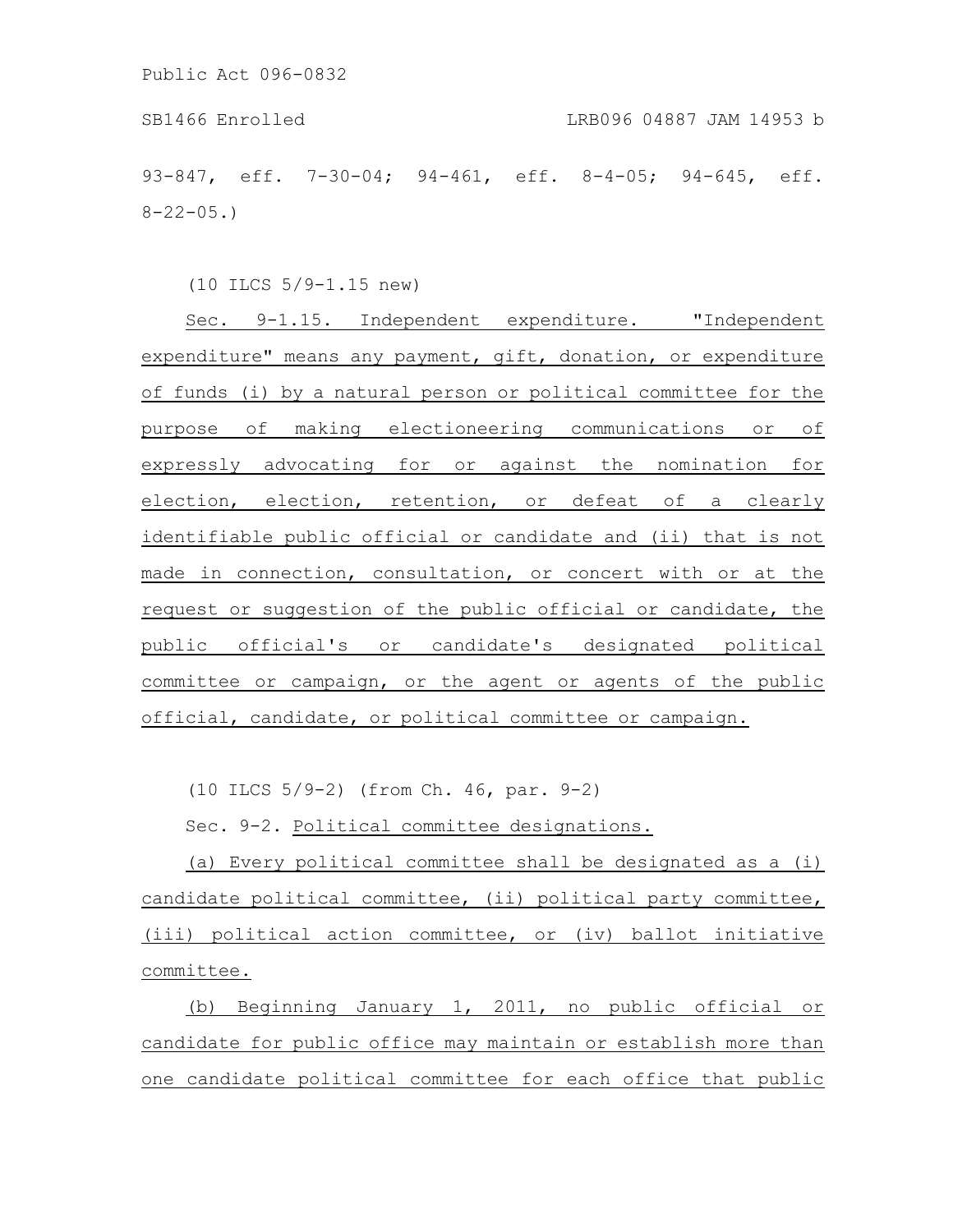official or candidate holds or is seeking. The name of each candidate political committee shall identify the name of the public official or candidate supported by the candidate political committee. If a candidate establishes separate candidate political committees for each public office, the name of each candidate political committee shall also include the public office to which the candidate seeks nomination for election, election, or retention. If a candidate establishes one candidate political committee for multiple offices elected at different elections, then the candidate shall designate an election cycle, as defined in Section 9-1.9, for purposes of contribution limitations and reporting requirements set forth in this Article. No political committee, other than a candidate political committee, may include the name of a candidate in its name.

(c) Beginning January 1, 2011, no State central committee of a political party, county central committee of a political party, committee formed by a ward or township committeeman, or committee established for the purpose of electing candidates to the General Assembly may maintain or establish more than one political party committee. The name of the committee must include the name of the political party.

(d) Beginning January 1, 2011, no natural person, trust, partnership, committee, association, corporation, or other organization or group of persons forming a political action committee shall maintain or establish more than one political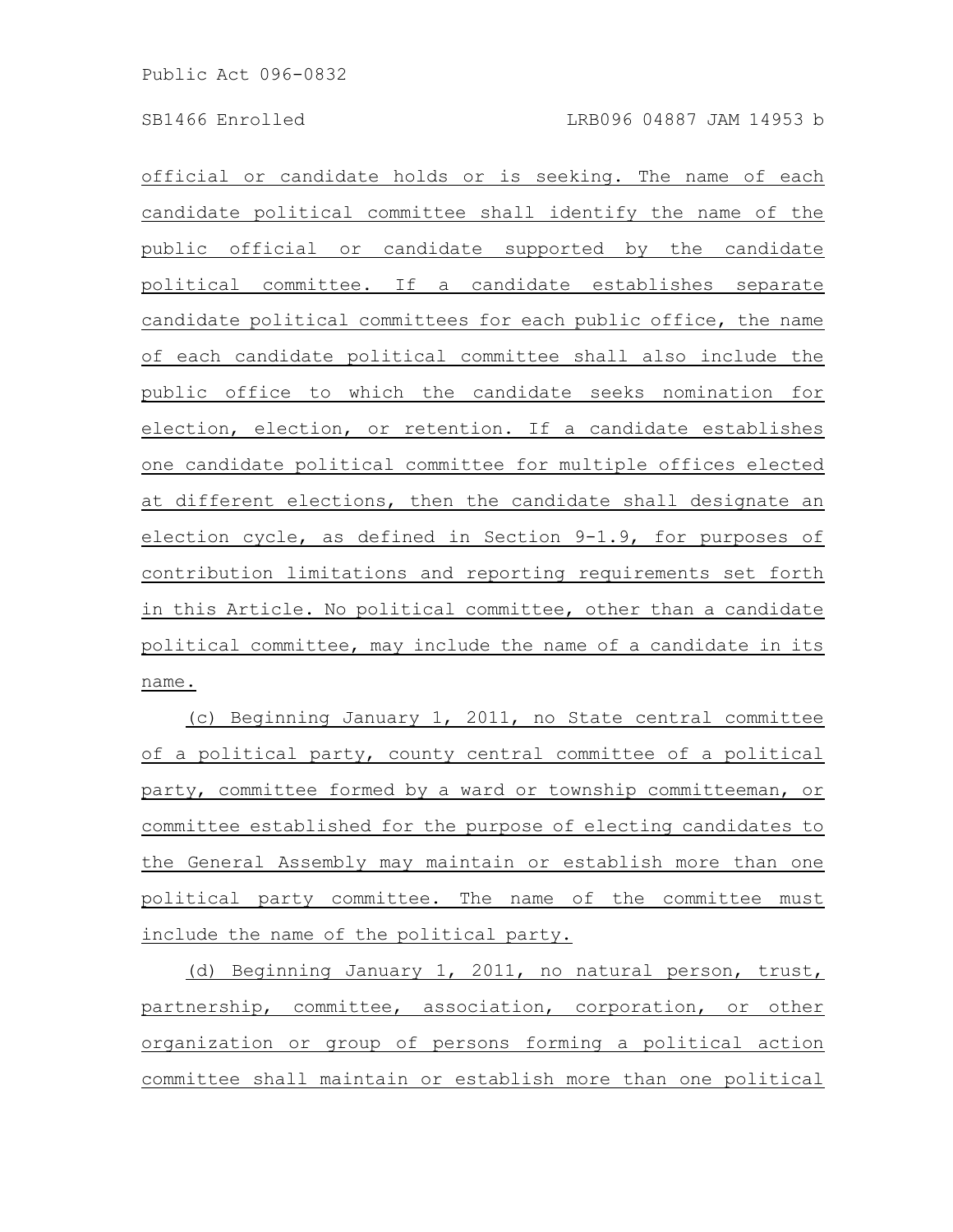action committee. The name of a political action committee must include the name of the entity forming the committee.

(e) Beginning January 1, 2011, the name of a ballot initiative committee must include words describing the question of public policy and whether the group supports or opposes the question.

(f) Every political committee shall designate a chairman and a treasurer. The same person may serve as both chairman and treasurer of any political committee. A candidate who administers his own campaign contributions and expenditures shall be deemed a political committee for purposes of this Article and shall designate himself as chairman, treasurer, or both chairman and treasurer of such political committee. The treasurer of a political committee shall be responsible for keeping the records and filing the statements and reports required by this Article.

(g) No contribution and no expenditure shall be accepted or made by or on behalf of a political committee at a time when there is a vacancy in the office of chairman or treasurer thereof. No expenditure shall be made for or on behalf of a political committee without the authorization of its chairman or treasurer, or their designated agents.

(h) For purposes of implementing the changes made by this amendatory Act of the 96th General Assembly, every political committee in existence on the effective date of this amendatory Act of the 96th General Assembly shall make the designation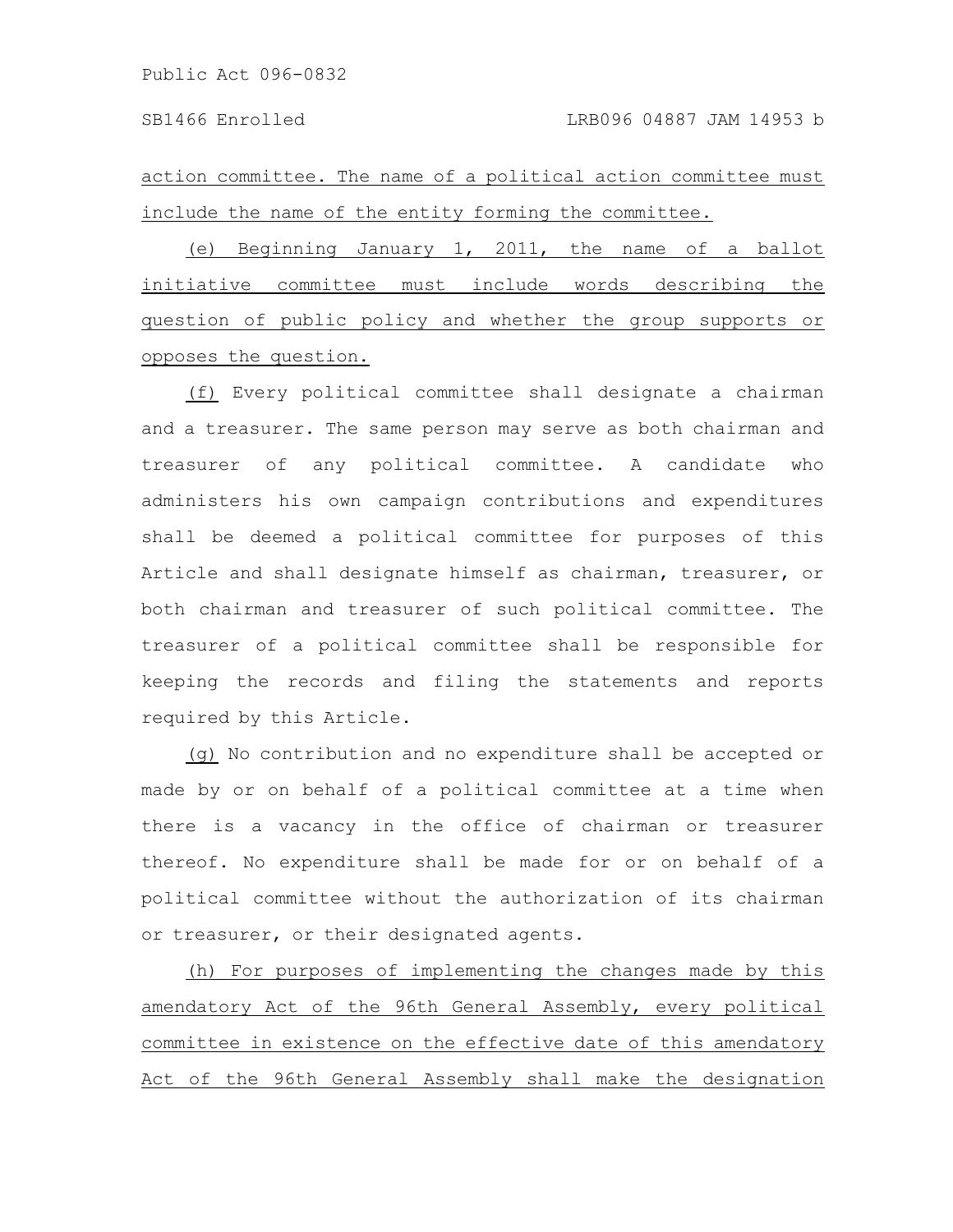required by this Section by December 31, 2010. (Source: P.A. 80-756.)

(10 ILCS 5/9-3) (from Ch. 46, par. 9-3)

Sec. 9-3. Political committee statement of organization.

(a) Every state political committee and every local political committee shall file with the State Board of Elections, and every local political committee shall file with the county clerk, a statement of organization within 10 business days of the creation of such committee, except any political committee created within the 30 days before an election shall file a statement of organization within 2 5 business days in person, by facsimile transmission, or by electronic mail. Any change in information previously submitted in a statement of organization shall be reported, as required for the original statement of organization by this Section, within 10 days following that change. A political committee that acts as both a state political committee and a local political committee shall file a copy of each statement of organization with the State Board of Elections and the county clerk. The Board shall impose a civil penalty of \$50 \$25 per business day upon political committees for failing to file or late filing of a statement of organization, except that for committees formed to support candidates for statewide office, the civil penalty shall be \$50 per business day. Such penalties shall not exceed \$5,000, and shall not exceed \$10,000 for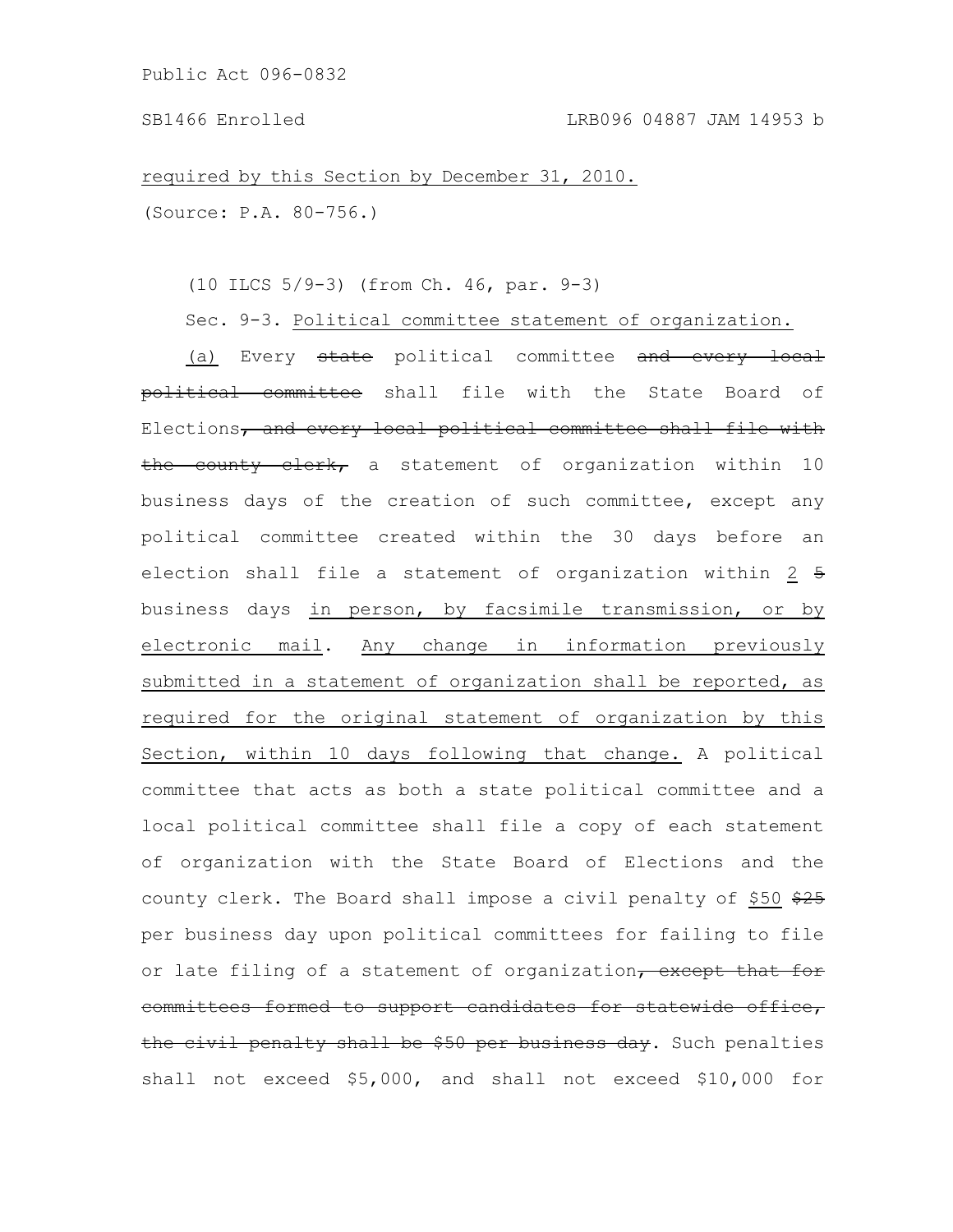# SB1466 Enrolled LRB096 04887 JAM 14953 b

statewide office political committees. There shall be no fine if the statement is mailed and postmarked at least 72 hours prior to the filing deadline.

In addition to the civil penalties authorized by this Section, the State Board of Elections or any other affected political committee may apply to the circuit court for a temporary restraining order or a preliminary or permanent injunction against the political committee to cease the expenditure of funds and to cease operations until the statement of organization is filed.

For the purpose of this Section, "statewide office" means the Governor, Lieutenant Governor, Secretary of State, Attorney General, State Treasurer, and State Comptroller.

(b) The statement of organization shall include:  $-$ 

(1)  $\leftrightarrow$  the name and address of the political committee and the designation required by Section 9-2 (the name of the political committee must include the name of any sponsoring entity);

(2)  $\leftrightarrow$  the scope, area of activity, party affiliation, eandidate affiliation and his county of residence, and purposes of the political committee;

(3)  $\left\{\text{e}\right\}$  the name, address, and position of each custodian of the committee's books and accounts;

 $(4)$   $\left(\frac{d}{dt}\right)$  the name, address, and position of the committee's principal officers, including the chairman, treasurer, and officers and members of its finance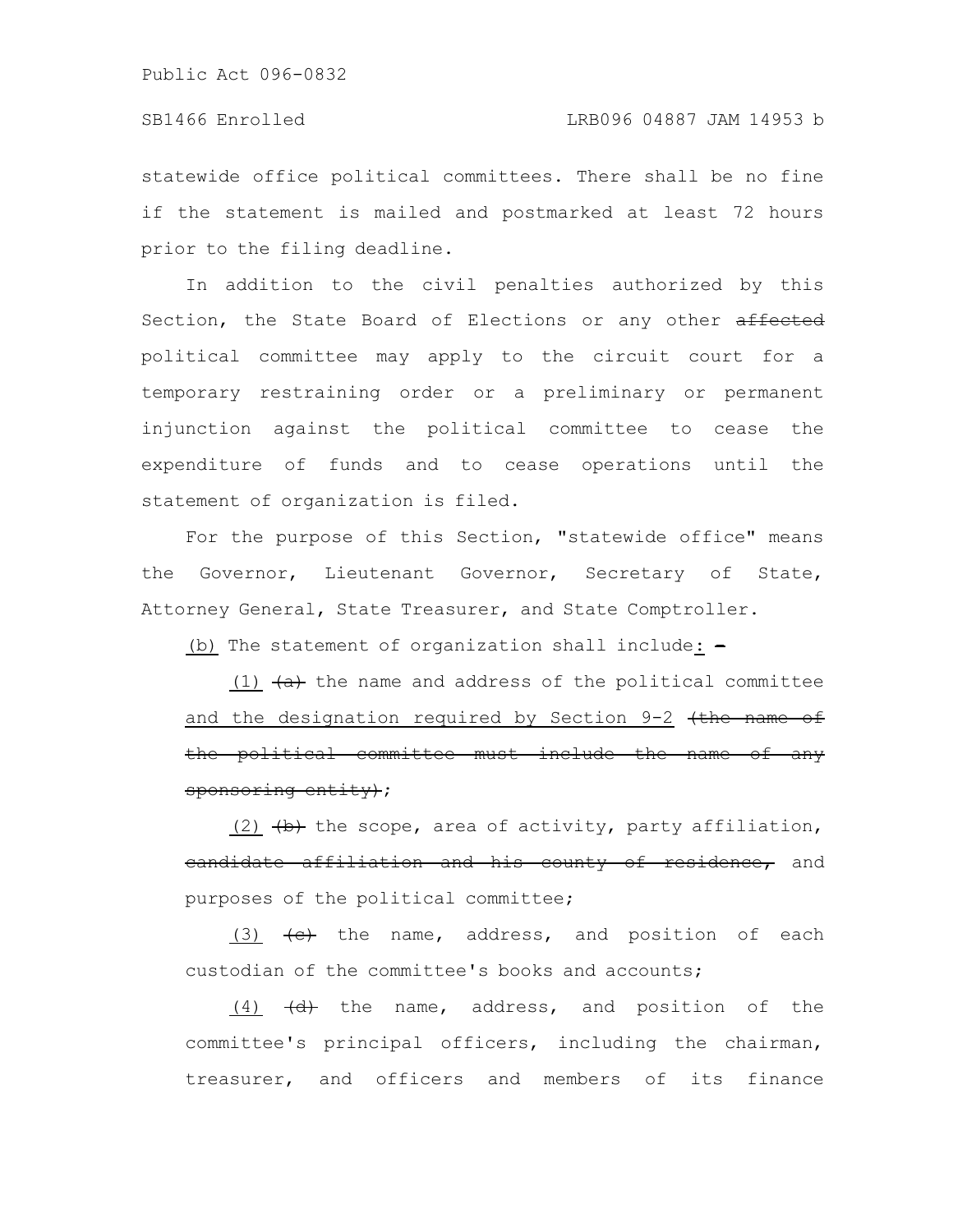committee, if any;

 $(5)$  the name and address of any sponsoring entity  $\leftrightarrow$  $\left(\text{Black}\right);$ 

(6)  $(f)$  a statement of what specific disposition of residual fund will be made in the event of the dissolution or termination of the committee;

(7)  $\left( \theta \right)$  a listing of all banks or other financial institutions, safety deposit boxes, and any other repositories or custodians of funds used by the committee; and

 $(8)$   $\overline{(h)}$  the amount of funds available for campaign expenditures as of the filing date of the committee's statement of organization.

For purposes of this Section, a "sponsoring entity" is (i) any person, political committee, organization, corporation, or association that contributes at least 33% of the total funding of the political committee or (ii) any person or other entity that is registered or is required to register under the Lobbyist Registration Act and contributes at least 33% of the total funding of the political committee<del>; except that a</del> political committee is not a "sponsoring entity" for purposes of this Section if it is a political committee organized by (i) an established political party as defined in Section 10 a partisan caucus of either house of the General Assembly, (iii) the Speaker or Minority Leader of the House Representatives or the President or Minority Leader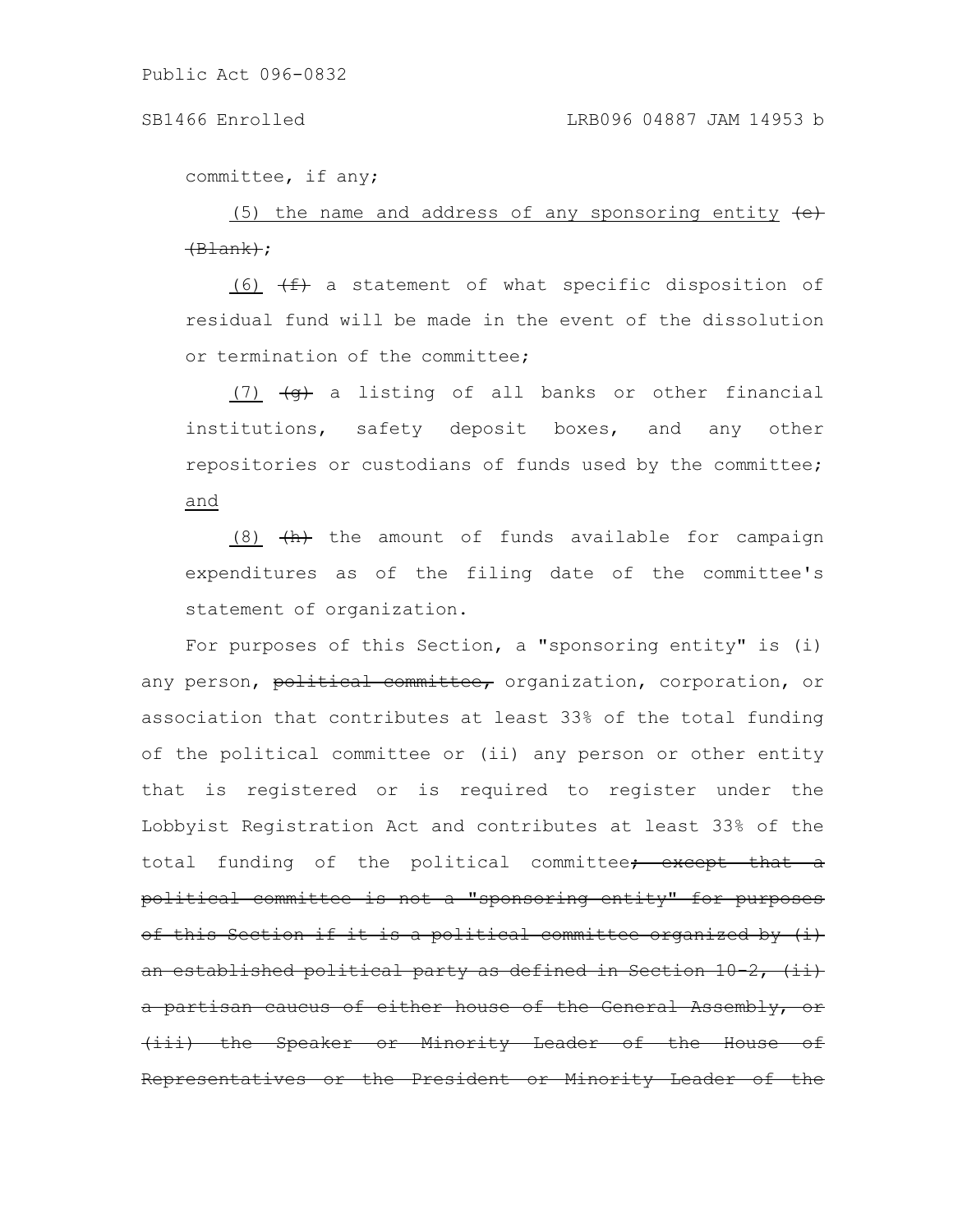Senate, in his or her capacity as a legislative of Representatives or Senate and not as Representative or Senator.

(c) Each statement of organization required to be filed in accordance with this Section shall be verified, dated, and signed by either the treasurer of the political committee making the statement or the candidate on whose behalf the statement is made and shall contain substantially the following verification:

## "VERIFICATION:

I declare that this statement of organization (including any accompanying schedules and statements) has been examined by me and, to the best of my knowledge and belief, is a true, correct, and complete statement of organization as required by Article 9 of the Election Code. I understand that willfully filing a false or incomplete statement is subject to a civil penalty of at least \$1,001 and up to \$5,000.

................ .......................................... (date of filing) (signature of person making the statement)".

(d) The statement of organization for a ballot initiative committee also shall include a verification signed by the chairperson of the committee that (i) the committee is formed for the purpose of supporting or opposing a question of public policy, (ii) all contributions and expenditures of the committee will be used for the purpose described in the statement of organization, (iii) the committee may accept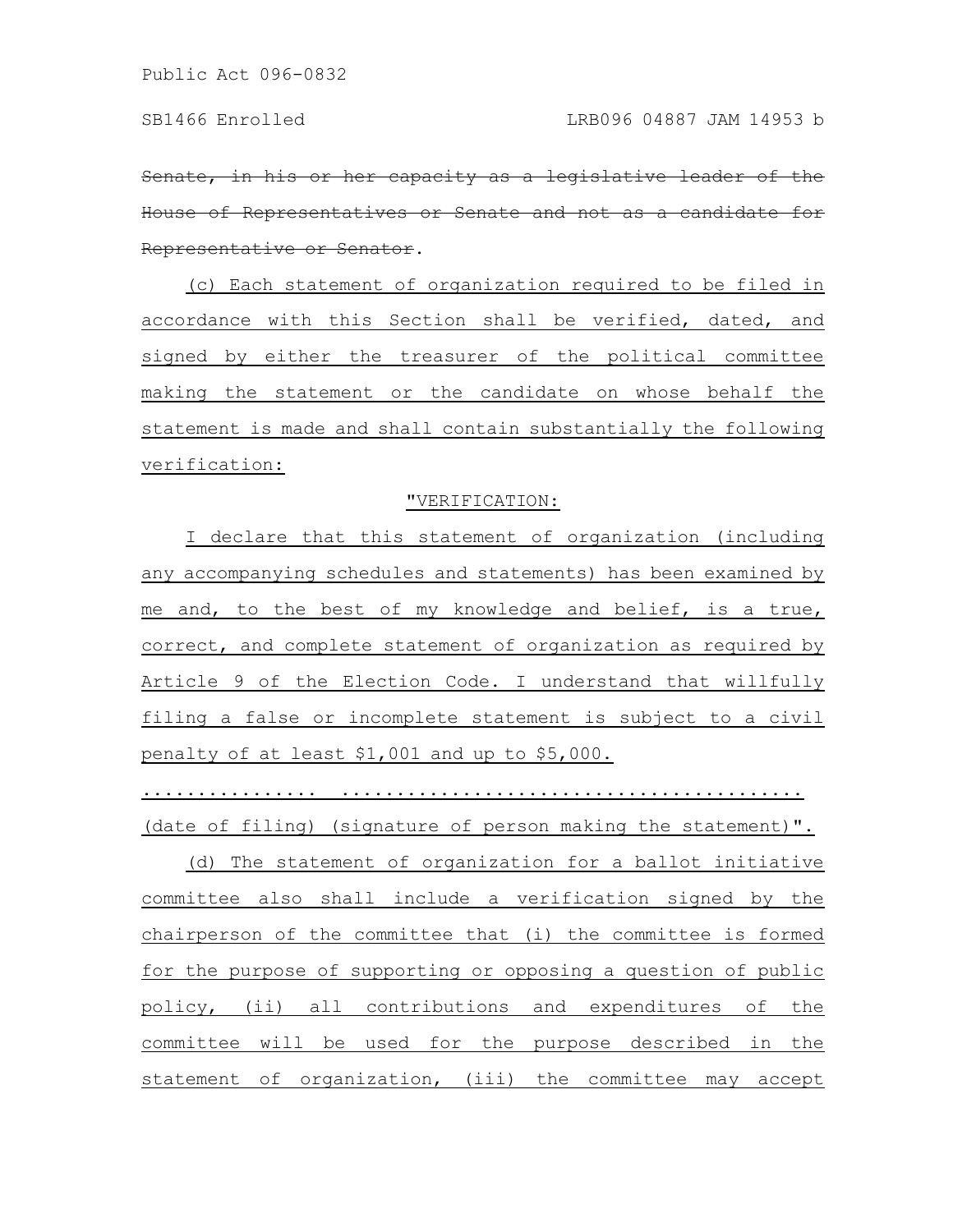unlimited contributions from any source, provided that the ballot initiative committee does not make contributions or expenditures in support of or opposition to a candidate or candidates for nomination for election, election, or retention, and (iv) failure to abide by these requirements shall deem the committee in violation of this Article.

(e) For purposes of implementing the changes made by this amendatory Act of the 96th General Assembly, every political committee in existence on the effective date of this amendatory Act of the 96th General Assembly shall file the statement required by this Section with the Board by December 31, 2010. (Source: P.A. 93-574, eff. 8-21-03; 93-615, eff. 11-19-03; 94-645, eff. 8-22-05.)

(10 ILCS 5/9-5) (from Ch. 46, par. 9-5)

Sec. 9-5. Dissolved or inactive committee. Any change in information previously submitted in a statement of organization except for information submitted under Section 9-3 (h) shall be reported, as required of statements of organization by Section 9-3 of this Article, within 10 days following such change.

Any political committee which, after having filed a statement of organization, dissolves as a political committee or determines that it will no longer receive any campaign contributions nor make any campaign expenditures shall notify the Board, or the Board and the county clerk, as required of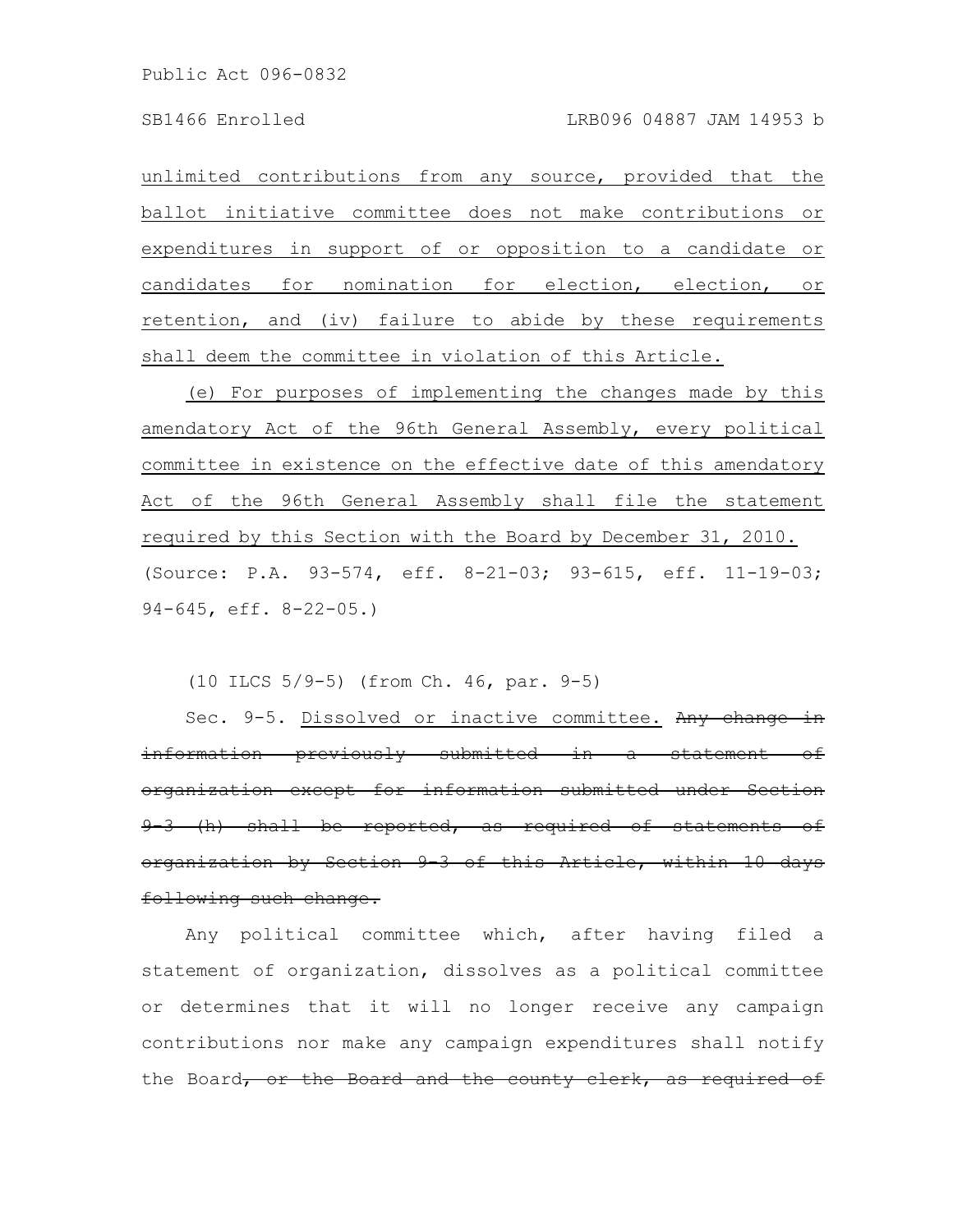statements of organization by Section 9-3 of this Article, of that fact and file with the Board, or the Board and the county clerk, as required of statements of organization by Section 9-3 of this Article, a final report with respect to its contributions and expenditures, including the final disposition of its funds and assets.

In the event that a political committee dissolves, all contributions in its possession, after payment of the committee's outstanding liabilities, including staff salaries, shall be refunded to the contributors in amounts not exceeding their individual contributions, or transferred to other political or charitable organizations consistent with the positions of the committee or the candidates it represented. In no case shall these funds be used for the personal aggrandizement of any committee member or campaign worker. (Source: P.A. 90-495, eff. 1-1-98.)

(10 ILCS 5/9-6) (from Ch. 46, par. 9-6)

Sec. 9-6. Accounting for contributions.

(a) A Every person who collects or accepts receives a contribution in excess of \$20 for a political committee shall, on demand of the treasurer, and in any event within 5 days after receipt of such contribution, submit render to the treasurer a detailed account of the contribution thereof, including (i) the amount, (ii) the name and address of the person making such contribution, (iii) and the date on which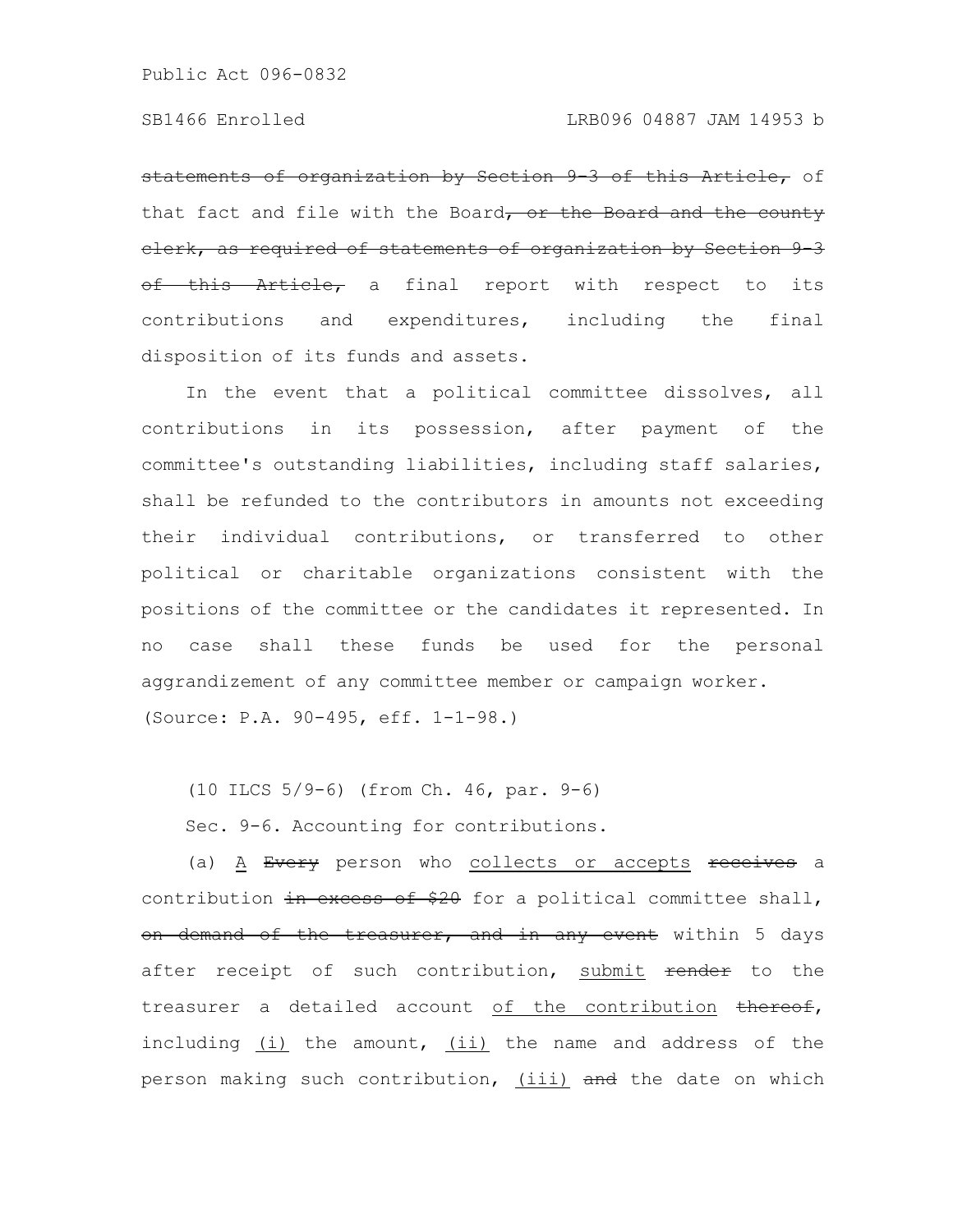the contribution  $\pm \mathbf{t}$  was received, and (iv) the name and address of the person collecting or accepting the contribution for the political committee. A political committee shall disclose on the quarterly statement the name, address, and occupation of any person who collects or accepts contributions from at least 5 persons in the aggregate of \$3,000 or more outside of the presence of a candidate or not in connection with a fundraising event sanctioned or coordinated by the political committee during a reporting period. This subsection does not apply to a person who is an officer of the committee, a compensated employee, a person authorized by an officer or the candidate of a committee to accept contributions on behalf of the committee, or an entity used for processing financial transactions by credit card or other means.

(b) Within 5 business days of contributing goods or services of more than \$50 value to a political committee, the contributor shall submit to the treasurer a detailed account of the contribution, including (i) the name and address of the person making the contribution, (ii) certify the value of the contribution to the political committee on forms prescribed by the State Board of Elections. The forms shall include the name and address of the contributor, a description and market value of the goods or services, and (iii) the date on which the contribution was made.

(c) All funds of a political committee shall be segregated from, and may not be commingled with, any personal funds of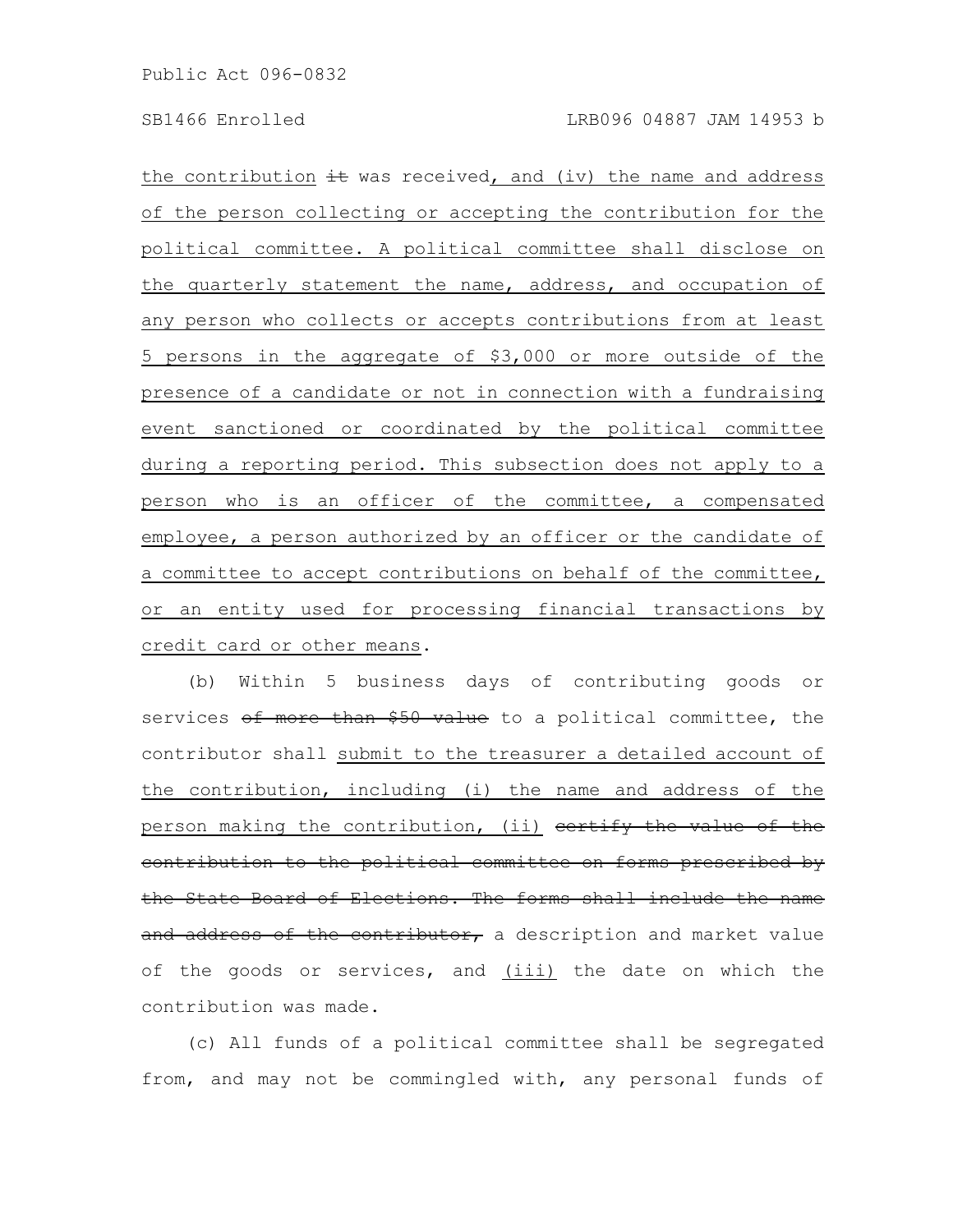SB1466 Enrolled LRB096 04887 JAM 14953 b

officers, members, or associates of such committee. (Source: P.A. 90-737, eff. 1-1-99.)

(10 ILCS 5/9-7) (from Ch. 46, par. 9-7)

Sec. 9-7. The treasurer of a political committee shall keep a detailed and exact account of-

(a) the total of all contributions made to or for the committee;

(b) the full name and mailing address of every person making a contribution in excess of \$20 and the date and amount thereof;

(c) the total of all expenditures made by or on behalf of the committee;

(d) the full name and mailing address of every person to whom any expenditure in excess of \$20 is made, and the date and amount thereof;

(e) proof of payment, stating the particulars, for every expenditure in excess of \$20 made by or on behalf of the committee.

The treasurer shall preserve all records and accounts required by this section for a period of 2 years.

(Source: P.A. 79-293.)

(10 ILCS 5/9-8) (from Ch. 46, par. 9-8)

Sec. 9-8. Any political committee which solicits or receives contributions or makes expenditures on behalf of any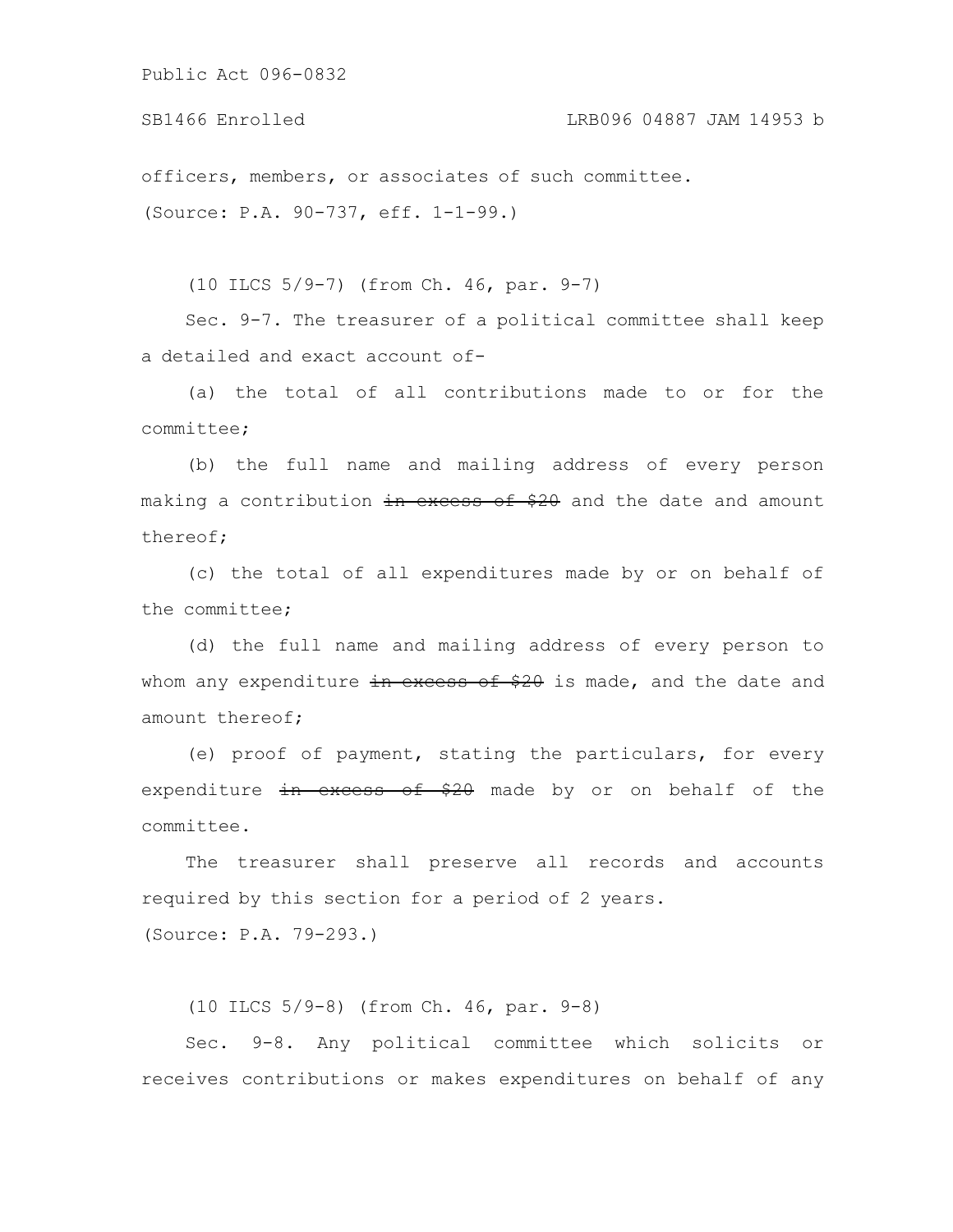# SB1466 Enrolled LRB096 04887 JAM 14953 b

candidate that is not authorized in writing by such candidate to do so shall include a notice on the face or front page of all literature and advertisements published and following all commercials broadcast, that are authorized by the committee and that mention the candidate, in connection with such candidate's campaign by such committee or on its behalf stating that the committee is not authorized by such candidate and that such candidate is not responsible for the activities of such committee.

(Source: P.A. 78-1183.)

(10 ILCS 5/9-8.5 new)

Sec. 9-8.5. Limitations on campaign contributions.

(a) It is unlawful for a political committee to accept contributions except as provided in this Section.

(b) During an election cycle, a candidate political committee may not accept contributions with an aggregate value over the following: (i) \$5,000 from any individual, (ii) \$10,000 from any corporation, labor organization, or association, or (iii) \$50,000 from a candidate political committee or political action committee. A candidate political committee may accept contributions in any amount from a political party committee except during an election cycle in which the candidate seeks nomination at a primary election. During an election cycle in which the candidate seeks nomination at a primary election, a candidate political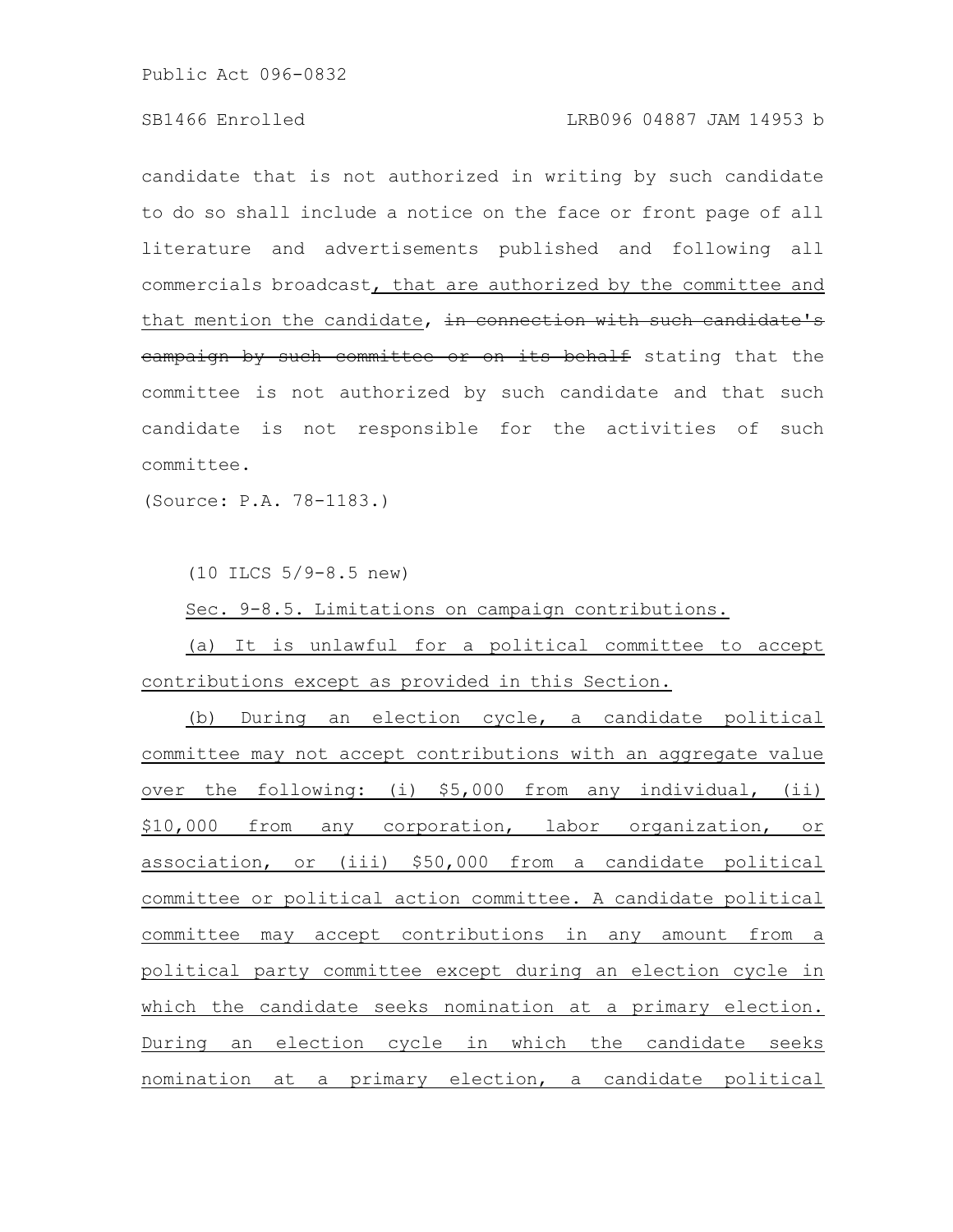committee may not accept contributions from political party committees with an aggregate value over the following: (i) \$200,000 for a candidate political committee established to support a candidate seeking nomination to statewide office, (ii) \$125,000 for a candidate political committee established to support a candidate seeking nomination to the Senate, the Supreme Court or Appellate Court in the First Judicial District, or an office elected by all voters in a county with 1,000,000 or more residents, (iii) \$75,000 for a candidate political committee established to support a candidate seeking nomination to the House of Representatives, the Supreme Court or Appellate Court for a Judicial District other than the First Judicial District, an office elected by all voters of a county of fewer than 1,000,000 residents, and municipal and county offices in Cook County other than those elected by all voters of Cook County, and (iv) \$50,000 for a candidate political committee established to support the nomination of a candidate to any other office. A candidate political committee established to elect a candidate to the General Assembly may accept contributions from only one legislative caucus committee. A candidate political committee may not accept contributions from a ballot initiative committee.

(c) During an election cycle, a political party committee may not accept contributions with an aggregate value over the following: (i) \$10,000 from any individual, (ii) \$20,000 from any corporation, labor organization, or association, or (iii)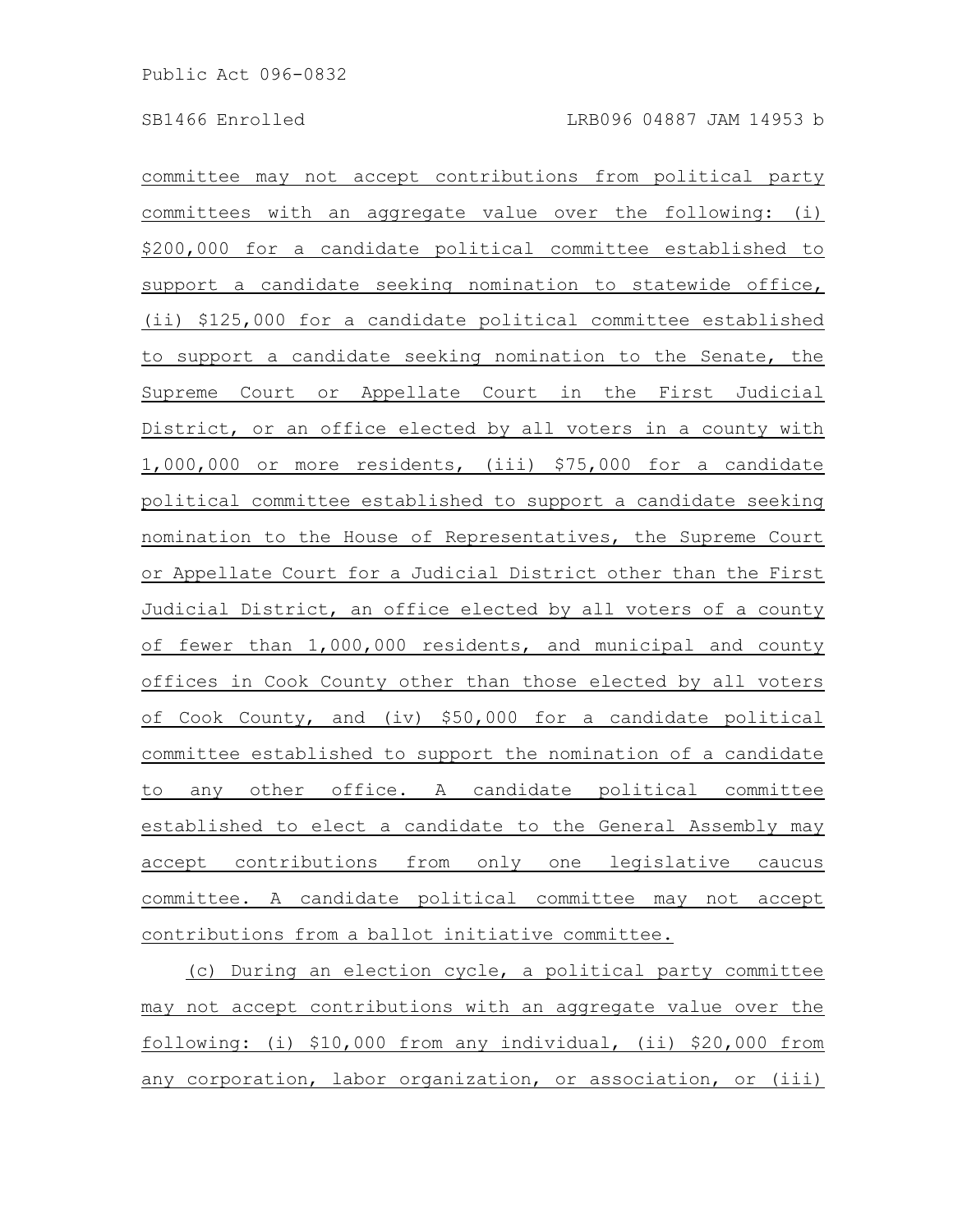\$50,000 from a political action committee. A political party committee may accept contributions in any amount from another political party committee or a candidate political committee, except as provided in subsection (c-5). Nothing in this Section shall limit the amounts that may be transferred between a State political committee and federal political committee. A political party committee may not accept contributions from a ballot initiative committee. A political party committee established by a legislative caucus may not accept contributions from another political party committee established by a legislative caucus.

(c-5) During the period beginning on the date candidates may begin circulating petitions for a primary election and ending on the day of the primary election, a political party committee may not accept contributions with an aggregate value over \$50,000 from a candidate political committee or political party committee. A political party committee may accept contributions in any amount from a candidate political committee or political party committee if the political party committee receiving the contribution filed a statement of nonparticipation in the primary as provided in subsection (c-10). The Task Force on Campaign Finance Reform shall study and make recommendations on the provisions of this subsection to the Governor and General Assembly by September 30, 2012. This subsection becomes inoperative on July 1, 2013 and thereafter no longer applies.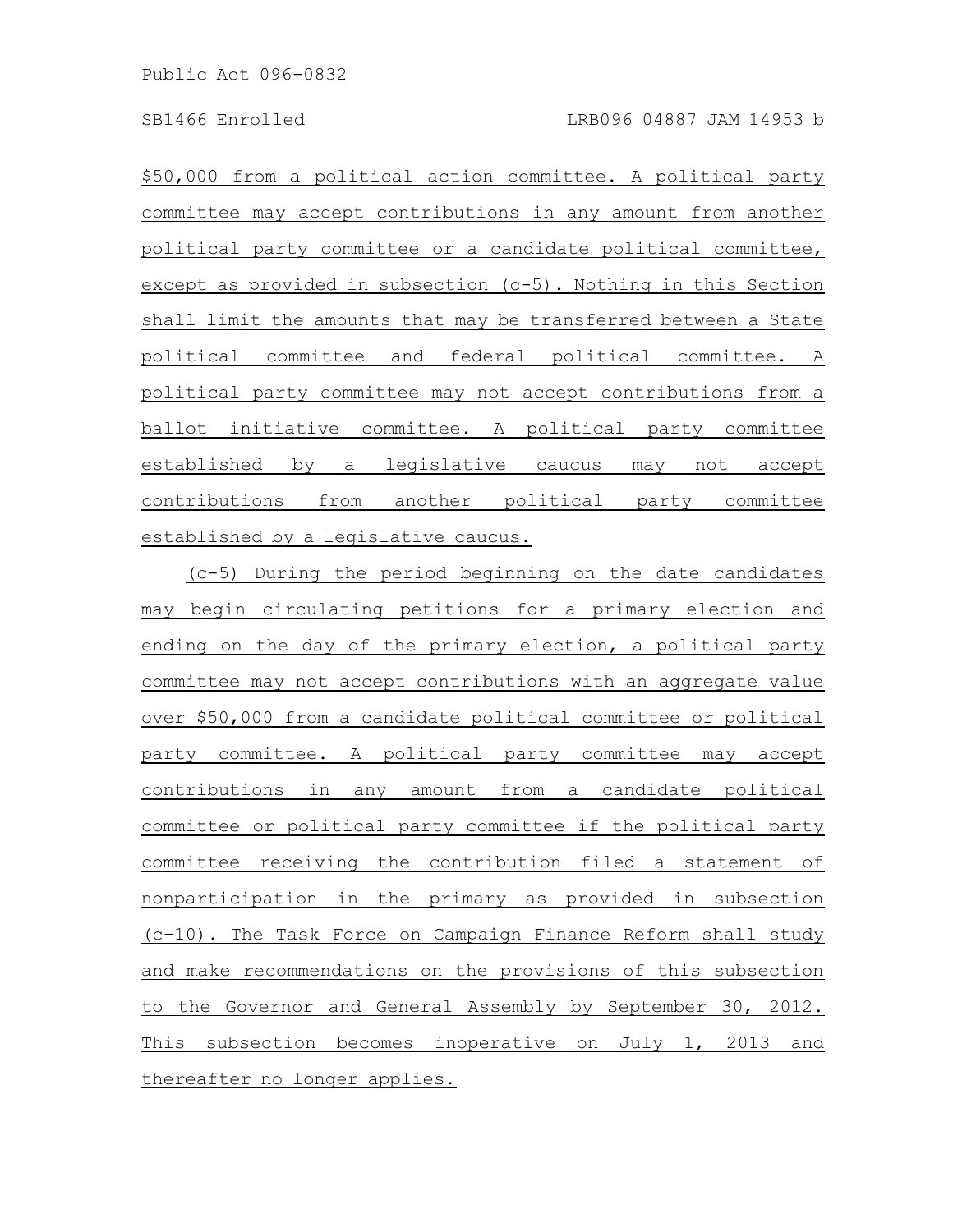(c-10) A political party committee that does not intend to make contributions to candidates to be nominated at a general primary election or consolidated primary election may file a Statement of Nonparticipation in a Primary Election with the Board. The Statement of Nonparticipation shall include a verification signed by the chairperson and treasurer of the committee that (i) the committee will not make contributions or coordinated expenditures in support of or opposition to a candidate or candidates to be nominated at the general primary election or consolidated primary election (select one) to be held on (insert date), (ii) the political party committee may accept unlimited contributions from candidate political committees and political party committees, provided that the political party committee does not make contributions to a candidate or candidates to be nominated at the primary election, and (iii) failure to abide by these requirements shall deem the political party committee in violation of this Article and subject the committee to a fine of no more than 150% of the total contributions or coordinated expenditures made by the committee in violation of this Article. This subsection becomes inoperative on July 1, 2013 and thereafter no longer applies.

(d) During an election cycle, a political action committee may not accept contributions with an aggregate value over the following: (i) \$10,000 from any individual, (ii) \$20,000 from any corporation, labor organization, political party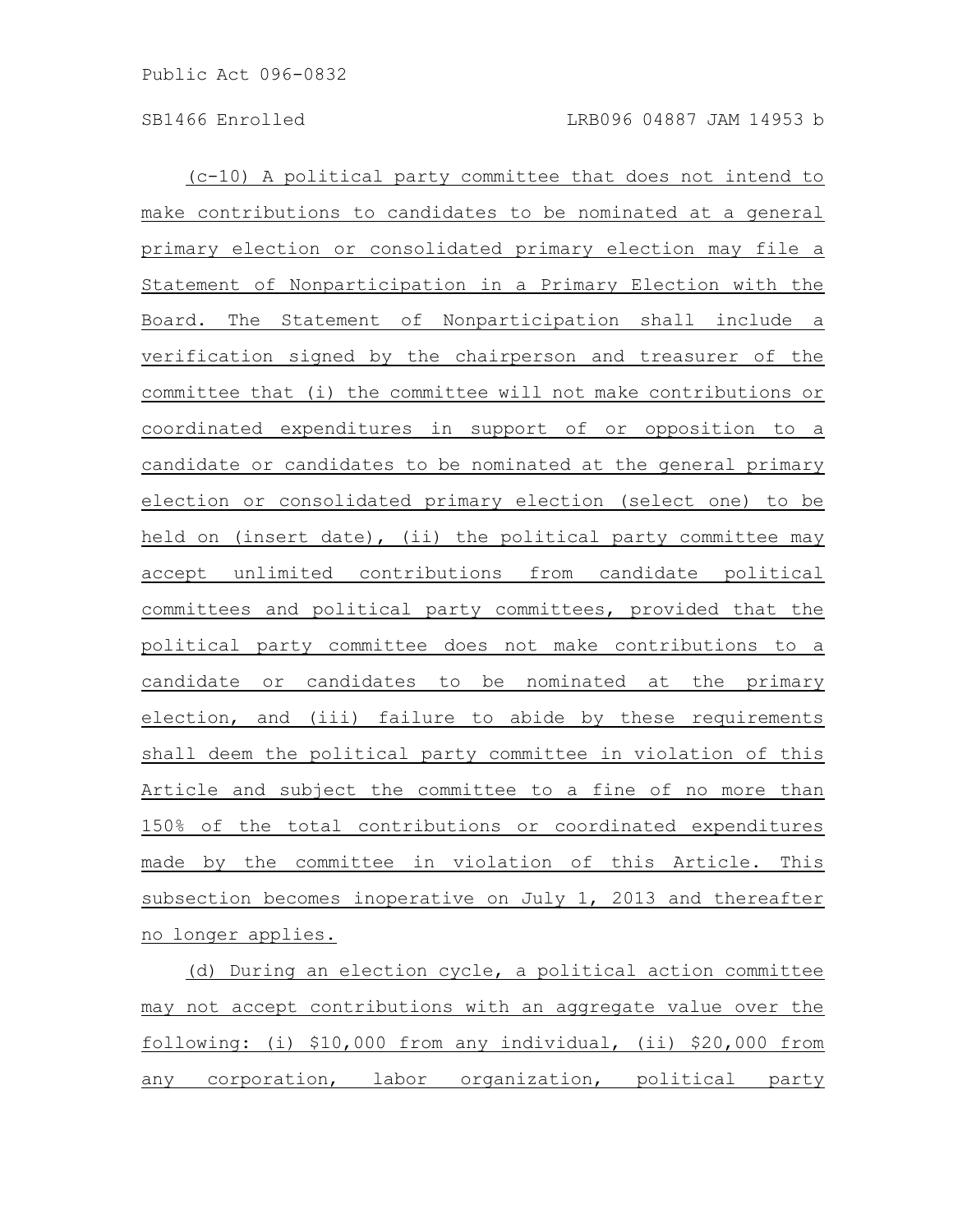committee, or association, or (iii) \$50,000 from a political action committee or candidate political committee. A political action committee may not accept contributions from a ballot initiative committee.

(e) A ballot initiative committee may accept contributions in any amount from any source, provided that the committee files the document required by Section 9-3 of this Article.

(f) Nothing in this Section shall prohibit a political committee from dividing the proceeds of joint fundraising efforts; provided that no political committee may receive more than the limit from any one contributor.

(g) On January 1 of each odd-numbered year, the State Board of Elections shall adjust the amounts of the contribution limitations established in this Section for inflation as determined by the Consumer Price Index for All Urban Consumers as issued by the United States Department of Labor and rounded to the nearest \$100. The State Board shall publish this information on its official website.

(h) Self-funding candidates. If a public official, a candidate, or the public official's or candidate's immediate family contributes or loans to the public official's or candidate's political committee or to other political committees that transfer funds to the public official's or candidate's political committee or makes independent expenditures for the benefit of the public official's or candidate's campaign during the 12 months prior to an election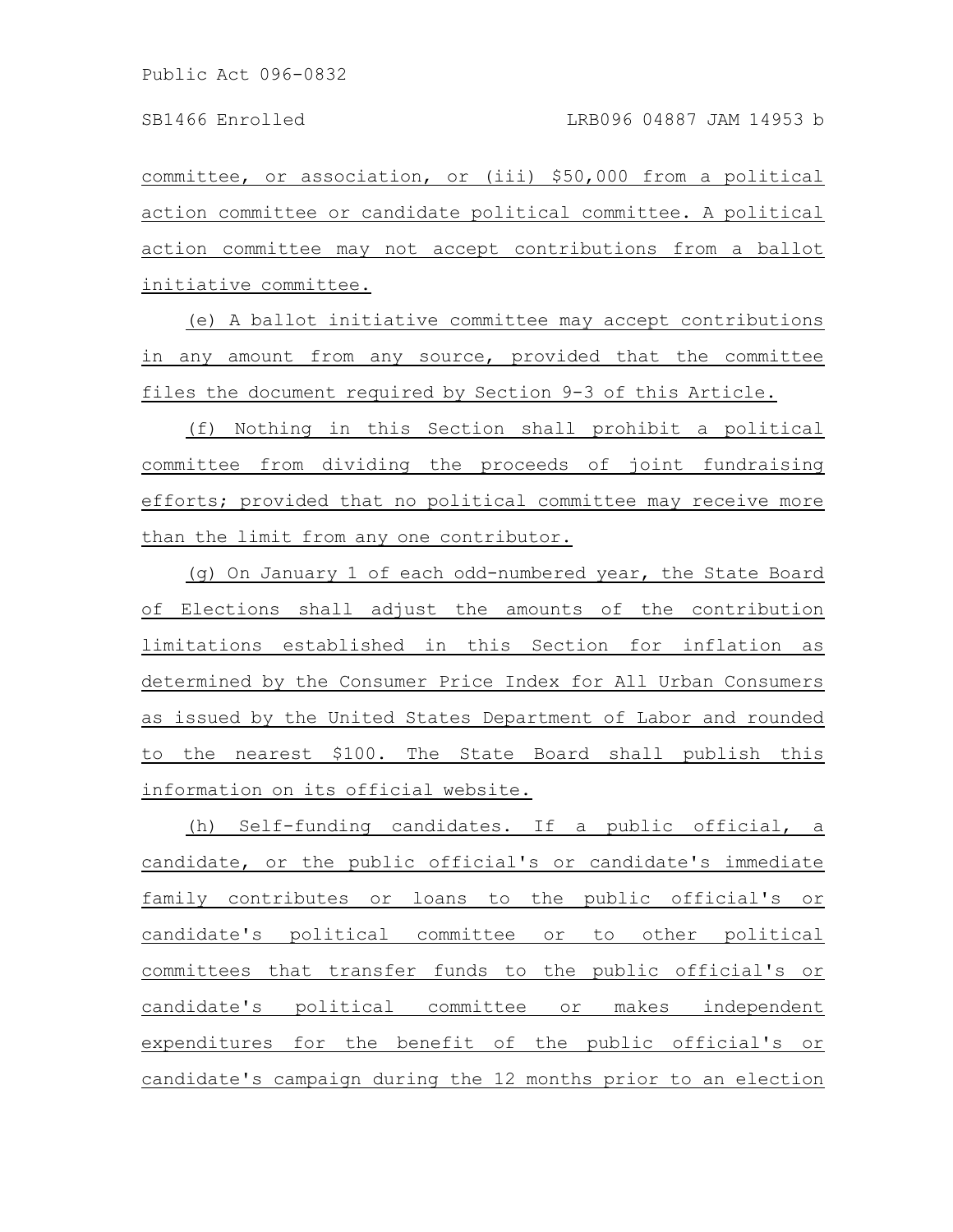in an aggregate amount of more than (i) \$250,000 for statewide office or (ii) \$100,000 for all other elective offices, then the public official or candidate shall file with the State Board of Elections, within one day, a Notification of Self-funding that shall detail each contribution or loan made by the public official, the candidate, or the public official's or candidate's immediate family. Within 2 business days after the filing of a Notification of Self-funding, the notification shall be posted on the Board's website and the Board shall give official notice of the filing to each candidate for the same office as the public official or candidate making the filing, including the public official or candidate filing the Notification of Self-funding. Upon receiving notice from the Board, all candidates for that office, including the public official or candidate who filed a Notification of Self-funding, shall be permitted to accept contributions in excess of any contribution limits imposed by subsection (b). For the purposes of this subsection, "immediate family" means the spouse, parent, or child of a public official or candidate.

(i) For the purposes of this Section, a corporation, labor organization, association, or a political action committee established by a corporation, labor organization, or association may act as a conduit in facilitating the delivery to a political action committee of contributions made through dues, levies, or similar assessments and the political action committee may report the contributions in the aggregate,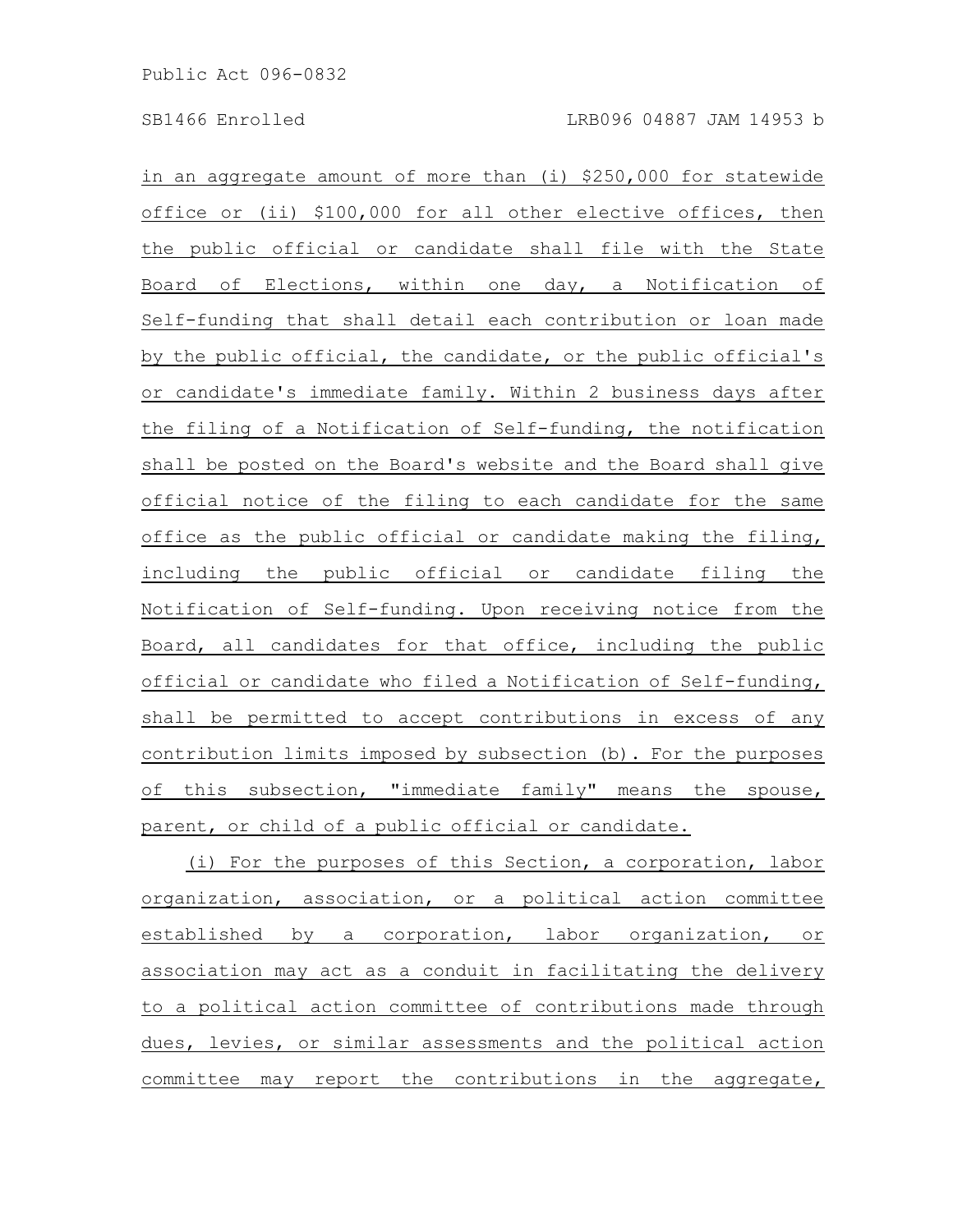provided that: (i) the dues, levies, or similar assessments paid by any natural person, corporation, labor organization, or association in a calendar year may not exceed the limits set forth in this Section and (ii) the corporation, labor organization, association, or a political action committee established by a corporation, labor organization, or association facilitating the delivery of contributions maintains a list of natural persons, corporations, labor organizations, and associations that paid the dues, levies, or similar assessments from which the contributions comprising the aggregate amount derive. A political action committee facilitating the delivery of contributions or receiving contributions shall disclose the amount of dues delivered or received and the name of the corporation, labor organization, association, or political action committee delivering the contributions, if applicable.

(j) A political committee that receives a contribution or transfer in violation of this Section shall dispose of the contribution or transfer by returning the contribution or transfer, or an amount equal to the contribution or transfer, to the contributor or transferor or donating the contribution or transfer, or an amount equal to the contribution or transfer, to a charity. A contribution or transfer received in violation of this Section that is not disposed of as provided in this subsection within 15 days after its receipt shall escheat to the General Revenue Fund and the political committee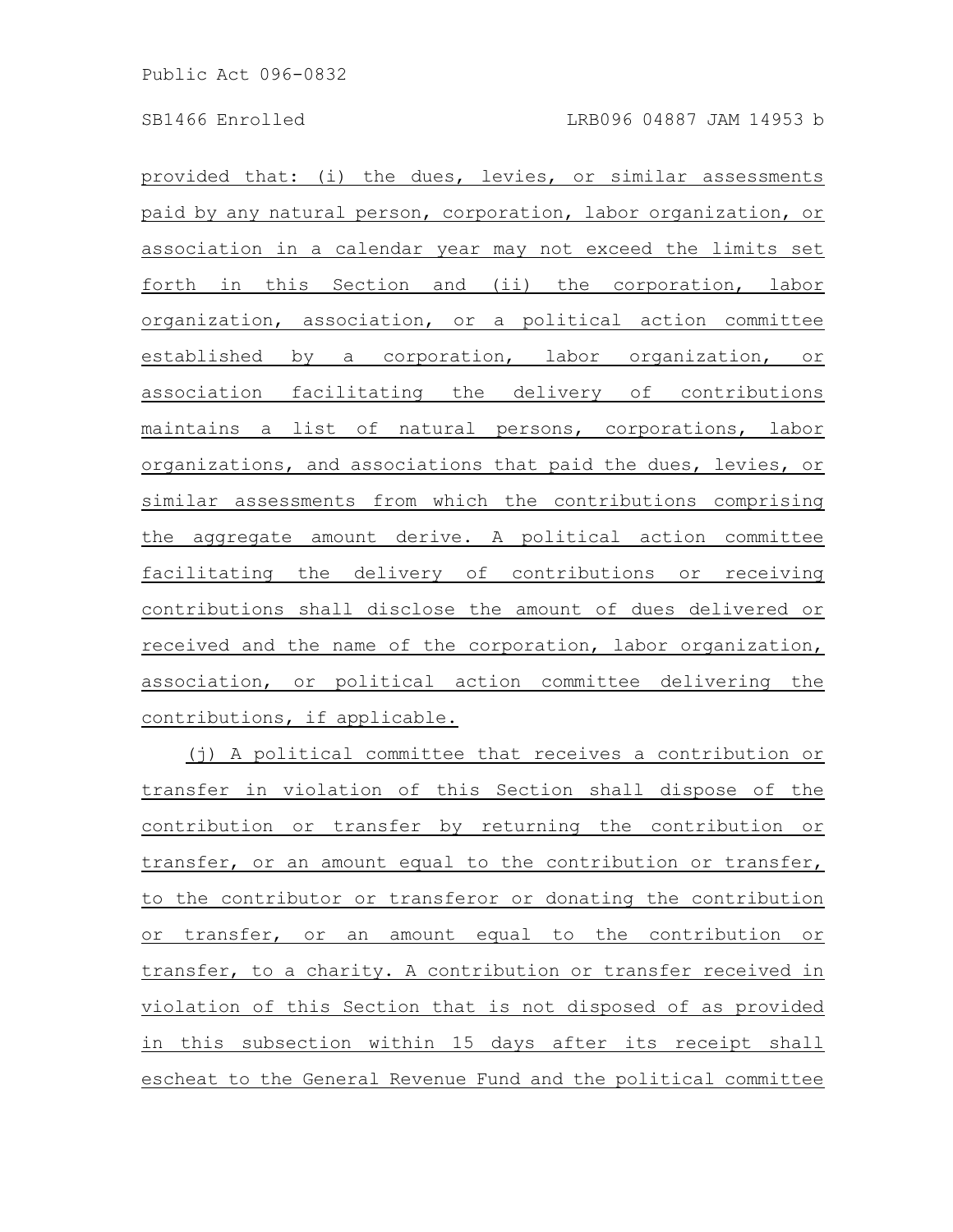shall be deemed in violation of this Section and subject to a civil penalty not to exceed 150% of the total amount of the contribution.

(k) For the purposes of this Section, "statewide office" means the Governor, Lieutenant Governor, Attorney General, Secretary of State, Comptroller, and Treasurer.

(l) This Section is repealed if and when the United States Supreme Court invalidates contribution limits on committees formed to assist candidates, political parties, corporations, associations, or labor organizations established by or pursuant to federal law.

(10 ILCS 5/9-8.6 new)

Sec. 9-8.6. Independent expenditures.

(a) An independent expenditure is not considered a contribution to a political committee. An expenditure made by a natural person or political committee for an electioneering communication in connection, consultation, or concert with or at the request or suggestion of the public official or candidate, the public official's or candidate's candidate political committee, or the agent or agents of the public official, candidate, or political committee or campaign shall not be considered an independent expenditure but rather shall be considered a contribution to the public official's or candidate's candidate political committee.

A natural person who makes an independent expenditure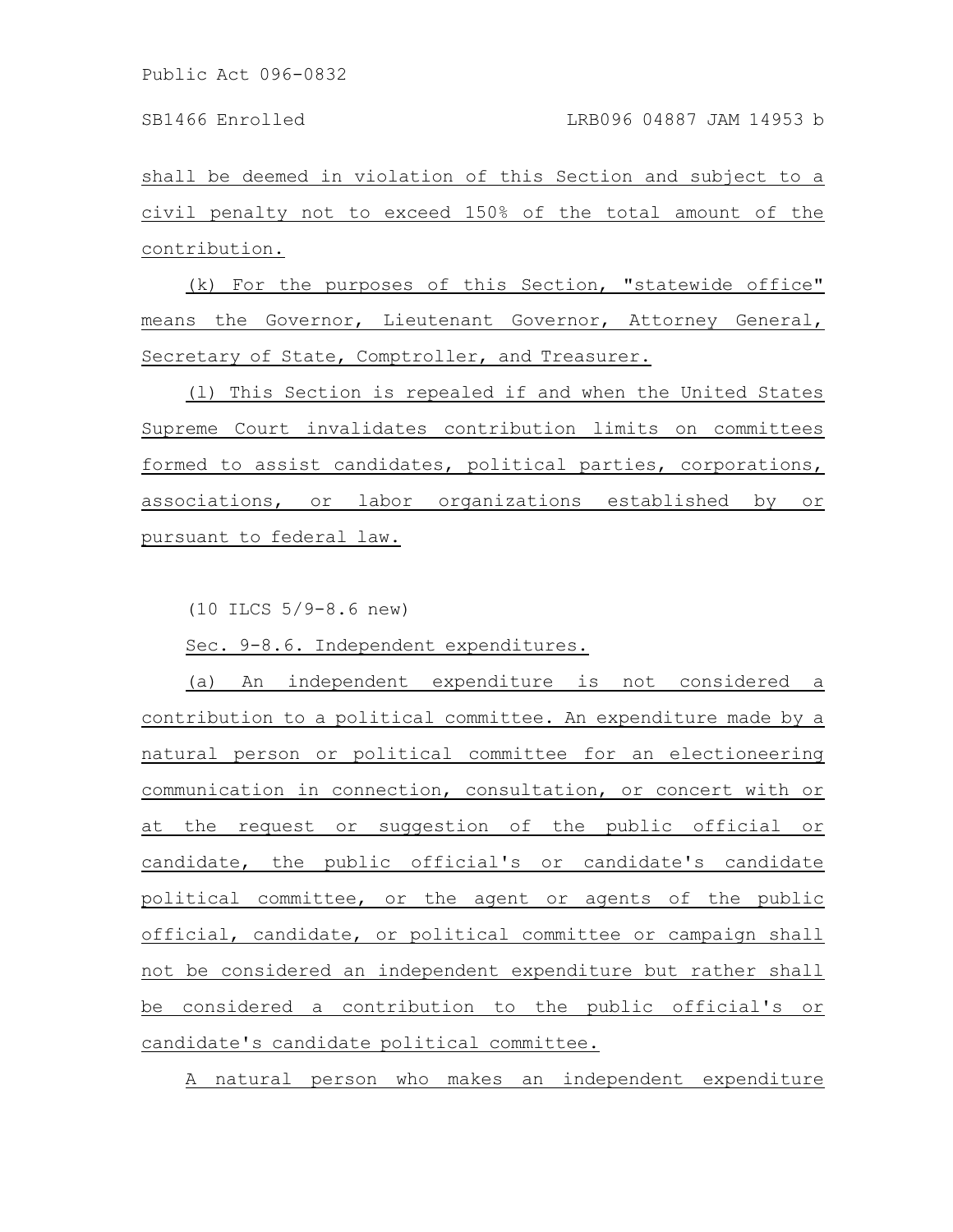supporting or opposing a public official or candidate that, alone or in combination with any other independent expenditure made by that natural person supporting or opposing that public official or candidate during any 12-month period, equals an aggregate value of at least \$3,000 must file a written disclosure with the State Board of Elections within 2 business days after making any expenditure that results in the natural person meeting or exceeding the \$3,000 threshold. Each disclosure must identify the natural person, the public official or candidate supported or opposed, the date, amount, and nature of each independent expenditure, and the natural person's occupation and employer.

(b) Any entity other than a natural person that makes expenditures of any kind in an aggregate amount exceeding \$3,000 during any 12-month period supporting or opposing a public official or candidate must organize as a political committee in accordance with this Article.

(c) Every political committee that makes independent expenditures must report all such independent expenditures as required under Section 9-10 of this Article.

(10 ILCS 5/9-9) (from Ch. 46, par. 9-9)

Sec. 9-9. Any State political committee shall include on all literature and advertisements soliciting funds the following notice:

"A copy of our report filed with the State Board of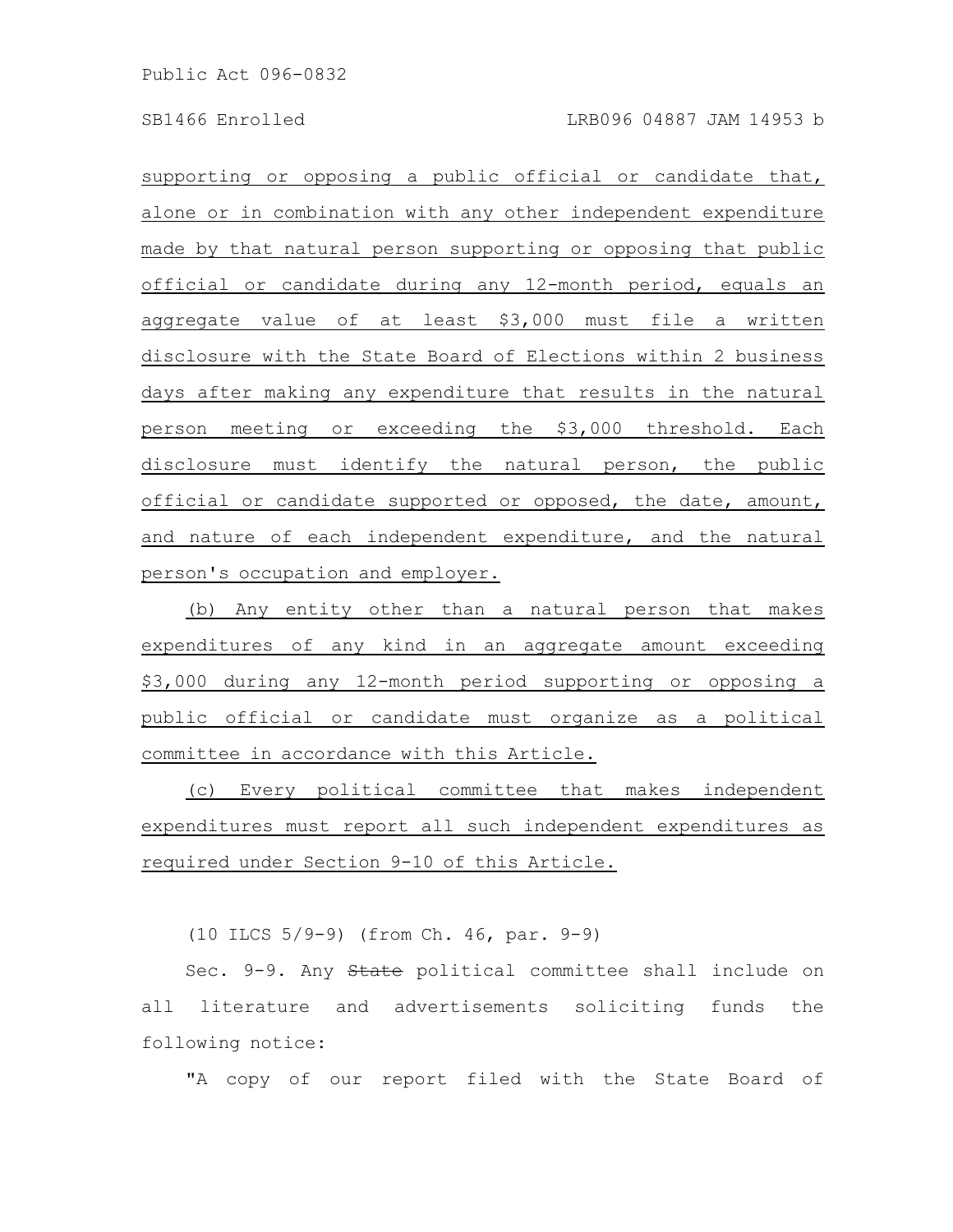Elections is (or will be) available on the Board's official website (insert the current website address) or for purchase from the State Board of Elections, Springfield, Illinois."

Any local political committee shall include on all literature and advertisements soliciting funds the following notice:

"A copy of our report filed with the county clerk is (or will be) available for purchase from the county clerk, (county clerk's address), Illinois."

Any political committee that acts as both a state political committee and a local political committee shall include on all literature and advertisements soliciting funds the following notice:

"A copy of our report filed with the State Board of Elections and the county clerk is (or will be) available for purchase from the State Board of Elections, Springfield, Illinois, and from the county clerk, (county clerk's address), Illinois."

(Source: P.A. 83-259.)

(10 ILCS 5/9-10) (from Ch. 46, par. 9-10)

Sec. 9-10. Disclosure of contributions and expenditures Financial reports.

(a) The treasurer of every state political committee and the treasurer of every local political committee shall file with the Board, and the treasurer of every local political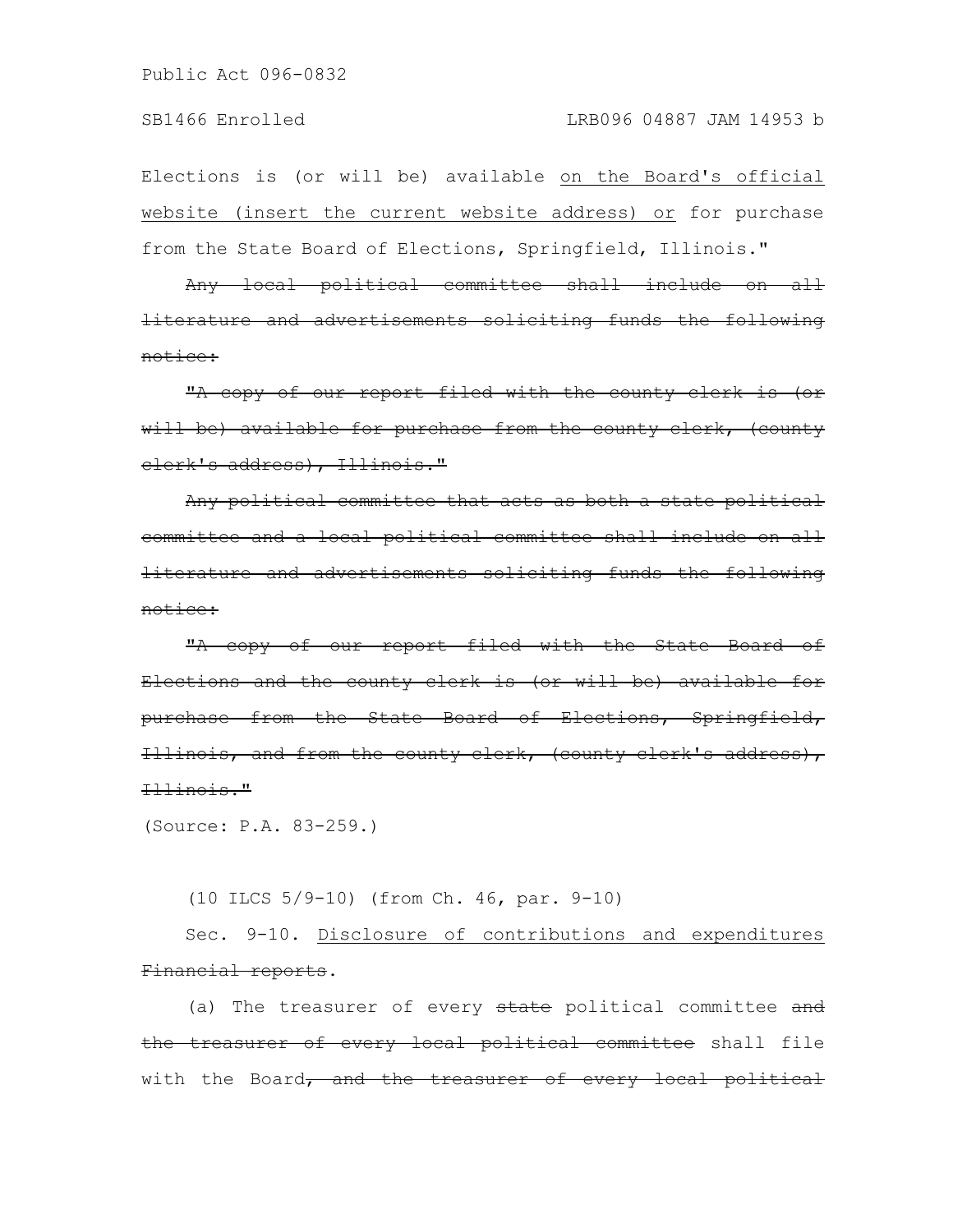committee shall file with the county clerk, reports of campaign contributions, and semi-annual reports of campaign contributions and expenditures as required by this Section on forms to be prescribed or approved by the Board. The treasurer of every political committee that acts as both a state political committee and a local political committee shall file a copy of each report with the State Board of Elections and the county clerk. Entities subject to Section 9-7.5 shall file reports required by that Section at times provided in this Section and are subject to the penalties provided in this Section.

(b) Every political committee shall file quarterly reports of campaign contributions, expenditures, and independent expenditures. The reports shall cover the period January 1 through March 31, April 1 through June 30, July 1 through September 30, and October 1 through December 31 of each year. A political committee shall file quarterly reports no later than the 15th day of the month following each period. Reports of contributions and expenditures must be filed to cover the prescribed time periods even though no contributions or expenditures may have been received or made during the period. The Board shall assess a civil penalty not to exceed \$5,000 for failure to file a report required by this subsection. The fine, however, shall not exceed \$1,000 for a first violation if the committee files less than 10 days after the deadline. There shall be no fine if the report is mailed and postmarked at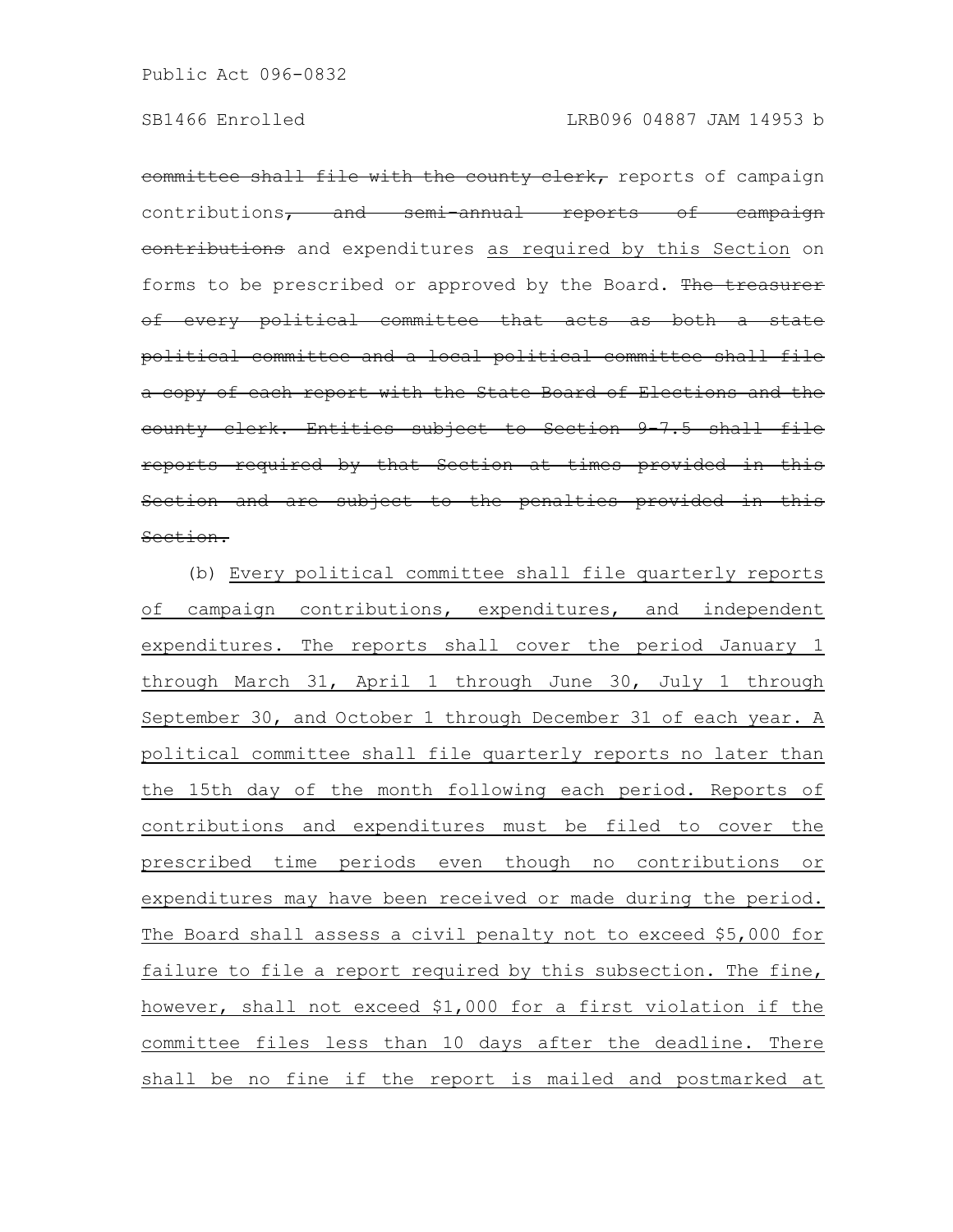least 72 hours prior to the filing deadline. When considering the amount of the fine to be imposed, the Board shall consider whether the violation was committed inadvertently, negligently, knowingly, or intentionally and any past violations of this Section.

(c) A political committee shall file a report of any contribution of \$1,000 or more electronically with the Board within 5 business days after receipt of the contribution, except that the report shall be filed within 2 business days after receipt if (i) the contribution is received 30 or fewer days before the date of an election and (ii) the political committee supports or opposes a candidate or public question on the ballot at that election or makes expenditures in excess of \$500 on behalf of or in opposition to a candidate, candidates, a public question, or public questions on the ballot at that election. The State Board shall allow filings of reports of contributions of \$1,000 or more by political committees that are not required to file electronically to be made by facsimile transmission. The Board shall assess a civil penalty for failure to file a report required by this subsection. Failure to report each contribution is a separate violation of this subsection. The Board shall impose fines for willful or wanton violations of this subsection (c) not to exceed 150% of the total amount of the contributions that were untimely reported, but in no case shall it be less than 10% of the total amount of the contributions that were untimely reported. When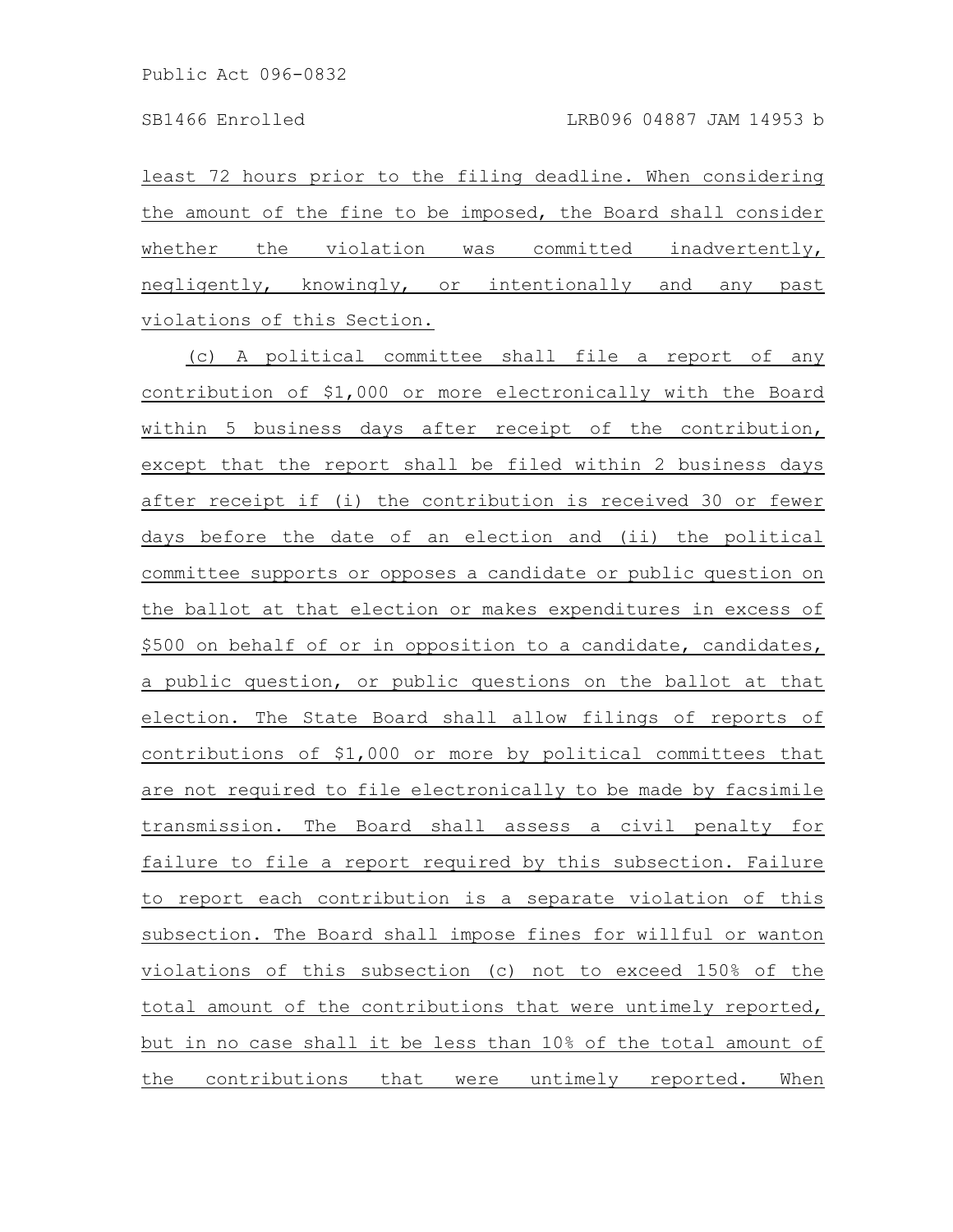considering the amount of the fine to be imposed for willful or wanton violations, the Board shall consider the number of days the contribution was reported late and past violations of this Section and Section 9-3. The Board may impose a fine for negligent or inadvertent violations of this subsection not to exceed 50% of the total amount of the contributions that were untimely reported, or the Board may waive the fine. When considering whether to impose a fine and the amount of the fine, the Board shall consider the following factors: (1) whether the political committee made an attempt to disclose the contribution and any attempts made to correct the violation, (2) whether the violation is attributed to a clerical or computer error, (3) the amount of the contribution, (4) whether the violation arose from a discrepancy between the date the contribution was reported transferred by a political committee and the date the contribution was received by a political committee, (5) the number of days the contribution was reported late, and (6) past violations of this Section and Section 9-3 by the political committee.

(d) For the purpose of this Section, a contribution is considered received on the date (i) a monetary contribution was deposited in a bank, financial institution, or other repository of funds for the committee, (ii) the date a committee receives notice a monetary contribution was deposited by an entity used to process financial transactions by credit card or other entity used for processing a monetary contribution that was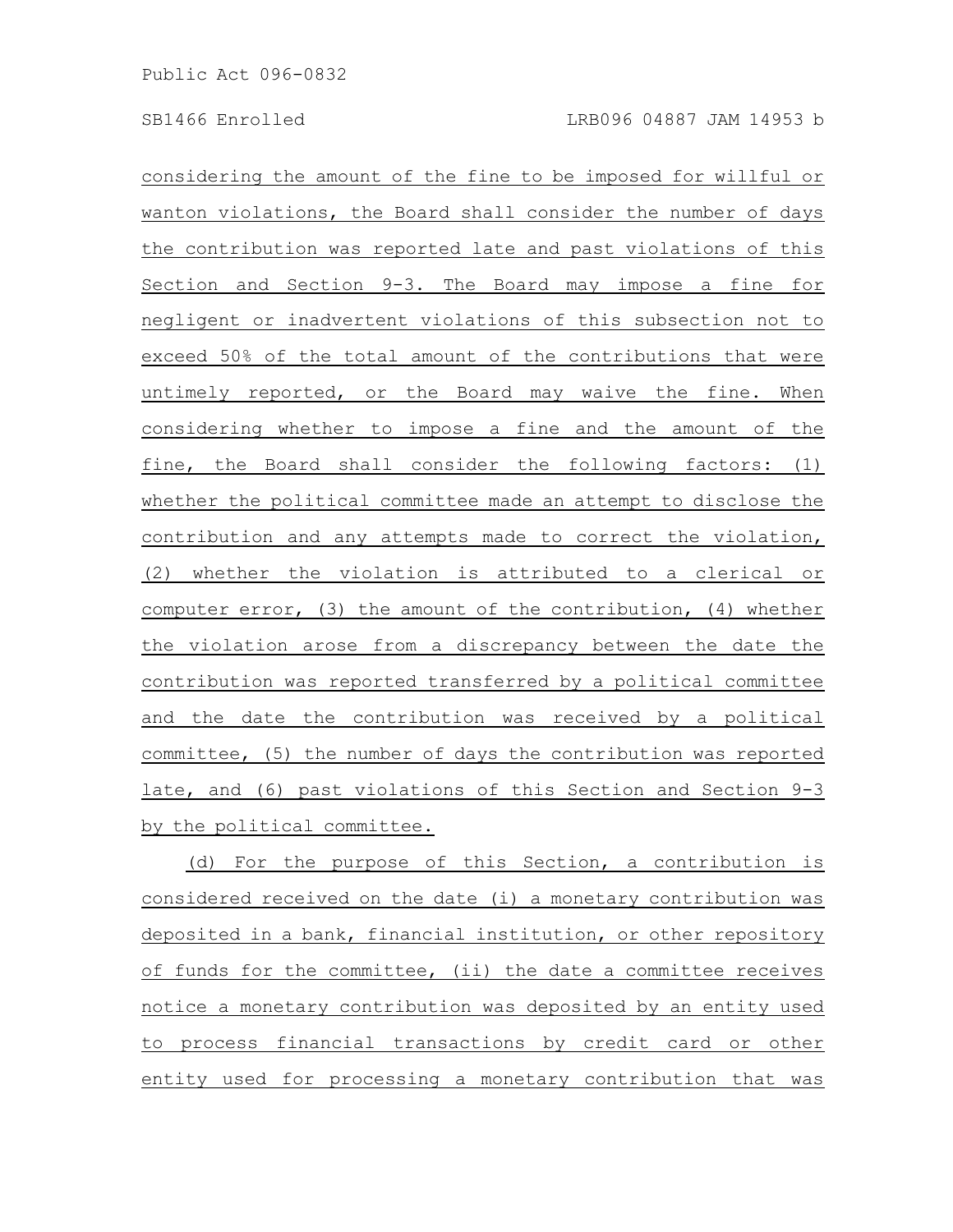deposited in a bank, financial institution, or other repository of funds for the committee, or (iii) the public official, candidate, or political committee receives the notification of contribution of goods or services as required under subsection (b) of Section 9-6.

(e) A political committee that makes independent expenditures of \$1,000 or more during the period 30 days or fewer before an election shall electronically file a report with the Board within 5 business days after making the independent expenditure. The report shall contain the information required in Section  $9-11(c)$  of this Article. This subsection does not apply with respect to general primary elections. Reports of campaign contributions shall be later than the 15th day next preceding each election in connection with which the political committee has accepted accepting contributions or has made or expenditures. Such reports shall be complete as of the 30th day next preceding each election. The Board shall assess a civil penalty not to exceed \$5,000 for a violation of this subsection, except that for State officers and candidates and political committees formed for statewide office, the civil penalty may not exceed \$10,000. The fine, however, shall not exceed \$500 for a first filing violation for filing less 10 days after the deadline. There shall be no fine report is mailed and postmarked at least 72 hours prior to the filing deadline. For the purpose of this subsection, "statewide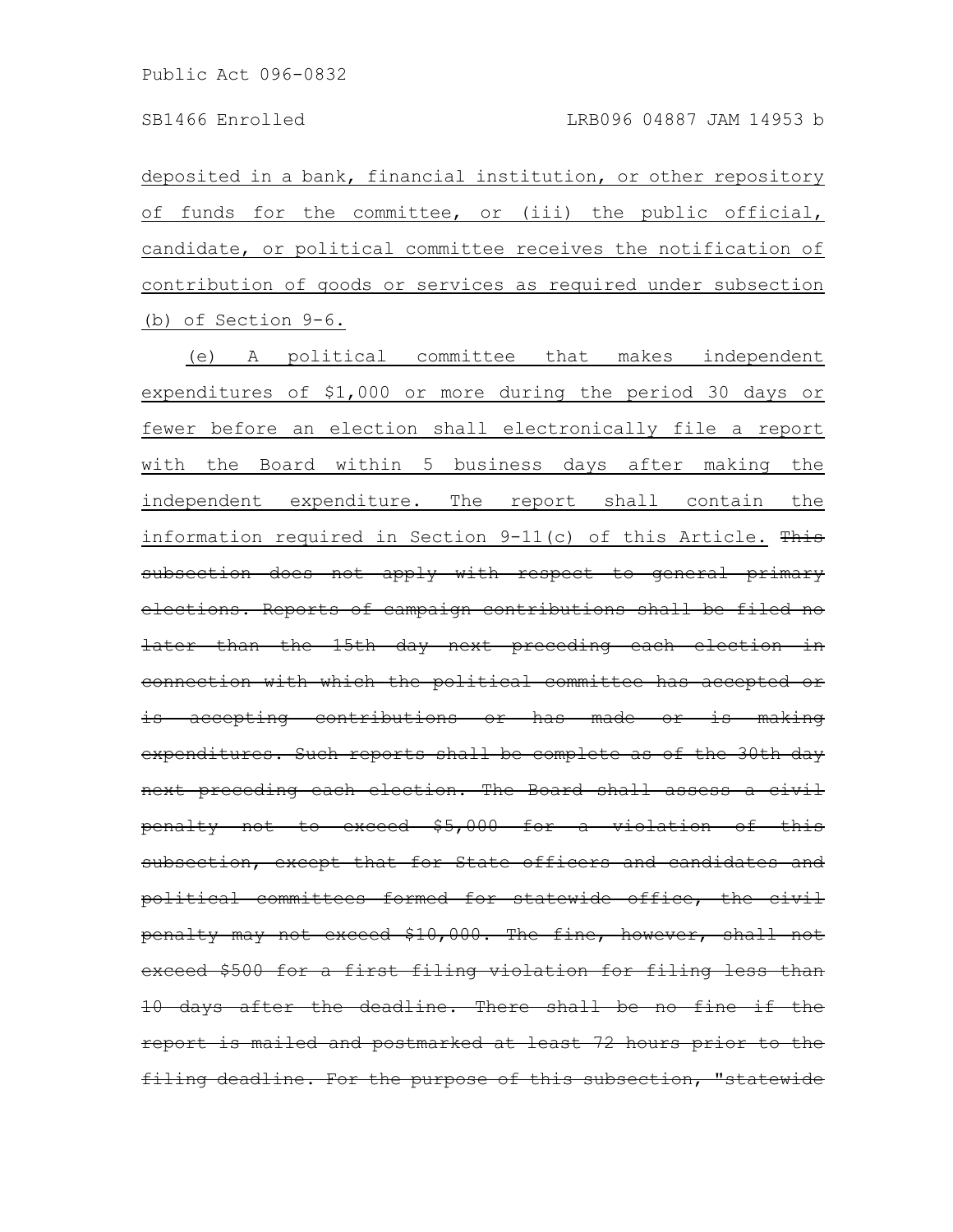office" and "State officer" means the Governor, Lieutenant Governor, Attorney General, Secretary of State, Comptroller, and Treasurer. However, a continuing political committee that does not make an expenditure or expenditures in an aggregate amount of more than \$500 on behalf of or in opposition to any (i) candidate or candidates, (ii) public question or questions, or (iii) candidate or candidates and public question or questions on the ballot at an election shall not be required to file the reports prescribed in this subsection (b) and subsection (b 5) but may file in lieu thereof a Statement of Nonparticipation in the Election with the Board or the Board and the county clerk ; except that if the political committee, by the terms of its statement of organization filed in accordance with this Article, is organized to support or oppose a candidate or public question on the ballot at the next election or primary, that committee must file reports required by this subsection (b) and by subsection (b 5).

(b-5) Notwithstanding the provisions of subsection (b) and Section 1.25 of the Statute on Statutes, any contribution of more than \$500 received (i) with respect to elections other than the general primary election, in the interim between the last date of the period covered by the last report filed under subsection (b) prior to the election and the date of the election or (ii) with respect to general primary elections, in the period beginning January 1 of the year of the general primary election and prior to the date of the general primary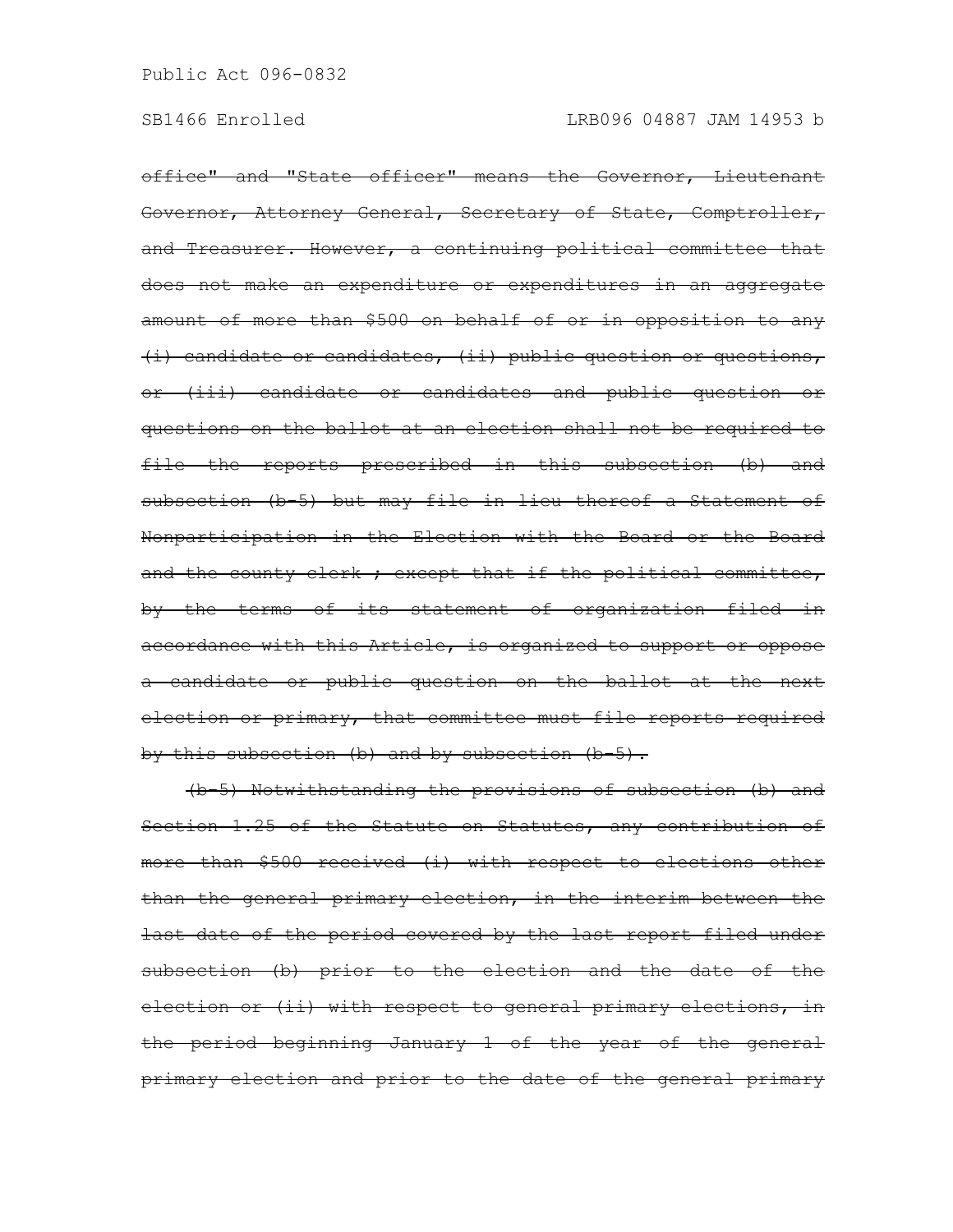election shall be filed with and must actually be received by the State Board of Elections within 2 business days after receipt of such contribution. A continuing political committee that does not support or oppose a candidate or public question on the ballot at a general primary election and does not make expenditures in excess of \$500 on behalf of or in opposition to any candidate or public question on the ballot at the general primary election shall not be required to file the report prescribed in this subsection unless the committee makes an expenditure in excess of \$500 on behalf of or in opposition to any candidate or public question on the ballot at the general primary election. The committee shall timely file the report required under this subsection beginning with the date the expenditure that triggered participation was made. The State Board shall allow filings of reports of contributions of more than \$500 under this subsection (b-5) by political committees that are not required to file electronically to be made by facsimile transmission. For the purpose of this subsection, a contribution is considered received on the date the public official, candidate, or political committee (or equivalent person in the case of a reporting entity other than a political committee) actually receives it or, in the case of goods or services, 2 business days after the date the public official, candidate, committee, or other reporting entity receives the certification required under subsection (b) of Section 9-6. Failure to report each contribution is a separate violation of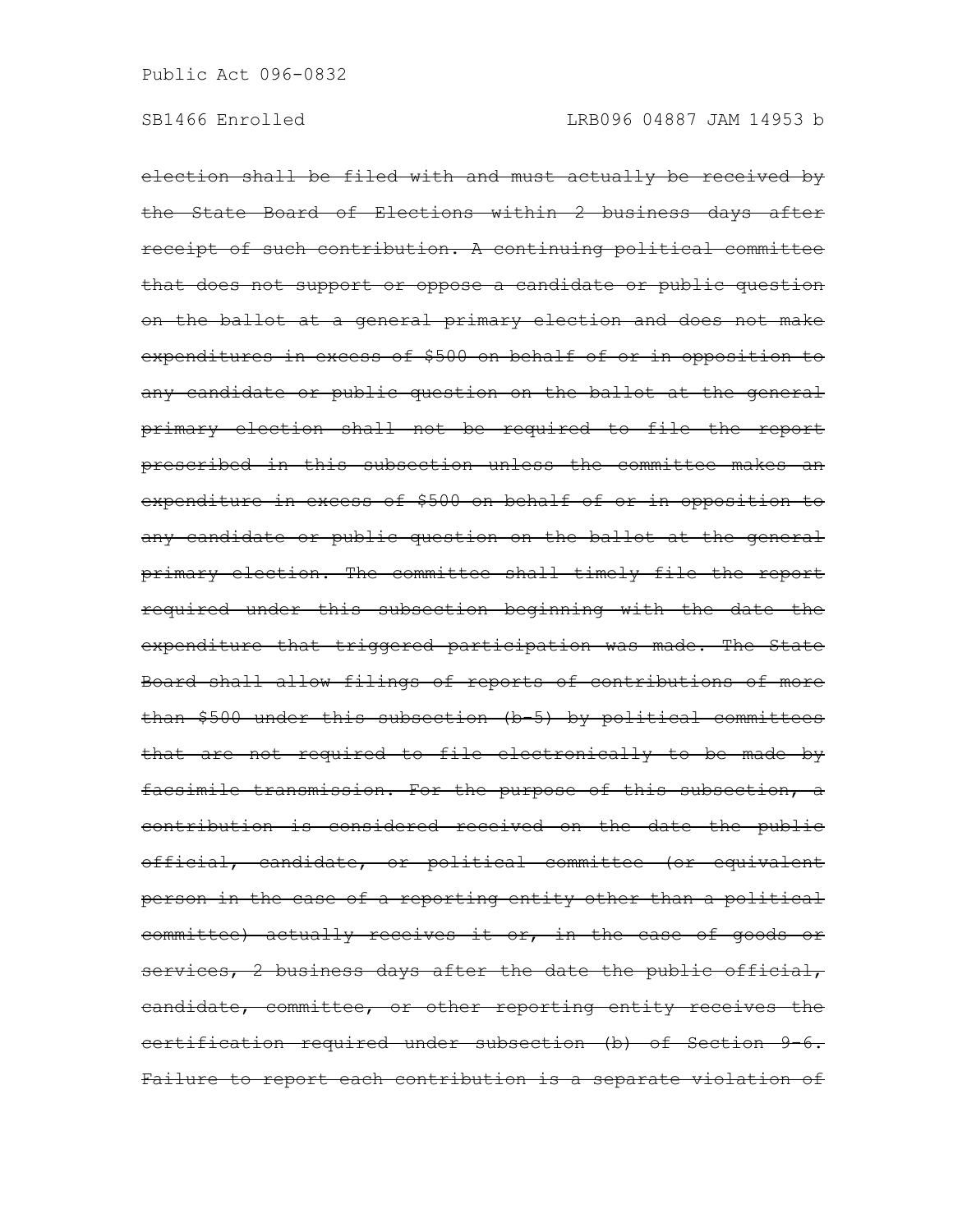this subsection. In the final disposition of any matter by the Board on or after the effective date of this amendatory Act of the 93rd General Assembly, the Board may impose fines for violations of this subsection not to exceed 100% of the total amount of the contributions that were untimely reported, but in no case when a fine is imposed shall it be less than 10% of the total amount of the contributions that were untimely reported. When considering the amount of the fine to be imposed, the Board shall consider, but is not limited to, the following factors:

(1) whether in the Board's opinion the violation was committed inadvertently, negligently, knowingly, or intentionally;

(2) the number of days the contribution was reported late; and

(3) past violations of Sections 9-3 and 9-10 of this Article by the committee.

(c) In addition to such reports the treasurer of every political committee shall file semi-annual reports of campaign contributions and expenditures no later than July 20th, covering the period from January 1st through June 30th immediately preceding, and no later than January 20th, covering the period from July 1st through December 31st of the preceding calendar year. Reports of contributions and expenditures must be filed to cover the prescribed time periods even though no contributions or expenditures may have been received or made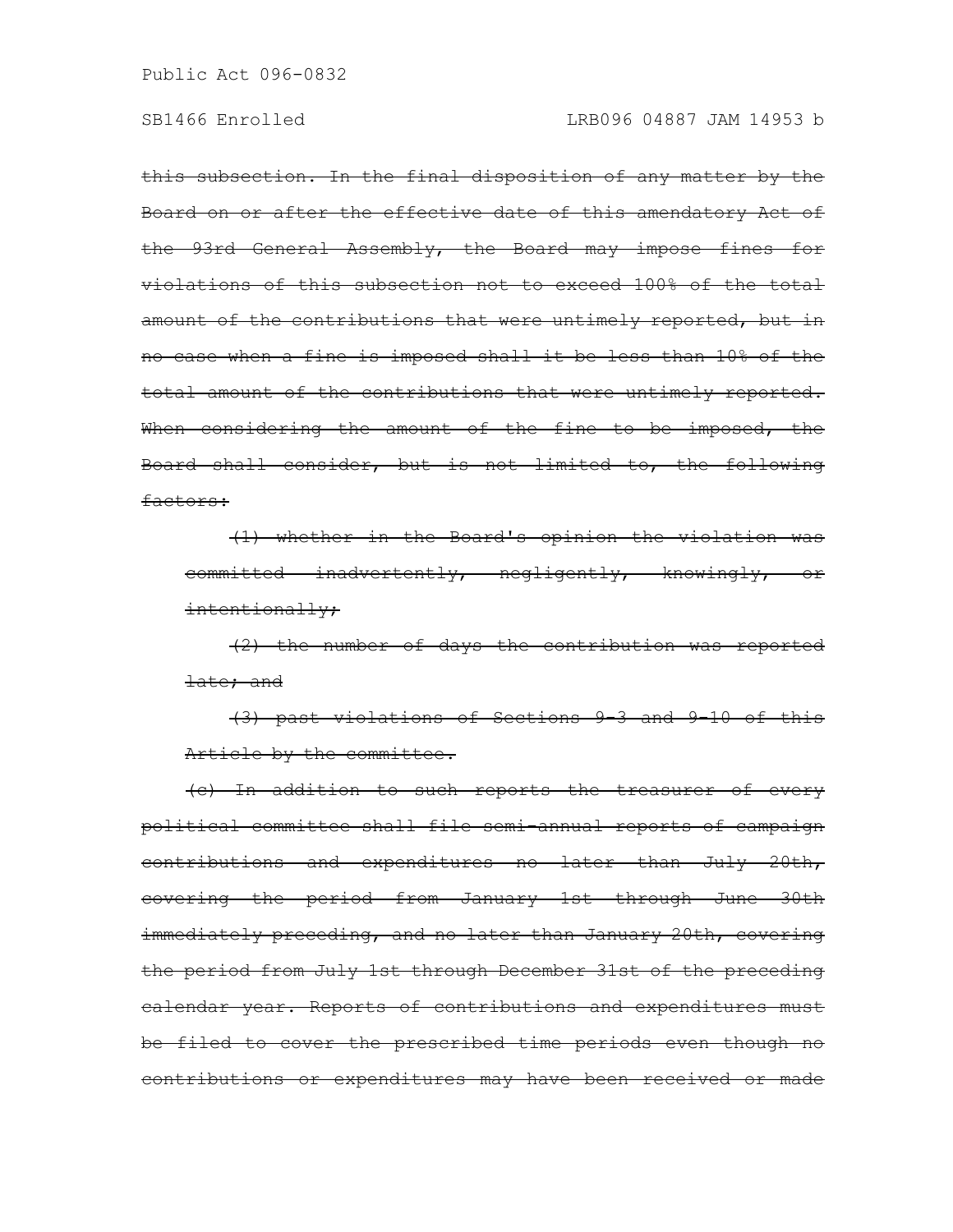during the period. The Board shall assess a civil penalty not to exceed \$5,000 for a violation of this subsection, except that for State officers and candidates and political committees formed for statewide office, the civil penalty may not exceed \$10,000. The fine, however, shall not exceed \$500 for a first filing violation for filing less than 10 days after the deadline. There shall be no fine if the report is mailed and postmarked at least 72 hours prior to the filing deadline. For the purpose of this subsection, "statewide office" and "State officer" means the Governor, Lieutenant Governor, Attorney General, Secretary of State, Comptroller, and Treasurer.

(c-5) A political committee that acts as either (i) a State and local political committee or (ii) a local political committee and that files reports electronically under Section 9-28 is not required to file copies of the reports with the appropriate county clerk if the county clerk has a system that permits access to, and duplication of, reports that are filed with the State Board of Elections. A State and local political committee or a local political committee shall file with the county clerk a copy of its statement of organization pursuant to Section 9-3.

(f)  $\left\langle d \right\rangle$  A copy of each report or statement filed under this Article shall be preserved by the person filing it for a period of two years from the date of filing.

(Source: P.A. 94-645, eff. 8-22-05; 95-6, eff. 6-20-07; 95-957, eff. 1-1-09.)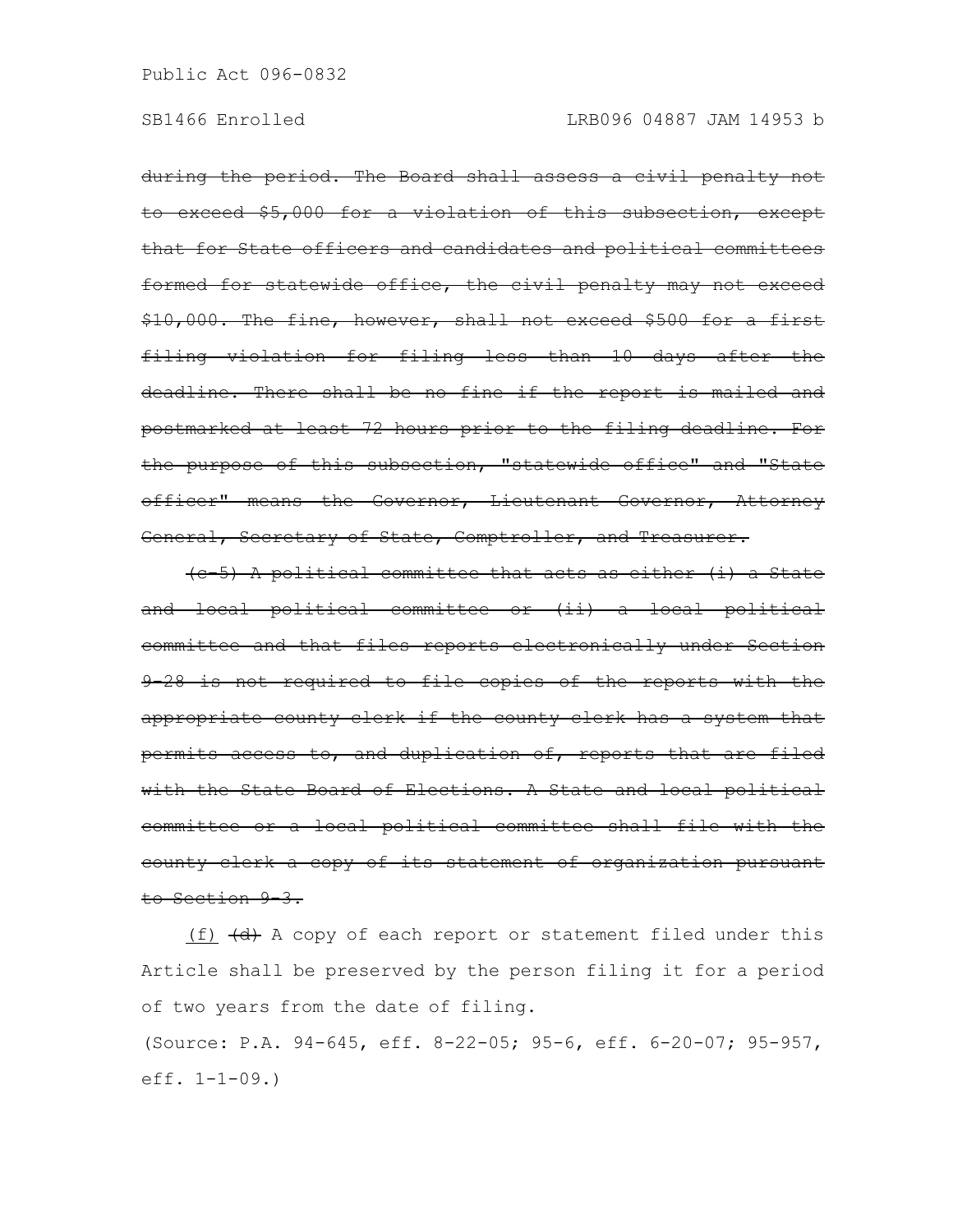(10 ILCS 5/9-11) (from Ch. 46, par. 9-11)

Sec. 9-11. Financial reports.

(a) Each quarterly report of campaign contributions, expenditures, and independent expenditures under Section 9-10 shall disclose the following:

(1) the name and address of the political committee;

(2) the name and address of the person submitting the report on behalf of the committee, if other than the chairman or treasurer;

(3) the amount of funds on hand at the beginning of the reporting period;

(4) the full name and mailing address of each person who has made one or more contributions to or for the committee within the reporting period in an aggregate amount or value in excess of \$150, together with the amounts and dates of those contributions, and, if the contributor is an individual who contributed more than \$500, the occupation and employer of the contributor or, if the occupation and employer of the contributor are unknown, a statement that the committee has made a good faith effort to ascertain this information;

(5) the total sum of individual contributions made to or for the committee during the reporting period and not reported under item (4);

(6) the name and address of each political committee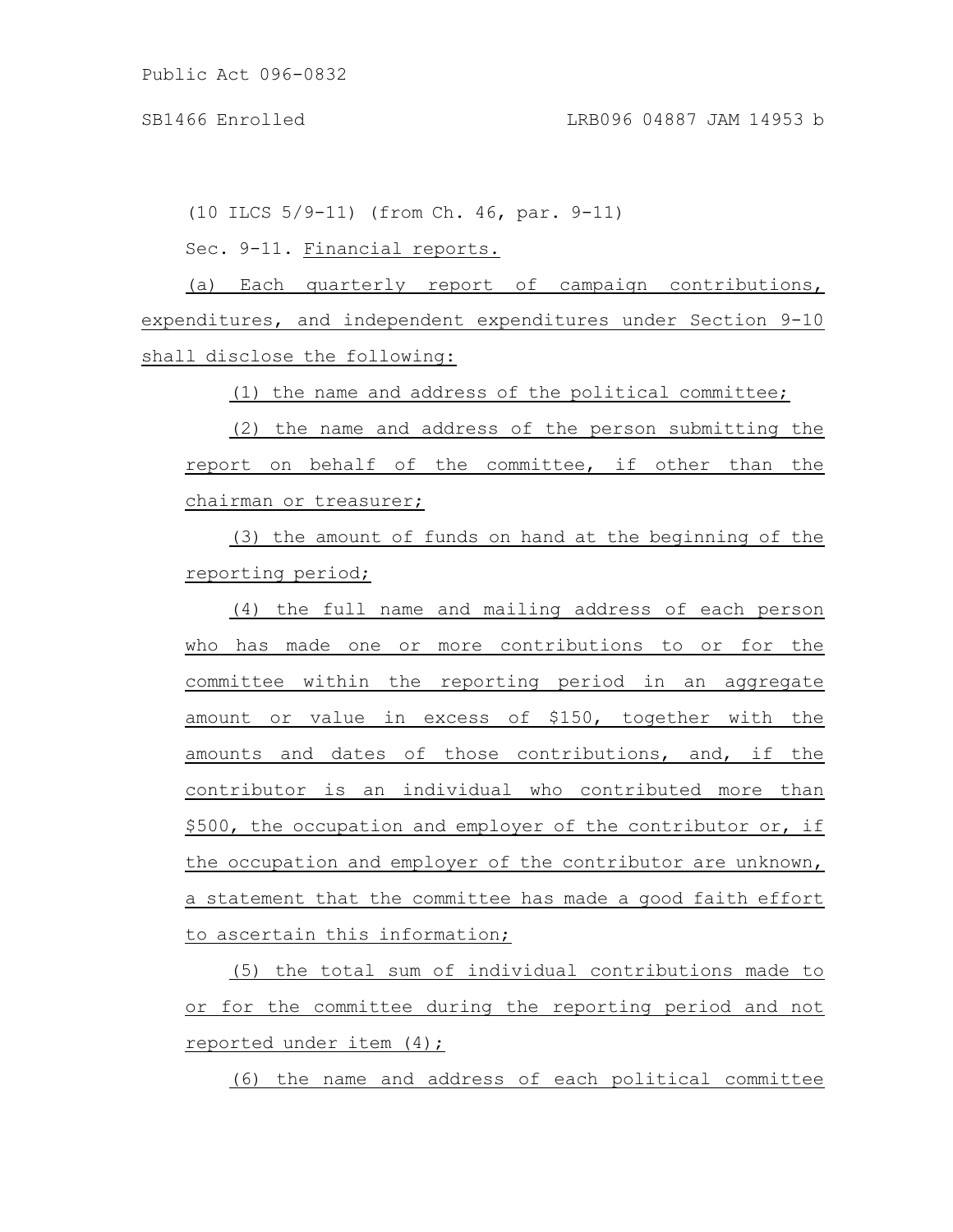from which the reporting committee received, or to which that committee made, any transfer of funds in the aggregate amount or value in excess of \$150, together with the amounts and dates of all transfers;

(7) the total sum of transfers made to or from the committee during the reporting period and not reported under item (6);

(8) each loan to or from any person, political committee, or financial institution within the reporting period by or to the committee in an aggregate amount or value in excess of \$150, together with the full names and mailing addresses of the lender and endorsers, if any; the dates and amounts of the loans; and, if a lender or endorser is an individual who loaned or endorsed a loan of more than \$500, the occupation and employer of that individual or, if the occupation and employer of the individual are unknown, a statement that the committee has made a good faith effort to ascertain this information;

(9) the total amount of proceeds received by the committee from (i) the sale of tickets for each dinner, luncheon, cocktail party, rally, and other fund-raising events; (ii) mass collections made at those events; and (iii) sales of items such as political campaign pins, buttons, badges, flags, emblems, hats, banners, literature, and similar materials;

(10) each contribution, rebate, refund, income from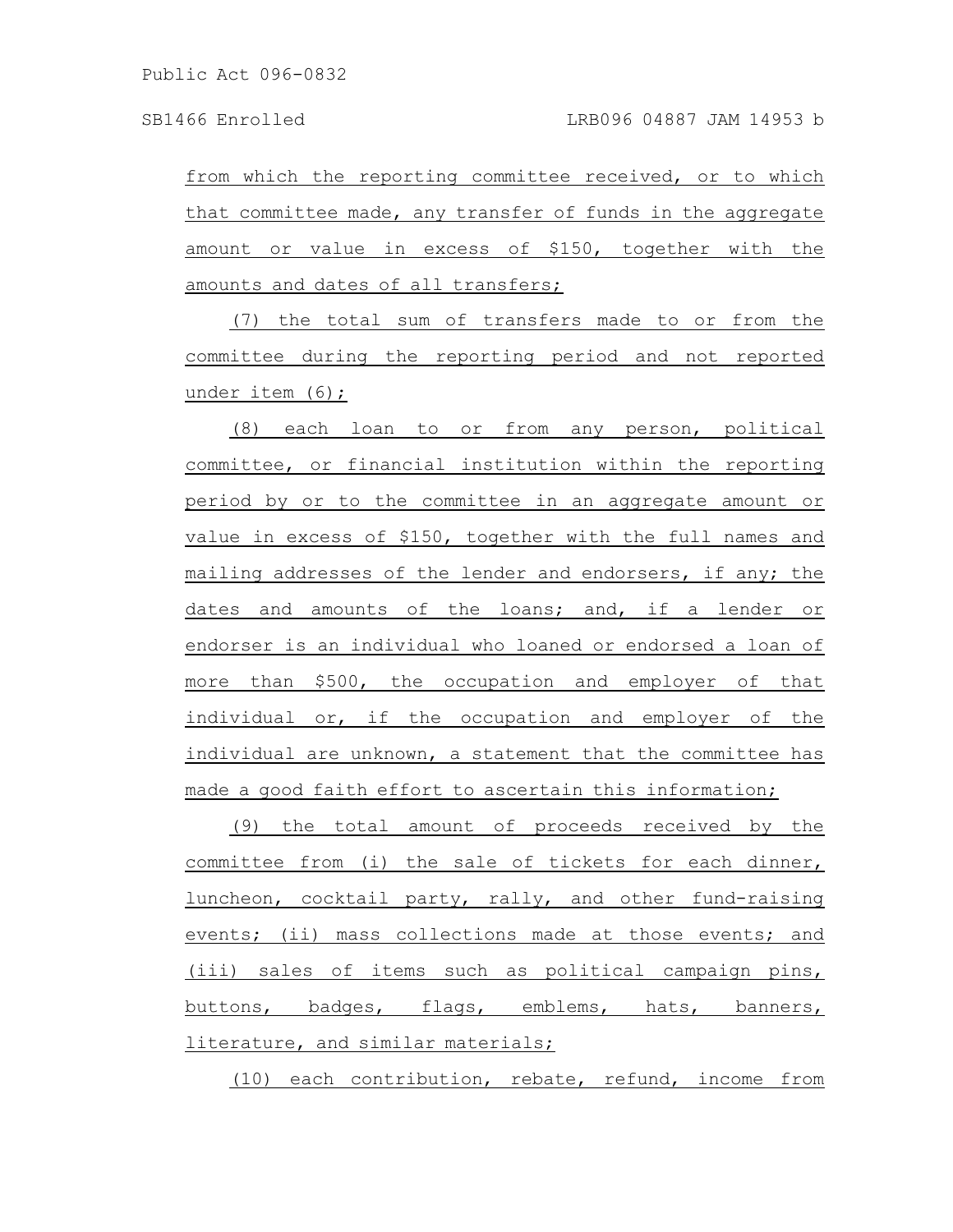investments, or other receipt in excess of \$150 received by the committee not otherwise listed under items (4) through (9) and, if the contributor is an individual who contributed more than \$500, the occupation and employer of the contributor or, if the occupation and employer of the contributor are unknown, a statement that the committee has made a good faith effort to ascertain this information;

(11) the total sum of all receipts by or for the committee or candidate during the reporting period;

(12) the full name and mailing address of each person to whom expenditures have been made by the committee or candidate within the reporting period in an aggregate amount or value in excess of \$150; the amount, date, and purpose of each of those expenditures; and the question of public policy or the name and address of, and the office sought by, each candidate on whose behalf that expenditure was made;

(13) the full name and mailing address of each person to whom an expenditure for personal services, salaries, and reimbursed expenses in excess of \$150 has been made and that is not otherwise reported, including the amount, date, and purpose of the expenditure;

(14) the value of each asset held as an investment, as of the final day of the reporting period;

(15) the total sum of expenditures made by the committee during the reporting period; and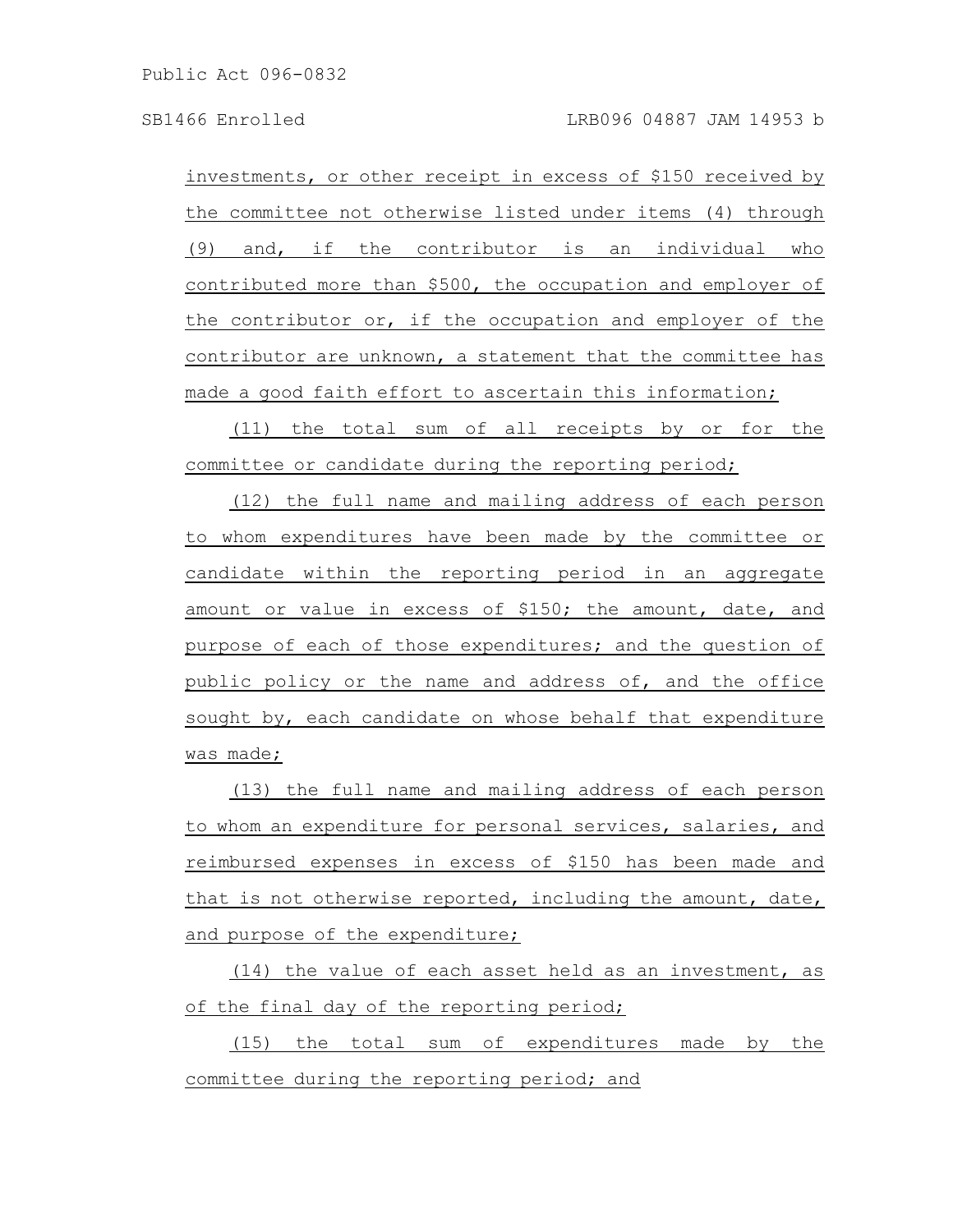(16) the full name and mailing address of each person to whom the committee owes debts or obligations in excess of \$150 and the amount of those debts or obligations.

For purposes of reporting campaign receipts and expenses, income from investments shall be included as receipts during the reporting period they are actually received. The gross purchase price of each investment shall be reported as an expenditure at time of purchase. Net proceeds from the sale of an investment shall be reported as a receipt. During the period investments are held they shall be identified by name and quantity of security or instrument on each semi-annual report during the period.

(b) Each report of a campaign contribution of \$1,000 or more required contributions under subsection (c) of Section 9-10 shall disclose the following:-

(1) the name and address of the political committee;

(2) the name and address of the person submitting the report on behalf of the committee, if other than the chairman or treasurer (Blank); and

 $(3)$  the amount of funds on hand at the beginning reporting period;

(3)  $(4)$  the full name and mailing address of each person who has made a contribution of \$1,000 or more. one more contributions to or for such committee within reporting period in an aggregate amount or value in excess  $$150$ , together with the amount and date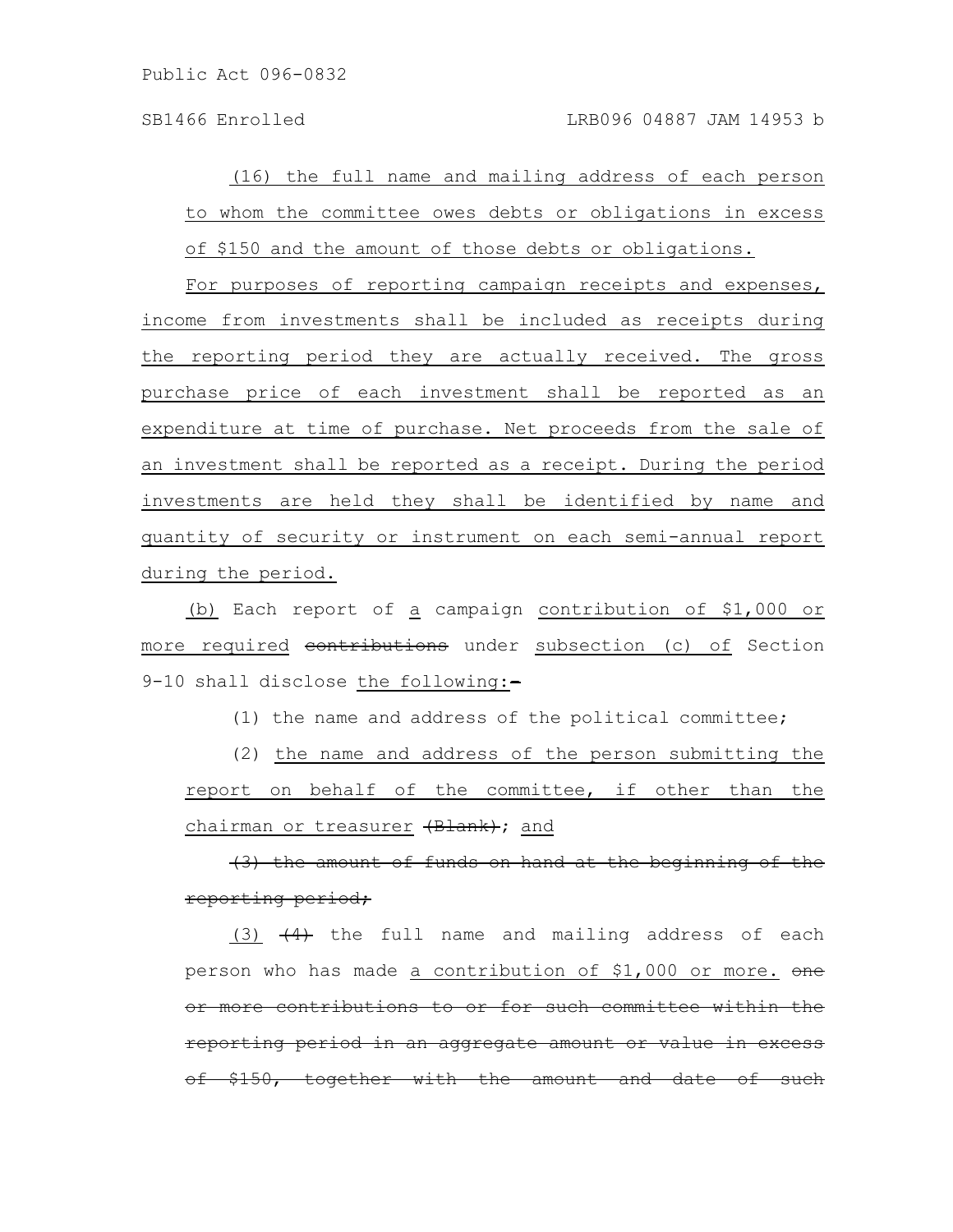contributions, and if a contributor is an individual who contributed more than \$500, the occupation and employer of the contributor or, if the occupation and employer of the contributor are unknown, a statement that the committee has made a good faith effort to ascertain this information;

(5) the total sum of individual contributions made to or for such committee during the reporting period and not reported under item  $(4)$ ;

(6) the name and address of each political committee from which the reporting committee received, or to which that committee made, any transfer of funds, in any aggregate amount or value in excess of \$150, together with the amounts and dates of all transfers:

(7) the total sum of transfers made to or from such committee during the reporting period and not reported under item  $(6)$ ;

(8) each loan to or from any person within the reporting period by or to such committee in an aggregate amount or value in excess of \$150, together with the full names and mailing addresses of the lender and endorsers, if any, and the date and amount of such loans, and if a lender or endorser is an individual who loaned or endorsed a loan of more than \$500, the occupation and employer of that individual, or if the occupation and employer of the individual are unknown, a statement that the committee has made a good faith effort to ascertain this information;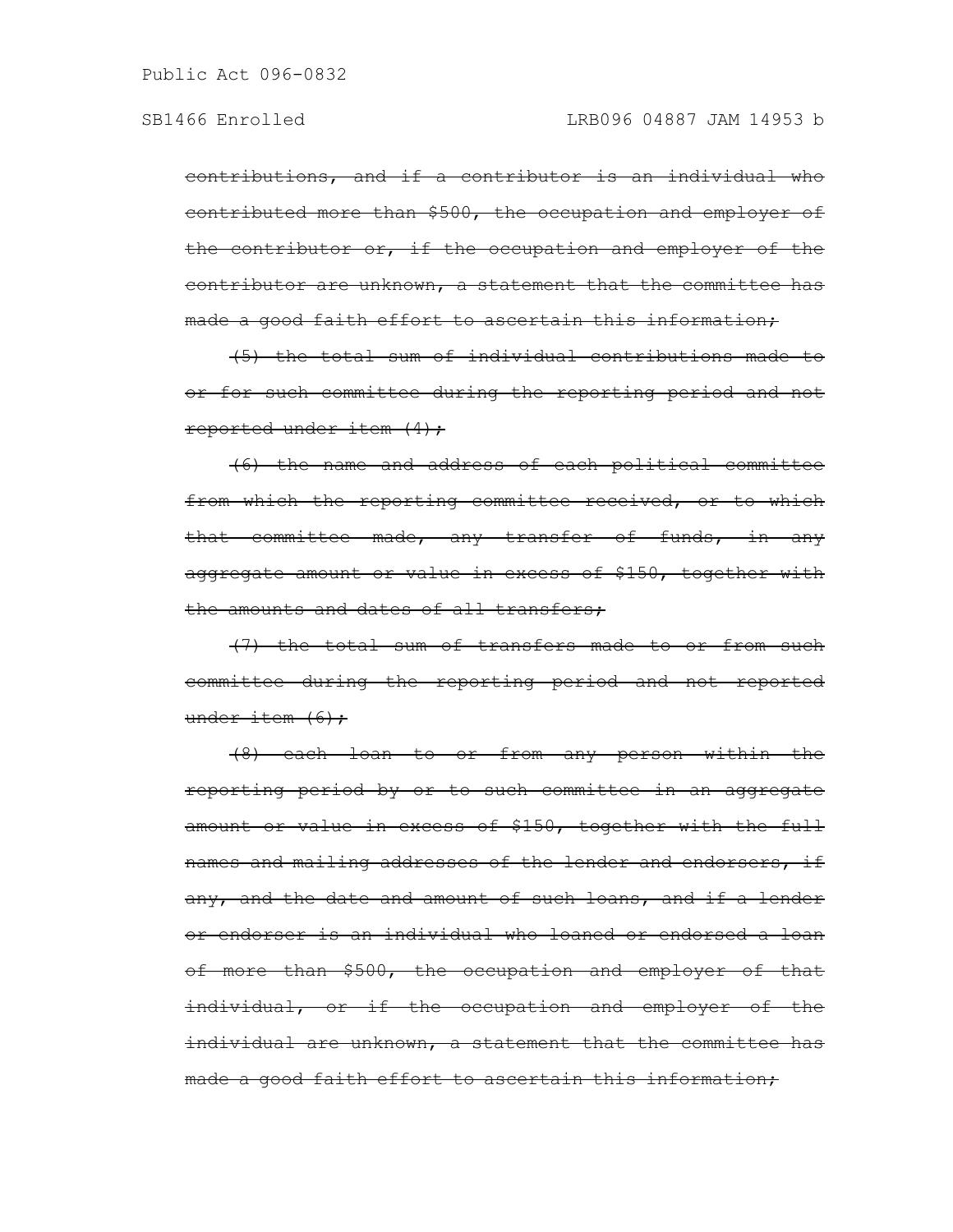(9) the total amount of proceeds received by such committee from (a) the sale of tickets for each dinner, luncheon, cocktail party, rally, and other fund-raising vents; (b) mass collections made at such events; and sales of items such as political campaign pins, buttons, badges, flags, emblems, hats, banners, literature, and similar materials;

(10) each contribution, rebate, refund, or other receipt in excess of \$150 received by such committee not otherwise listed under items (4) through (9), and if a contributor is an individual who contributed more than \$500, the occupation and employer of the contributor or, if the occupation and employer of the contributor are unknown, a statement that the committee has made a good faith effort to ascertain this information;

(11) the total sum of all receipts by or for such committee or candidate during the reporting period.

(c) Each quarterly report shall include the following information regarding any independent expenditures made during the reporting period: (1) the full name and mailing address of each person to whom an expenditure in excess of \$150 has been made in connection with an independent expenditure; (2) the amount, date, and purpose of such expenditure; (3) a statement whether the independent expenditure was in support of or in opposition to a particular candidate; (4) the name of the candidate; (5) the office and, when applicable, district,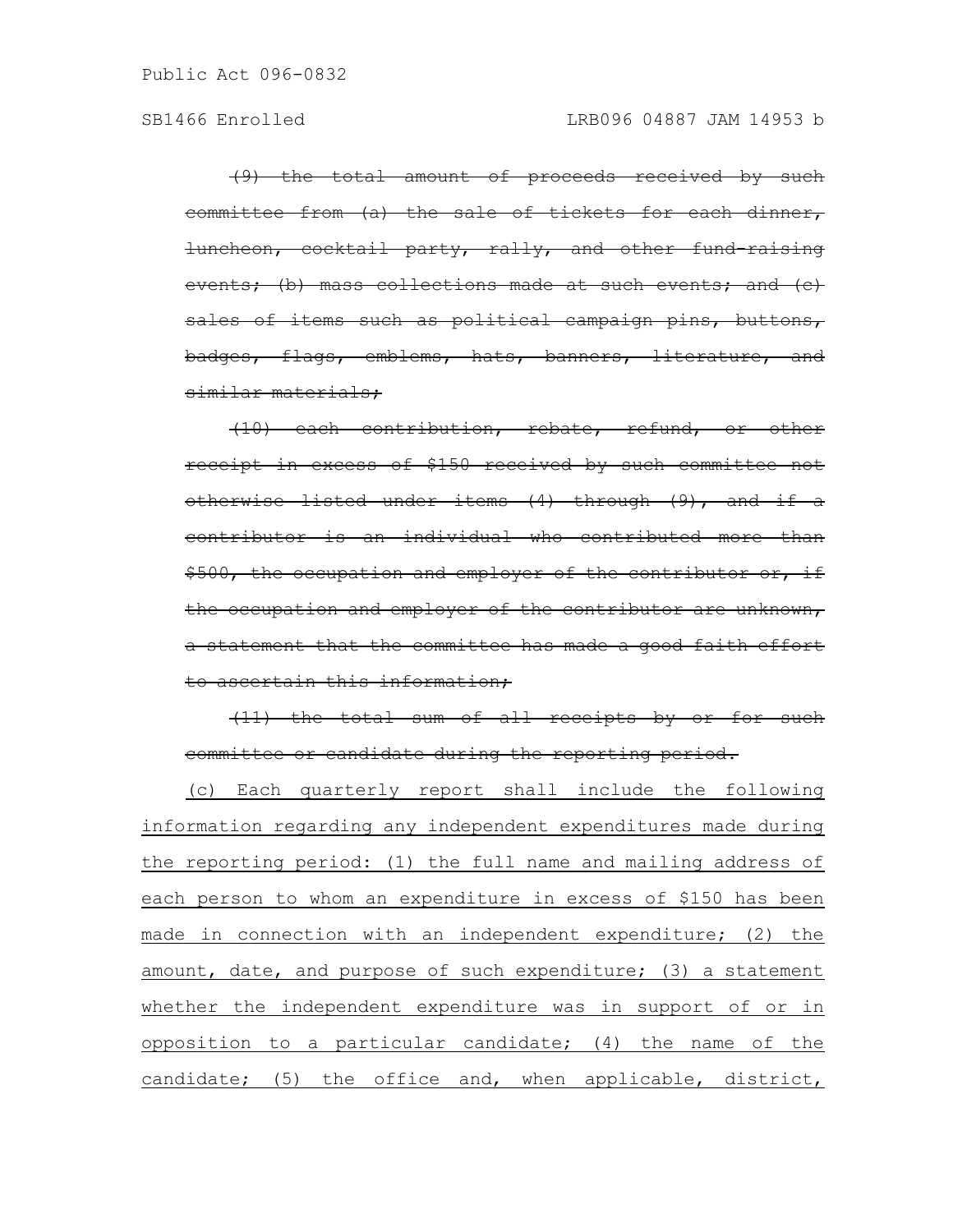sought by the candidate; and (6) a certification, under penalty of perjury, that such expenditure was not made in cooperation, consultation, or concert with, or at the request or suggestion of, any candidate or any authorized committee or agent of such committee. The report shall also include (I) the total of all independent expenditures of \$150 or less made during the reporting period and (II) the total amount of all independent expenditures made during the reporting period.

(d) The Board shall by rule define a "good faith effort".

The reports of campaign contributions filed under this Article shall be cumulative during the reporting period to which they relate.

(e) Each report shall be verified, dated, and signed by either the treasurer of the political committee or the candidate on whose behalf the report is filed and shall contain the following verification:

"I declare that this report (including any accompanying schedules and statements) has been examined by me and, to the best of my knowledge and belief, is a true, correct, and complete report as required by Article 9 of the Election Code. I understand that willfully filing a false or incomplete statement is subject to a civil penalty of up to \$5,000.".

(f) A political committee may amend a report filed under subsection (a) or (b). The Board may reduce or waive a fine if the amendment is due to a technical or inadvertent error and the political committee files the amended report, except that a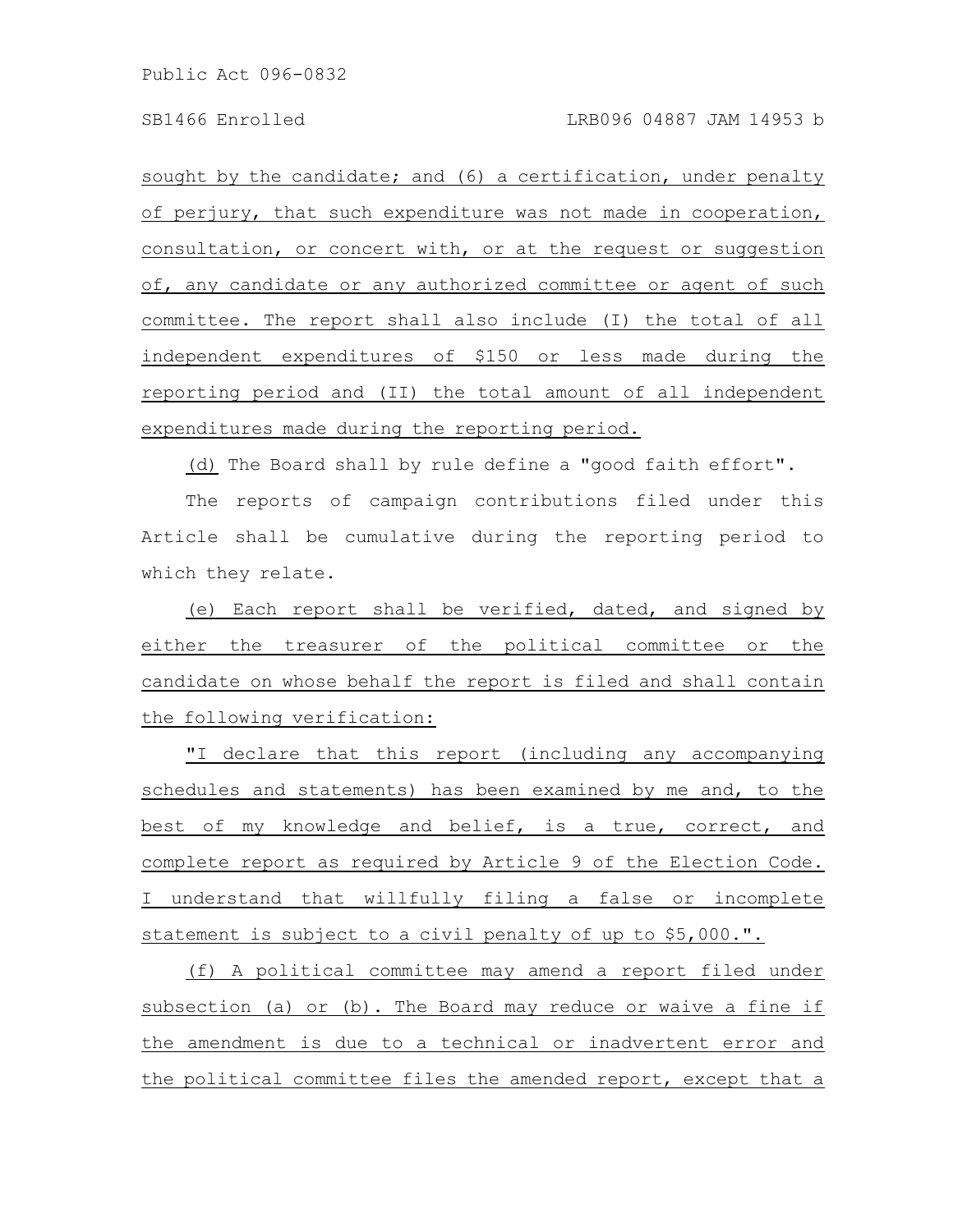report filed under subsection (b) must be amended within 5 business days. The State Board shall ensure that a description of the amended information is available to the public. The Board may promulgate rules to enforce this subsection. (Source: P.A. 90-495, eff. 1-1-98; 90-737, eff. 1-1-99.)

(10 ILCS 5/9-13) (from Ch. 46, par. 9-13)

Sec. 9-13. Audits of political committees.

(a) The Board shall have the authority to order a political committee to conduct an audit of the financial records required to be maintained by the committee to ensure compliance with Sections 9-8.5 and 9-10. Audits ordered by the Board shall be conducted as provided in this Section and as provided by Board rule.

(b) The Board may order a political committee to conduct an audit of its financial records for any of the following reasons: (i) a discrepancy between the ending balance of a reporting period and the beginning balance of the next reporting period, (ii) failure to account for previously reported investments or loans, or (iii) a discrepancy between reporting contributions received by or expenditures made for a political committee that are reported by another political committee, except the Board shall not order an audit pursuant to this item (iii) unless there is a willful pattern of inaccurate reporting or there is a pattern of similar inaccurate reporting involving similar contributions by the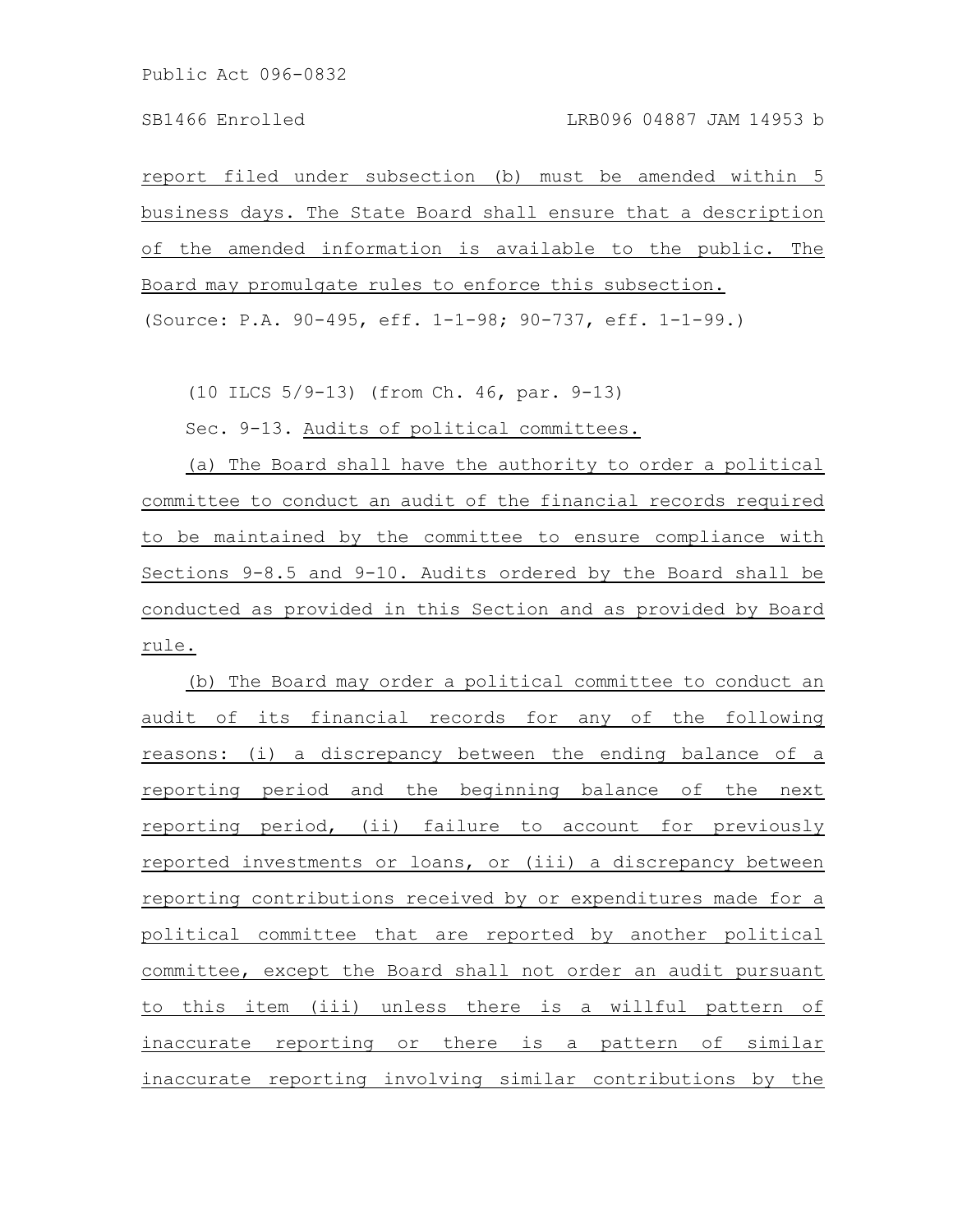same contributor. Prior to ordering an audit, the Board shall afford the political committee due notice and an opportunity for a closed preliminary hearing. A political committee shall hire an entity qualified to perform an audit; except, a political committee shall not hire a person that has contributed to the political committee during the previous 4 years.

(c) In each calendar year, the Board shall randomly order no more than 3% of registered political committees to conduct an audit. The Board shall establish a standard, scientific method of selecting the political committees that are to be audited so that every political committee has an equal mathematical chance of being selected.

(d) Upon receipt of notification from the Board ordering an audit, a political committee shall conduct an audit of the financial records required to be maintained by the committee to ensure compliance with the contribution limitations established in Section 9-8.5 and the reporting requirements established in Section 9-3 and Section 9-10 for a period of 2 years or the period since the committee was previously ordered to conduct an audit, whichever is shorter. The entity performing the audit shall review the amount of funds and investments maintained by the political committee and ensure the financial records accurately account for any contributions and expenditures made by the political committee. A certified copy of the audit shall be delivered to the Board within 60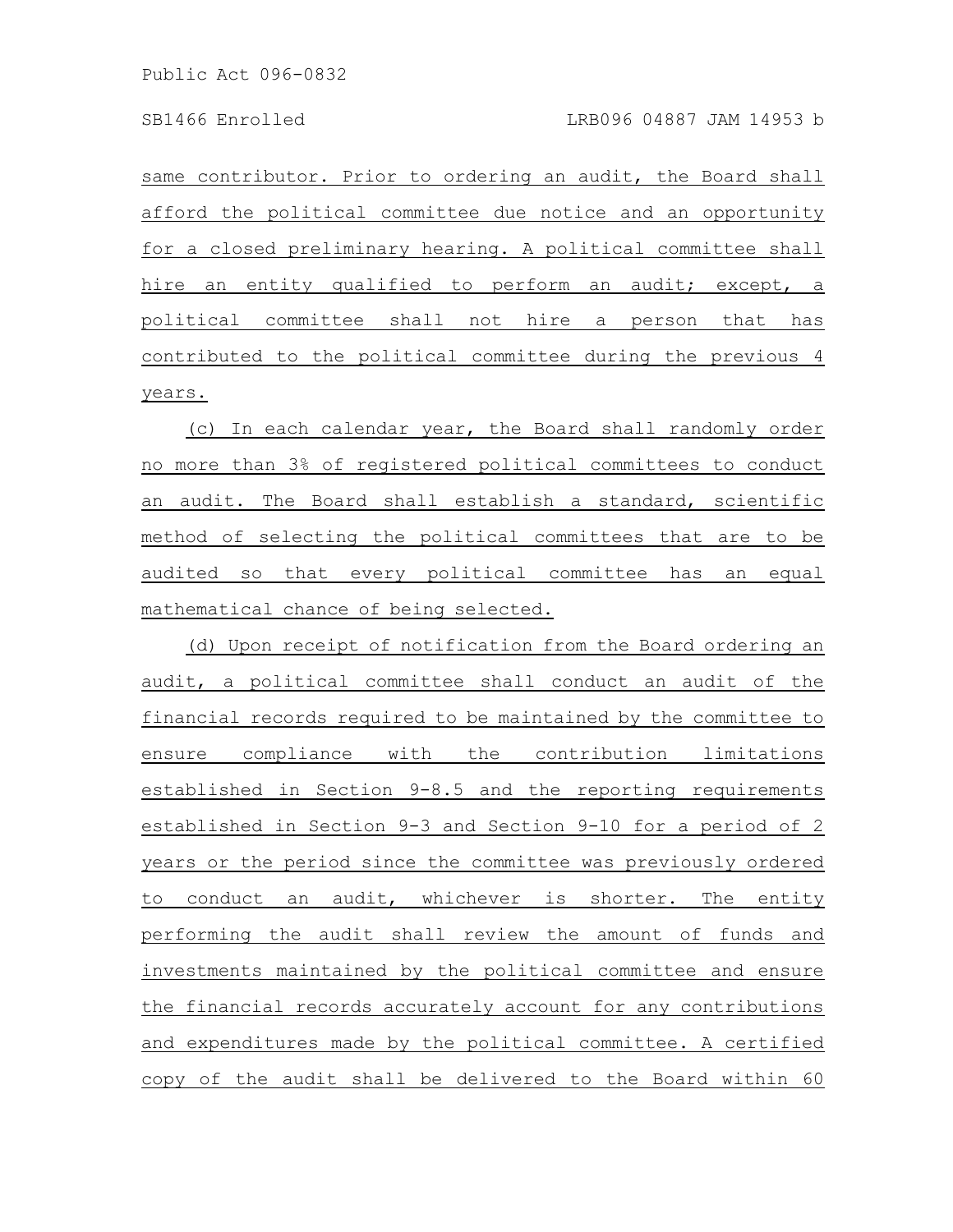calendar days after receipt of notice from the Board, unless the Board grants an extension to complete the audit. A political committee ordered to conduct an audit through the random selection process shall not be required to conduct another audit for a minimum of 5 years unless the Board has reason to believe the political committee is in violation of Section 9-3, 9-8.5, or 9-10.

(e) The Board shall not disclose the name of any political committee ordered to conduct an audit or any documents in possession of the Board related to an audit unless, after review of the audit findings, the Board has reason to believe the political committee is in violation of Section 9-3, 9-8.5, or 9-10 and the Board imposed a fine.

(f) Failure to deliver a certified audit in a timely manner is a business offense punishable by a fine of \$250 per day that the audit is late, up to a maximum of \$5,000.

Each semi-annual report of campaign contributions expenditures under Section 9-10 shall disclose-

(1) the name and address of the political committee;

 $(2)$   $(B$   $\lambda$   $)$   $\rightarrow$ 

the amount of funds on hand at the beginning reporting period;

the full name and mailing address of each one or more contributions to or within the reporting period in an aggregate amount excess of  $$150$ , together with the amount and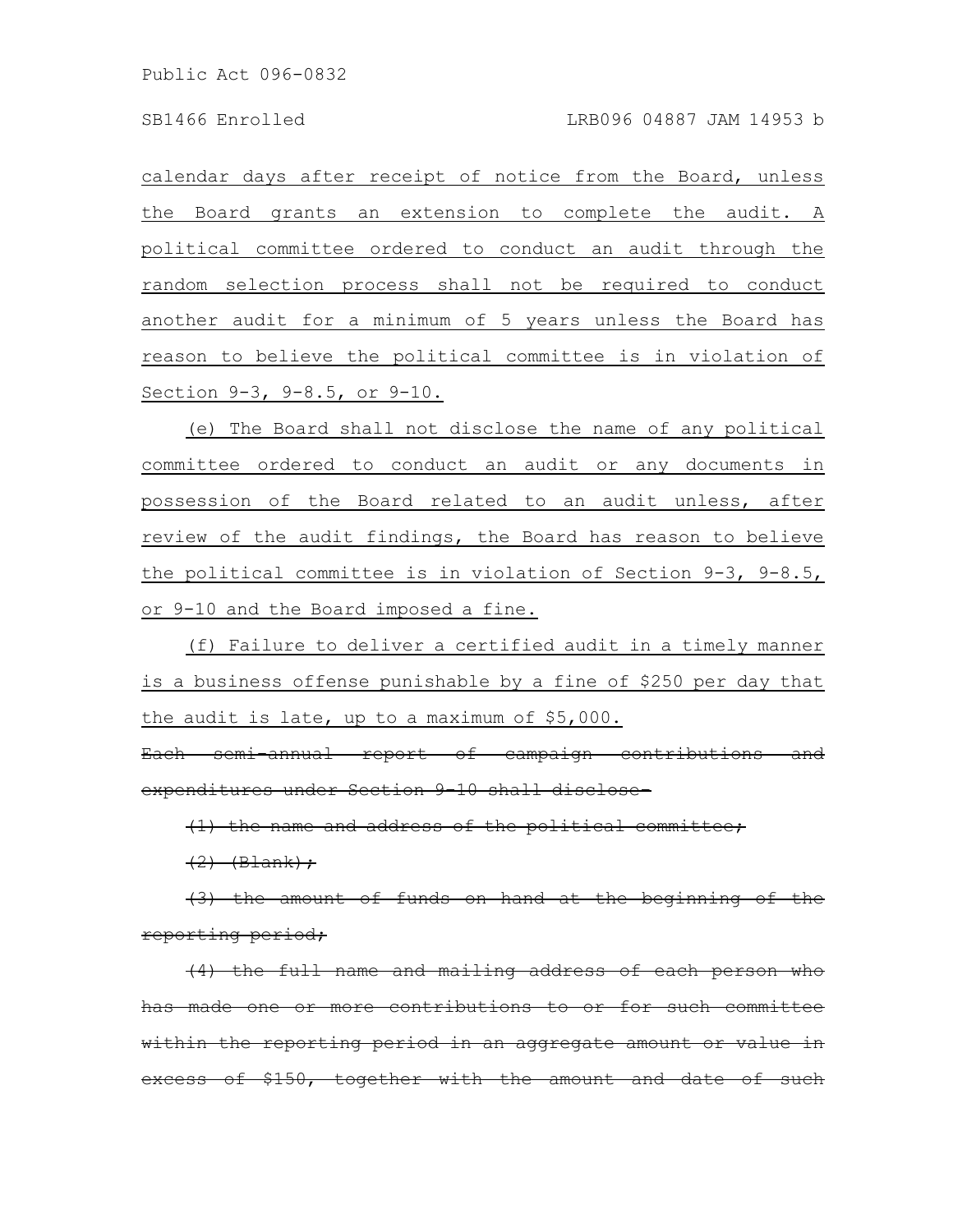contributions, and if the contributor is an individual who contributed more than \$500, the occupation and employer of the contributor or, if the occupation and employer of the contributor are unknown, a statement that the committee has made a good faith effort to ascertain this information;

(5) the total sum of individual contributions made to or for such committee during the reporting period and not reported under item  $(4)$ ;

(6) the name and address of each political committee from which the reporting committee received, or to which that committee made, any transfer of funds, in the aggregate amount or value in excess of \$150, together with the amounts and dates of all transfers;

(7) the total sum of transfers made to or from such committee during the reporting period and not reported under  $\text{item } (6)$  ;

(8) each loan to or from any person within the reporting period by or to such committee in an aggregate amount or value in excess of \$150, together with the full names and mailing addresses of the lender and endorsers, if any, and the date and amount of such loans, and if a lender or endorser is an individual who loaned or endorsed a loan of more than \$500, the occupation and employer of that individual, or if the occupation and employer of the individual are unknown, a statement that the committee has made a good faith effort to ascertain this information;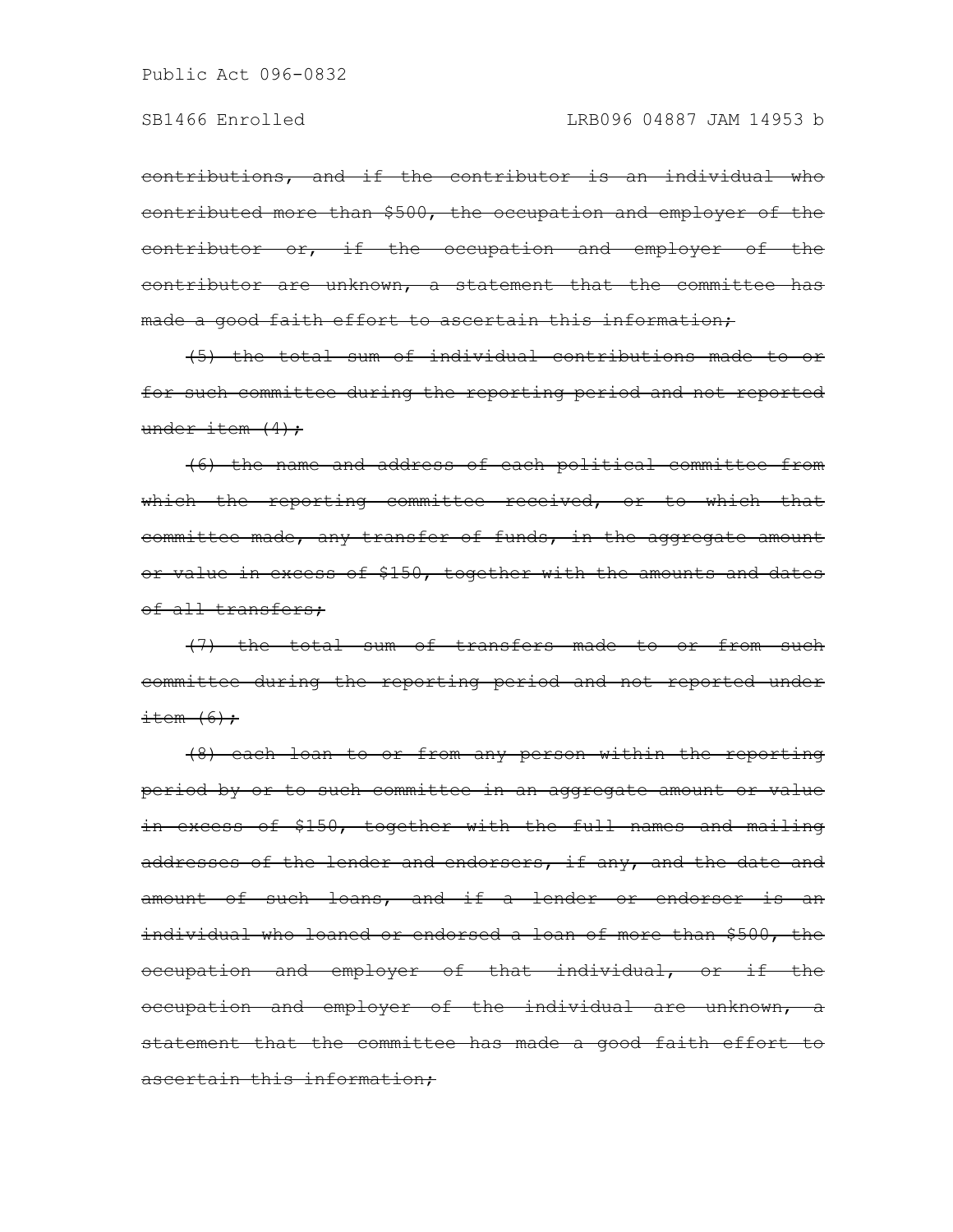(9) the total amount of proceeds received by such committee from (a) the sale of tickets for each dinner, luncheon, eocktail party, rally, and other fund-raising events; (b) mass collections made at such events; and (c) sales of items such as political campaign pins, buttons, badges, flags, emblems, hats, banners, literature, and similar materials;

(10) each contribution, rebate, refund, or other receipt in excess of \$150 received by such committee not otherwise listed under items (4) through (9), and if the contributor is an individual who contributed more than \$500, the occupation and employer of the contributor or, if the occupation and employer of the contributor are unknown, a statement that the committee has made a good faith effort to ascertain this information,

(11) the total sum of all receipts by or for such committee or candidate during the reporting period;

(12) the full name and mailing address of each person to whom expenditures have been made by such committee or candidate within the reporting period in an aggregate amount or value in excess of \$150, the amount, date, and purpose of each such expenditure and the question of public policy or the name and address of, and office sought by, each candidate on whose behalf such expenditure was made;

(13) the full name and mailing address of each person to whom an expenditure for personal services, salaries, and reimbursed expenses in excess of \$150 has been made, and which is not otherwise reported, including the amount, date, and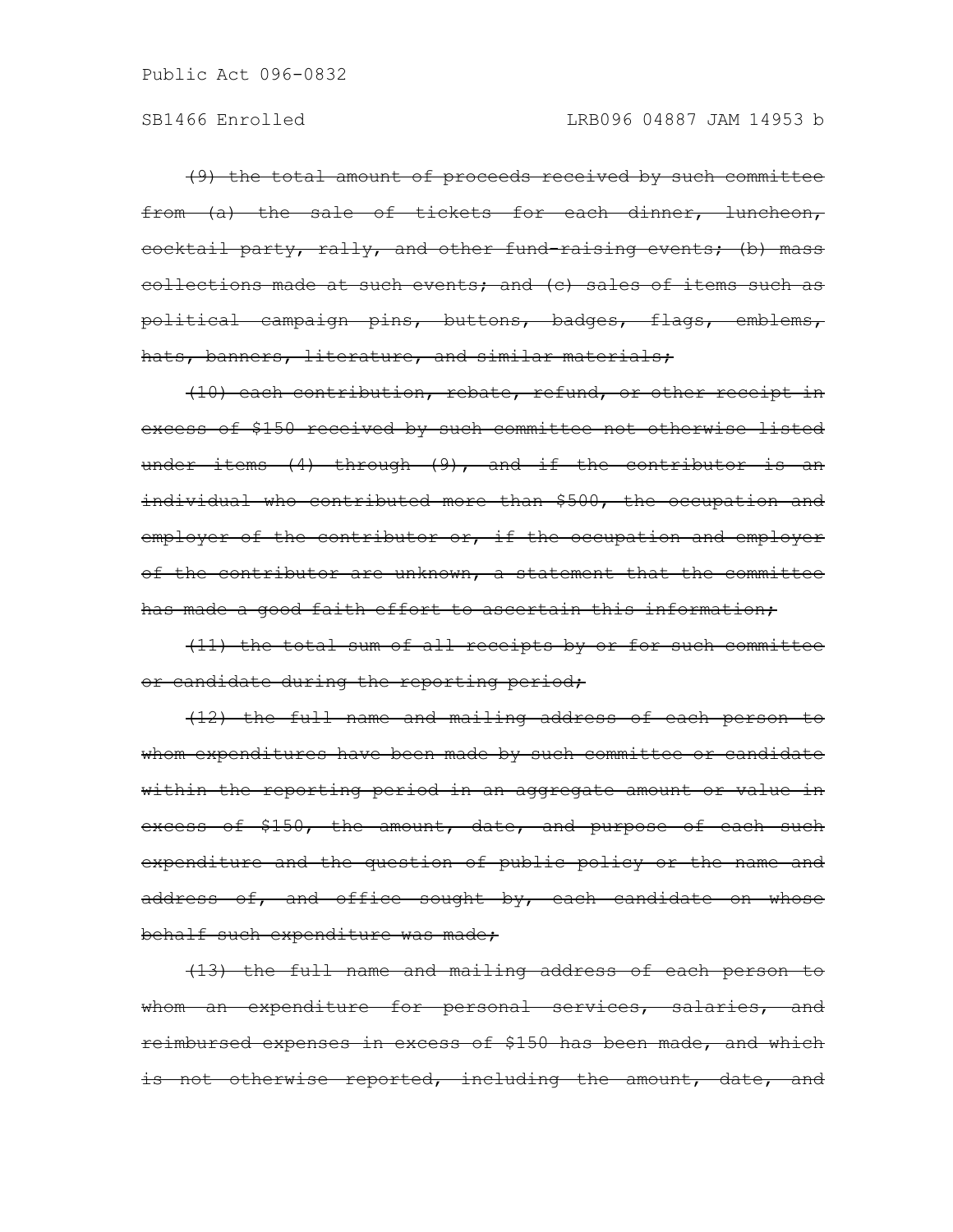purpose of such expenditure;

(14) the total sum of expenditures made by such committee during the reporting period;

(15) the full name and mailing address of each person to whom the committee owes debts or obligations in excess of \$150, and the amount of such debts or obligations.

The Board shall by rule define a "good faith effort". (Source: P.A. 90-495, eff. 1-1-98; 90-737, eff. 1-1-99.)

(10 ILCS 5/9-16) (from Ch. 46, par. 9-16)

Sec. 9-16. It shall be the duty of the board and of each county clerk-

(1) to make the reports and statements filed with them available for public inspection and copying, commencing as soon as practicable but not later than the end of the second day following the day during which it was received, and to permit copying of any such report or statement by hand or at cost by duplicating machine, as requested by any person, at the expense of such person;

(2) to preserve such reports and statements for a period of 2 years from the date of receipt;

(3) to develop a filing, coding, and cross-indexing system consonant with the purposes of this Article;

(4) to compile and maintain a current list of all statements or parts of statements pertaining to each candidate; (5) to prepare and publish such reports as the board or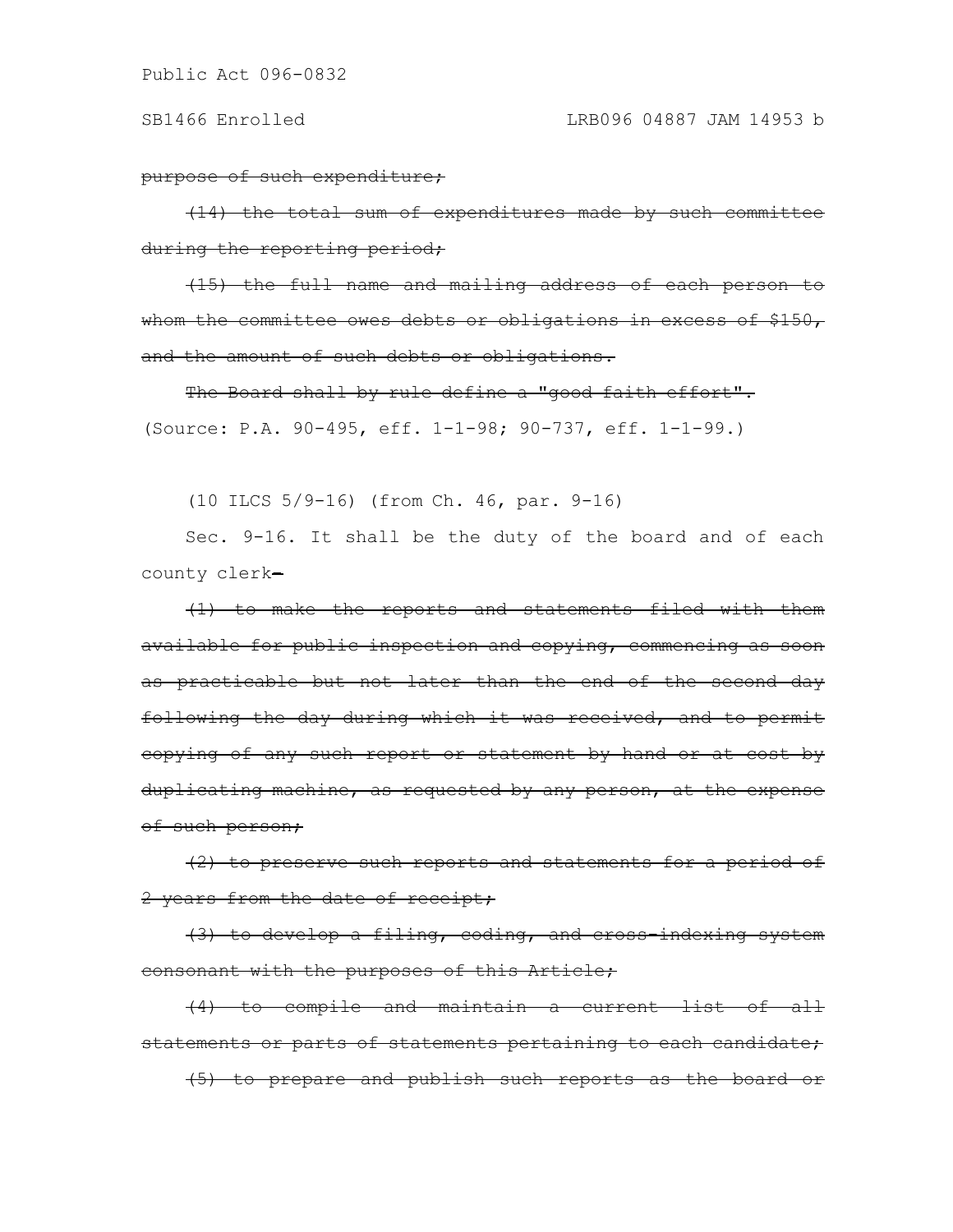county clerk may deem appropriate;

(6) to report apparent violations of law to the appropriate law enforcement authorities; and

 $(7)$  to provide to each candidate at the time he files his nomination papers a notice of obligations under this Article. Said notice shall state that the manual of instructions and forms for the statements required to be filed under this Article are available from the Board or the county clerk upon request. Said notice shall be given each candidate by the Board or county clerk and the candidate shall receipt therefor. However, if a candidate files his nomination papers by mail or if an agent of the candidate files nomination papers on behalf of the candidate, the Board or the county clerk shall within 2 business days of the day and hour endorsed on the petition send such notice to the candidate by first class mail. Such notice shall briefly outline who is required to file under the campaign disclosure law and the penalties for failure to file. The notice of obligations under this Article shall be prepared by the Board.

Thereafter, at least 30 days before each filing date for reports of campaign contributions and for semi-annual reports of campaign contributions and expenditures, the Board shall send by first class mail to each political committee that has filed a statement of organization with the Board or the Board and the county clerk, a notice of obligations under this Article, and appropriate forms for filing the report. The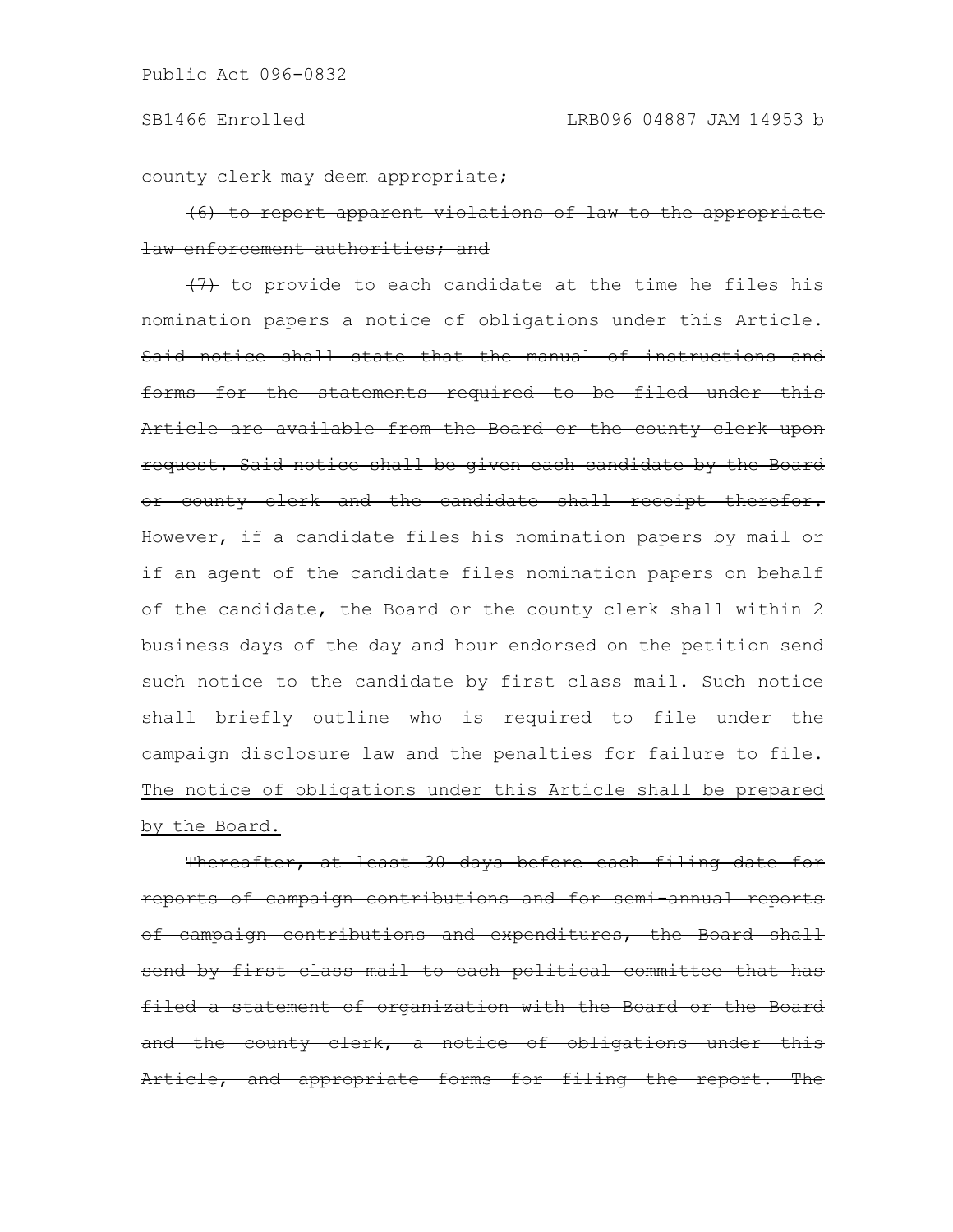<del>a statement</del> instructions is available from the Board upon request.

<del>appropriate</del> receipts for said packets and notices from the date of receipt.

(Source: P.A. 86-873.)

(10 ILCS 5/9-21) (from Ch. 46, par. 9-21)

Sec. 9-21. Upon receipt of a such complaint as provided in Section 9-20, the Board shall hold a closed preliminary hearing to determine whether or not the complaint appears to have been filed on justifiable grounds. Such closed preliminary hearing shall be conducted as soon as practicable after affording reasonable notice, a copy of the complaint, and an opportunity to testify at such hearing to both the person making the complaint and the person against whom the complaint is directed. If the Board fails to determine that the complaint has been filed on justifiable grounds, it shall dismiss the complaint without further hearing. Any additional hearings shall be open to the public.

Whenever in the judgment of the Board, in an open meeting, determines, after affording due notice and an opportunity for a public hearing, that any person has engaged or is about to engage in an act or practice which constitutes or will constitute a violation of any provision of this Article or any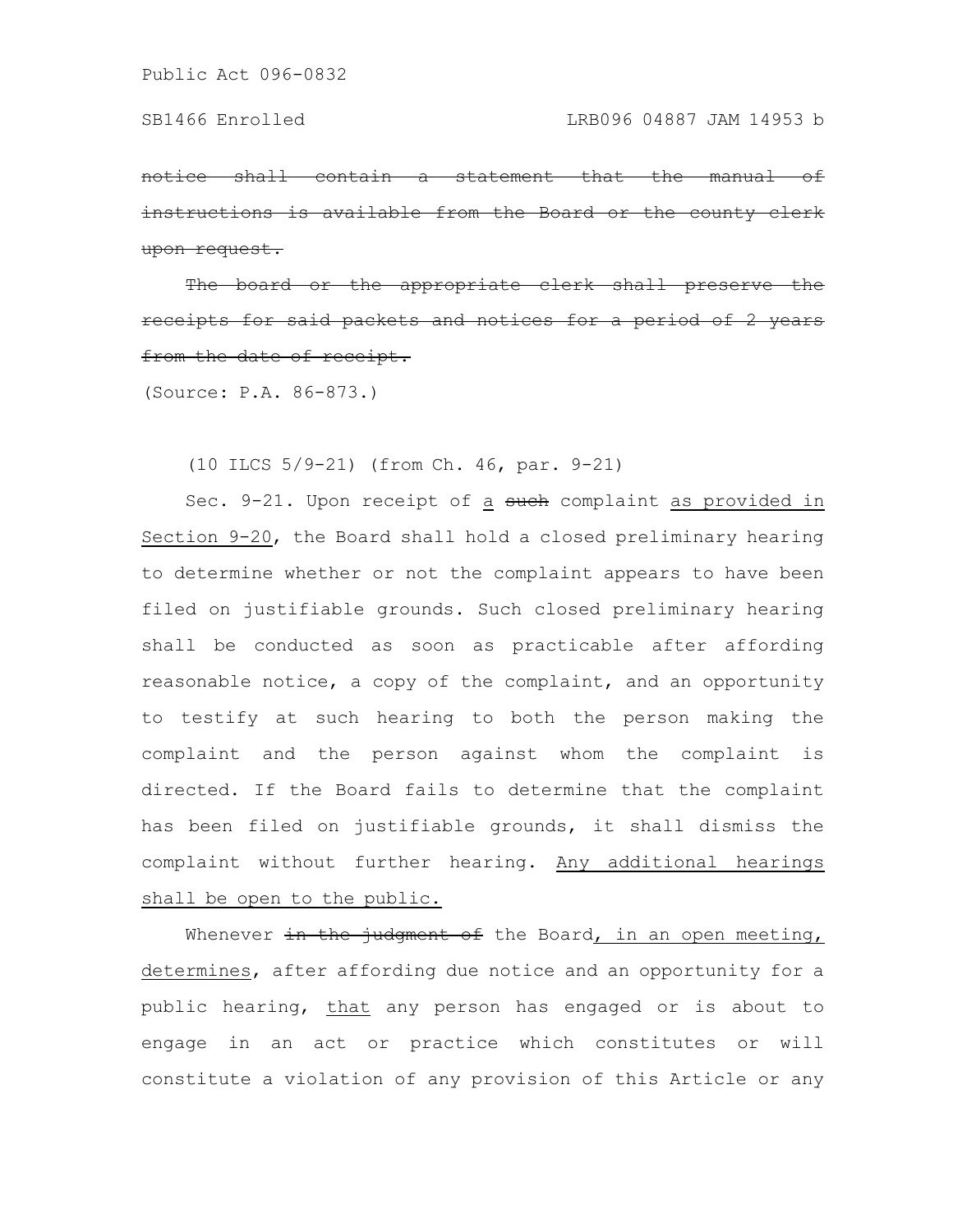regulation or order issued thereunder, the Board shall issue an order directing such person to take such action as the Board determines may be necessary in the public interest to correct the violation. In addition, if the act or practice engaged in consists of the failure to file any required report within the time prescribed by this Article, the Board, as part of its order, shall further provide that if, within the 12-month period following the issuance of the order, such person fails to file within the time prescribed by this Article any subsequent report as may be required, such person may be subject to a civil penalty pursuant to Section 9-23. The Board shall render its final judgment within 60 days of the date the complaint is filed; except that during the 60 days preceding the date of the election in reference to which the complaint is filed, the Board shall render its final judgment within 7 days of the date the complaint is filed, and during the 7 days preceding such election, the Board shall render such judgment before the date of such election, if possible.

At any time prior to the issuance of the Board's final judgment, the parties may dispose of the complaint by a written stipulation, agreed settlement or consent order. Any such stipulation, settlement or order shall, however, be submitted in writing to the Board and shall become effective only if approved by the Board in an open meeting. If the act or practice complained of consists of the failure to file any required report within the time prescribed by this Article,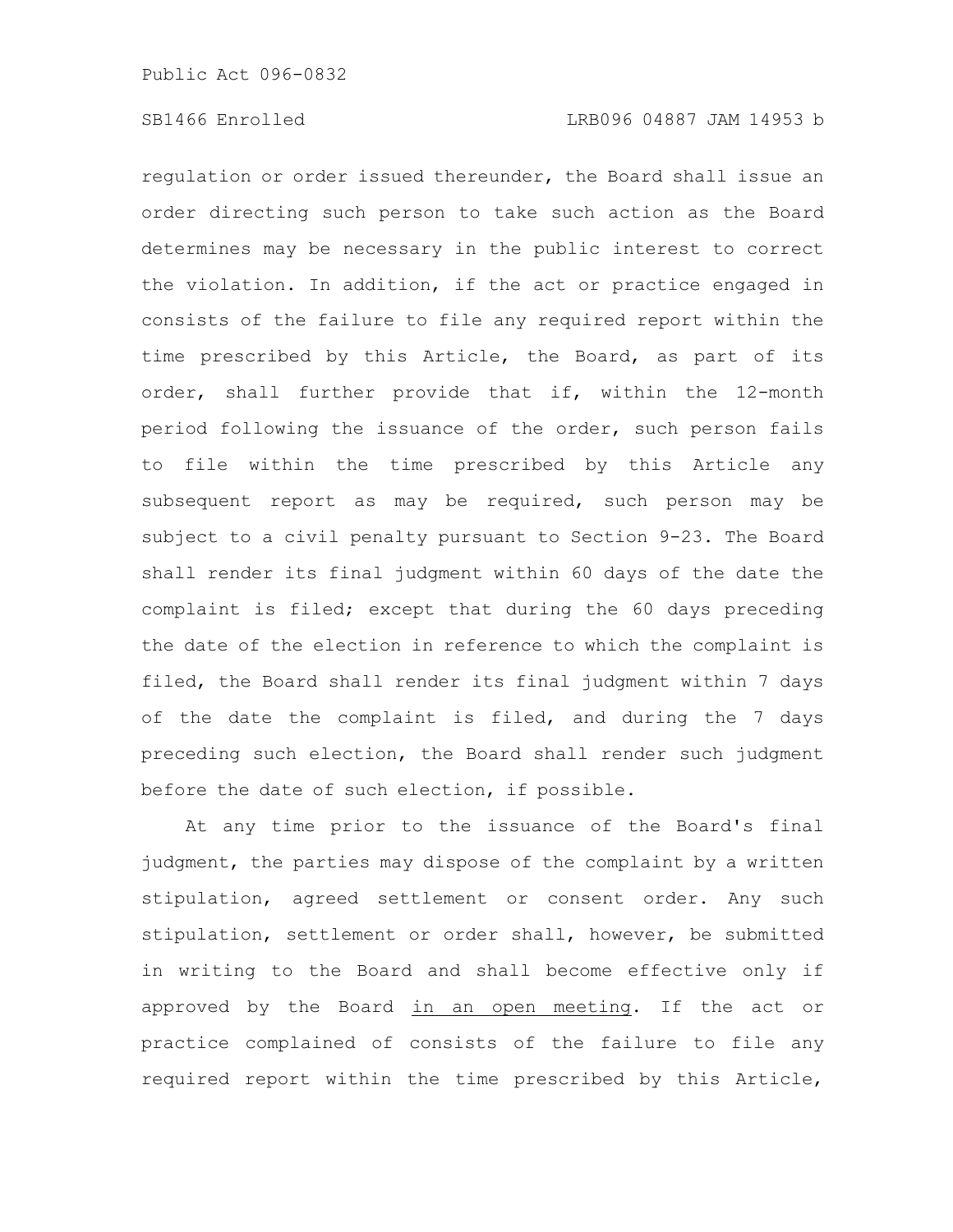# SB1466 Enrolled LRB096 04887 JAM 14953 b

such stipulation, settlement or order may provide that if, within the 12-month period following the approval of such stipulation, agreement or order, the person complained of fails to file within the time prescribed by this Article any subsequent reports as may be required, such person may be subject to a civil penalty pursuant to Section 9-23.

Any person filing a complaint pursuant to Section 9-20 may, upon written notice to the other parties and to the Board, voluntarily withdraw the complaint at any time prior to the issuance of the Board's final determination.

(Source: P.A. 93-574, eff. 8-21-03.)

(10 ILCS 5/9-23.5 new)

Sec. 9-23.5. Public database of founded complaints. The State Board of Elections shall establish and maintain on its official website a searchable database, freely accessible to the public, of each complaint filed with the Board under this Article with respect to which Board action was taken, including all Board actions and penalties imposed, if any. The Board must update the database within 5 business days after an action is taken or a penalty is imposed to include that complaint, action, or penalty in the database. The Task Force on Campaign Finance Reform shall make recommendations on improving access to information related to founded complaints.

(10 ILCS 5/9-28)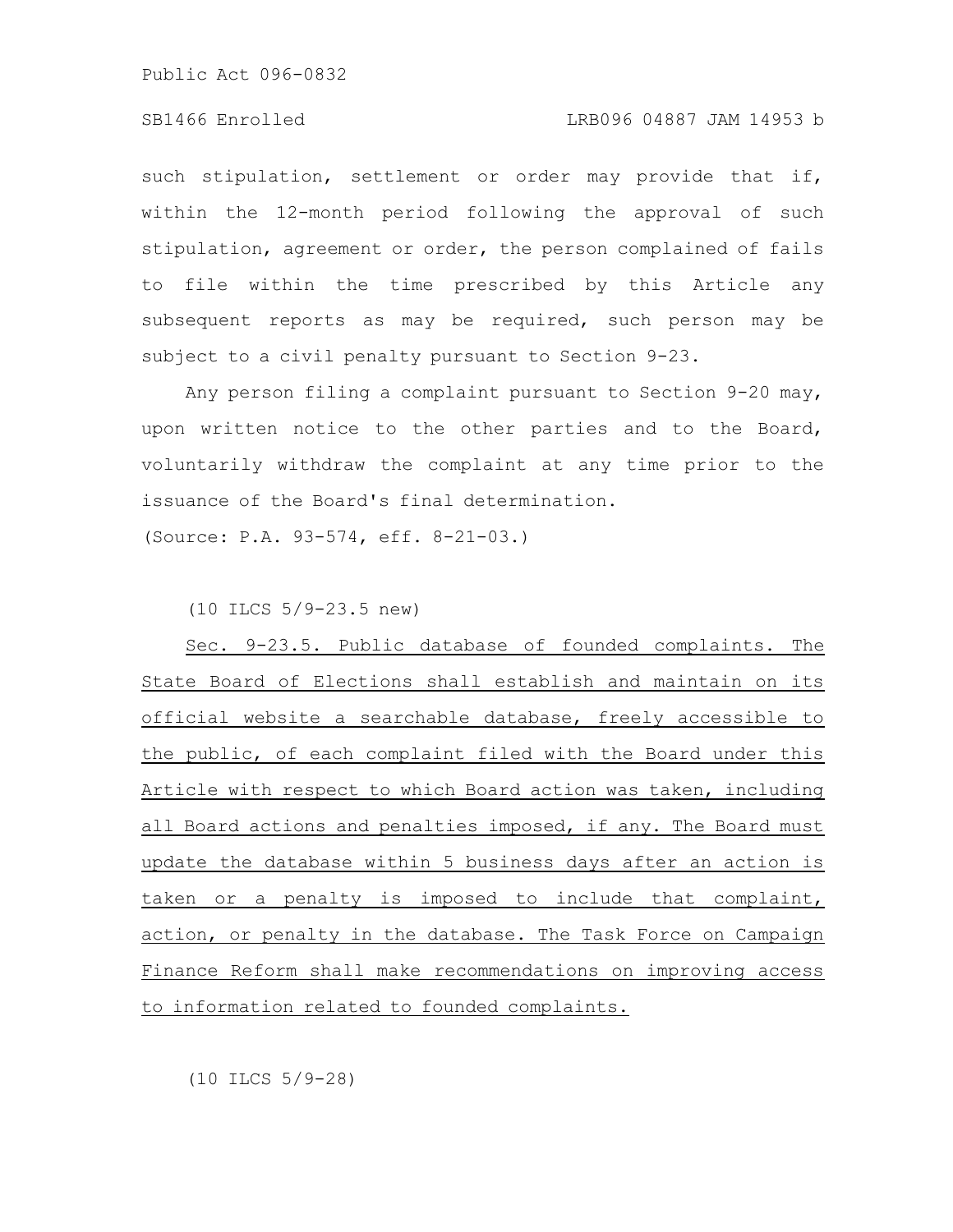Sec. 9-28. Electronic filing and availability. The Board shall by rule provide for the electronic filing of expenditure and contribution reports as follows:

Electronic Beginning July 1, 1999, or as soon therea the Board has provided adequate software to the political committee, electronic filing is required for all political committees that during the reporting period (i) had at any time a balance or an accumulation of contributions of \$10,000  $\frac{25,000}{10,000}$  or more, (ii) made aggregate expenditures of \$10,000  $\frac{25,000}{25,000}$  or more, or (iii) received loans of an aggregate of  $$10,000$   $$25,000$  or more.

Beginning July 1, 2003, electronic filing is required for political committees that during the reporting peri had at any time a balance or an accumulation of contribut of \$10,000 or more, (ii) made aggregate expenditures or more, or (iii) received loans of an aggregate more.

The Board may provide by rule for the optional electronic filing of expenditure and contribution reports for all other political committees. The Board shall promptly make all reports filed under this Article by all political committees publicly available by means of a searchable database that is accessible on the Board's website through the World Wide Web.

The Board shall provide all software necessary to comply with this Section to candidates, public officials, political committees, and election authorities.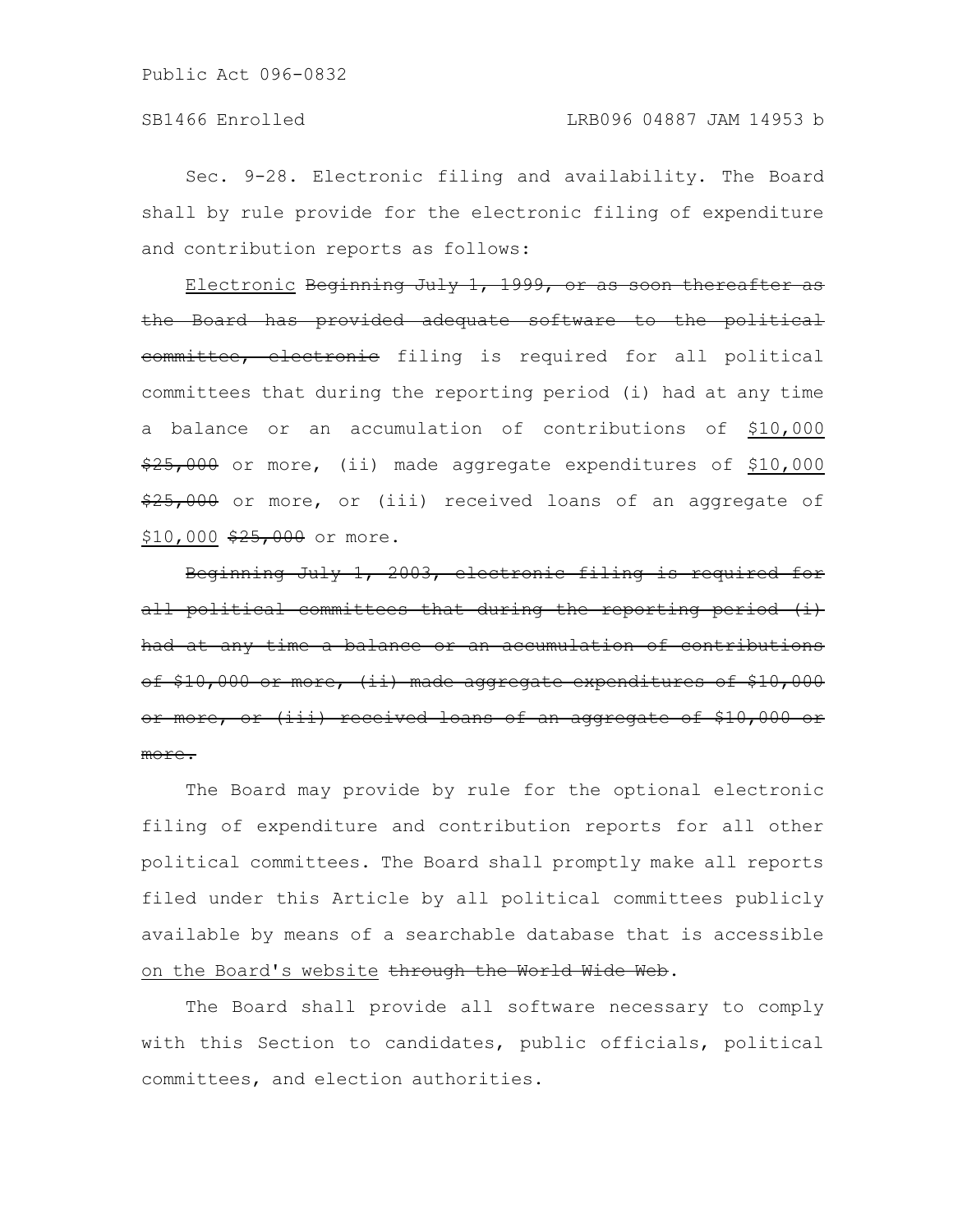The Board shall implement a plan to provide computer access and assistance to candidates, public officials, political committees, and election authorities with respect to electronic filings required under this Article.

For the purposes of this Section, "political committees" includes entities required to report to the Board under Section  $9 - 7.5.$ 

(Source: P.A. 90-495, eff. 8-18-97; 90-737, eff. 1-1-99.)

(10 ILCS 5/9-28.5 new)

Sec. 9-28.5. Injunctive relief for electioneering communications.

(a) Whenever the Attorney General, or a State's Attorney with jurisdiction over any portion of the relevant electorate, believes that any person, as defined in Section 9-1.6, is making, producing, publishing, republishing, or broadcasting an electioneering communication paid for by any person, as defined in Section 9-1.6, who has not first complied with the registration and disclosure requirements of this Article, he or she may bring an action in the name of the People of the State of Illinois or, in the case of a State's Attorney, the People of the County, against such person or persons to restrain by preliminary or permanent injunction the making, producing, publishing, republishing, or broadcasting of such electioneering communication until the registration and disclosure requirements have been met.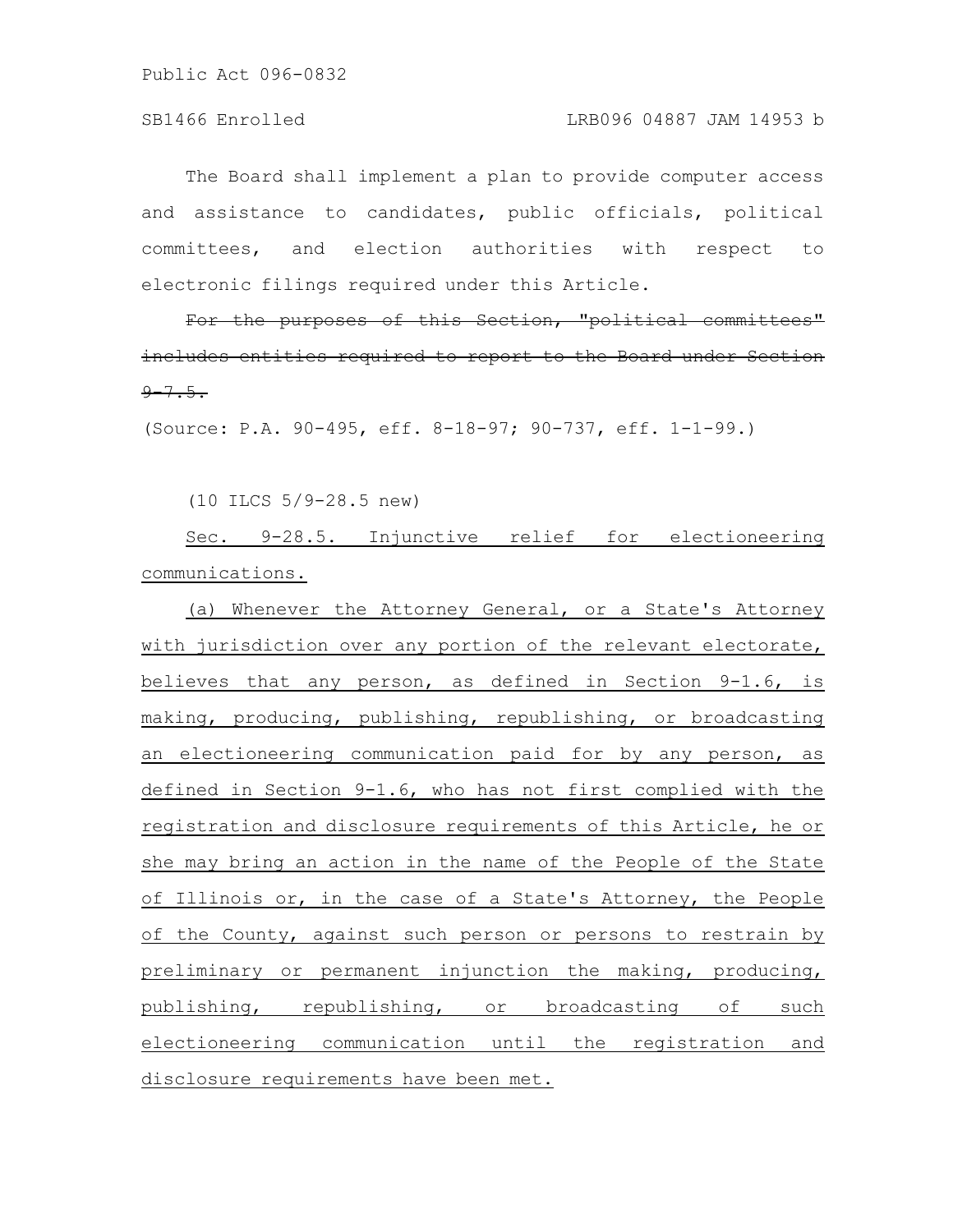(b) Any political committee that believes any person, as defined in Section 9-1.6, is making, producing, publishing, republishing, or broadcasting an electioneering communication paid for by any person, as defined in Section 9-1.6, who has not first complied with the registration and disclosure requirements of this Article may bring an action in the circuit court against such person or persons to restrain by preliminary or permanent injunction the making, producing, publishing, republishing, or broadcasting of such electioneering communication until the registration and disclosure requirements have been met.

(10 ILCS 5/9-30)

Sec. 9-30. Ballot forfeiture. The State Board of Elections shall not certify the The name of any a person who has not paid a civil penalty imposed against his or her political committee him or her under this Article to shall not appear upon any ballot for any office in any election if while the penalty is unpaid by the date required for certification.

The State Board of Elections shall generate a list of all candidates whose political committees have not paid any civil penalty assessed against them under this Article. Such list shall be transmitted to any election authority whose duty it is to place the name of any such candidate on the ballot. The election authority shall not place upon the ballot the name of any candidate appearing on this list for any office in any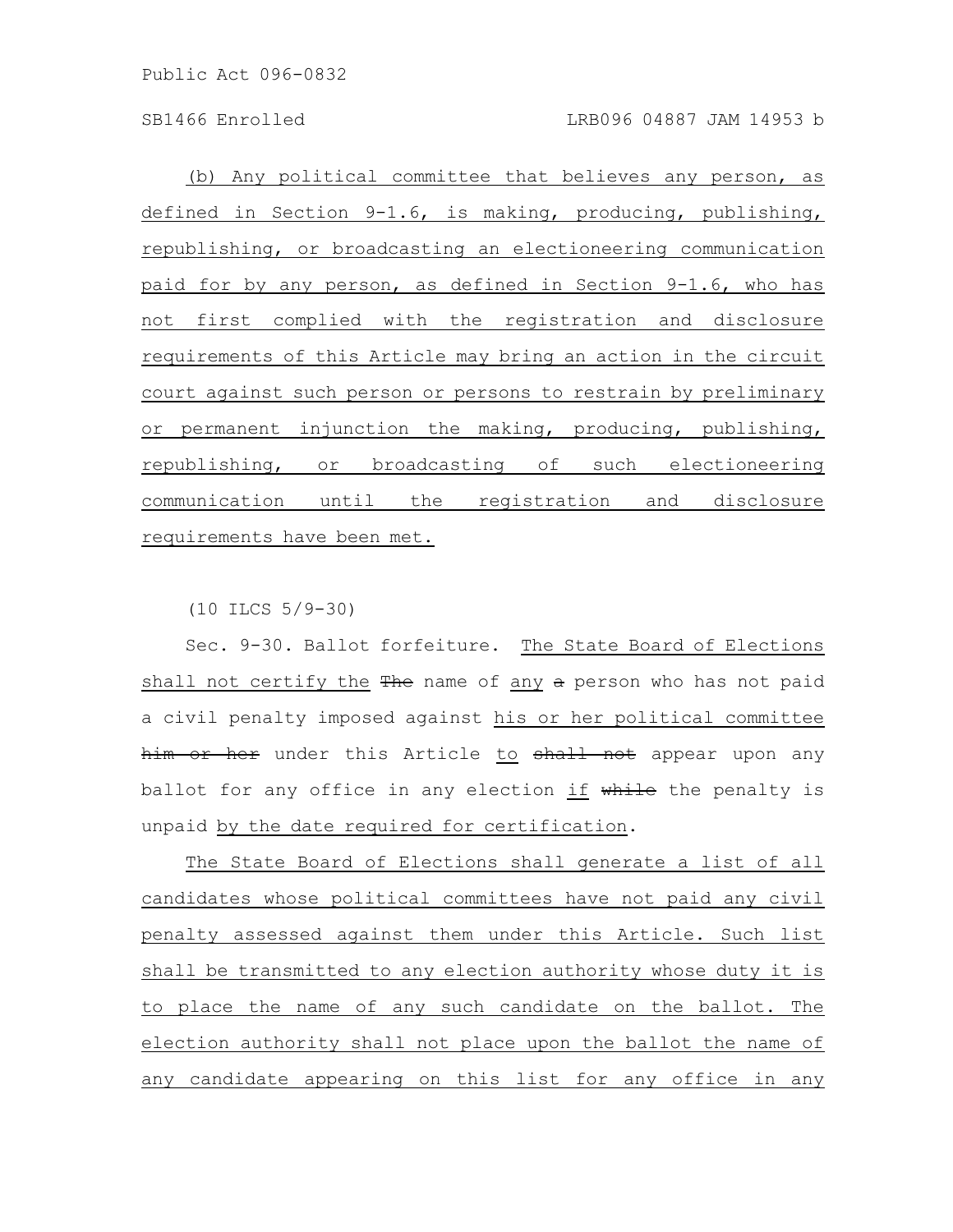# SB1466 Enrolled LRB096 04887 JAM 14953 b

election while the penalty is unpaid, unless the candidate has requested a hearing and the Board has not disposed of the matter by the date of certification.

(Source: P.A. 93-615, eff. 11-19-03.)

(10 ILCS 5/9-40 new)

Sec. 9-40. Campaign Finance Reform Task Force.

(a) There is hereby created the Campaign Finance Reform Task Force. The purpose of the Task Force is to conduct a thorough review of the implementation of campaign finance reform legislation in the State of Illinois, and the feasibility of implementing a mechanism of campaign finance regulation that would subsidize political campaigns in exchange for voluntary adherence to specified expenditure limitations.

(b) The Task Force shall consist of 11 members, appointed as follows: 2 each by the Speaker of the House of Representatives, the Minority Leader of the House of Representatives, the President of the Senate, and the Minority Leader of the Senate; and 3 by the Governor, one of whom shall serve as chairperson. Members shall be adults and residents of Illinois. The individual (or his or her successor) who appointed a member may remove that appointed member before the expiration of his or her term on the Task Force for official misconduct, incompetence, or neglect of duty. Members shall serve without compensation, but may be reimbursed for expenses.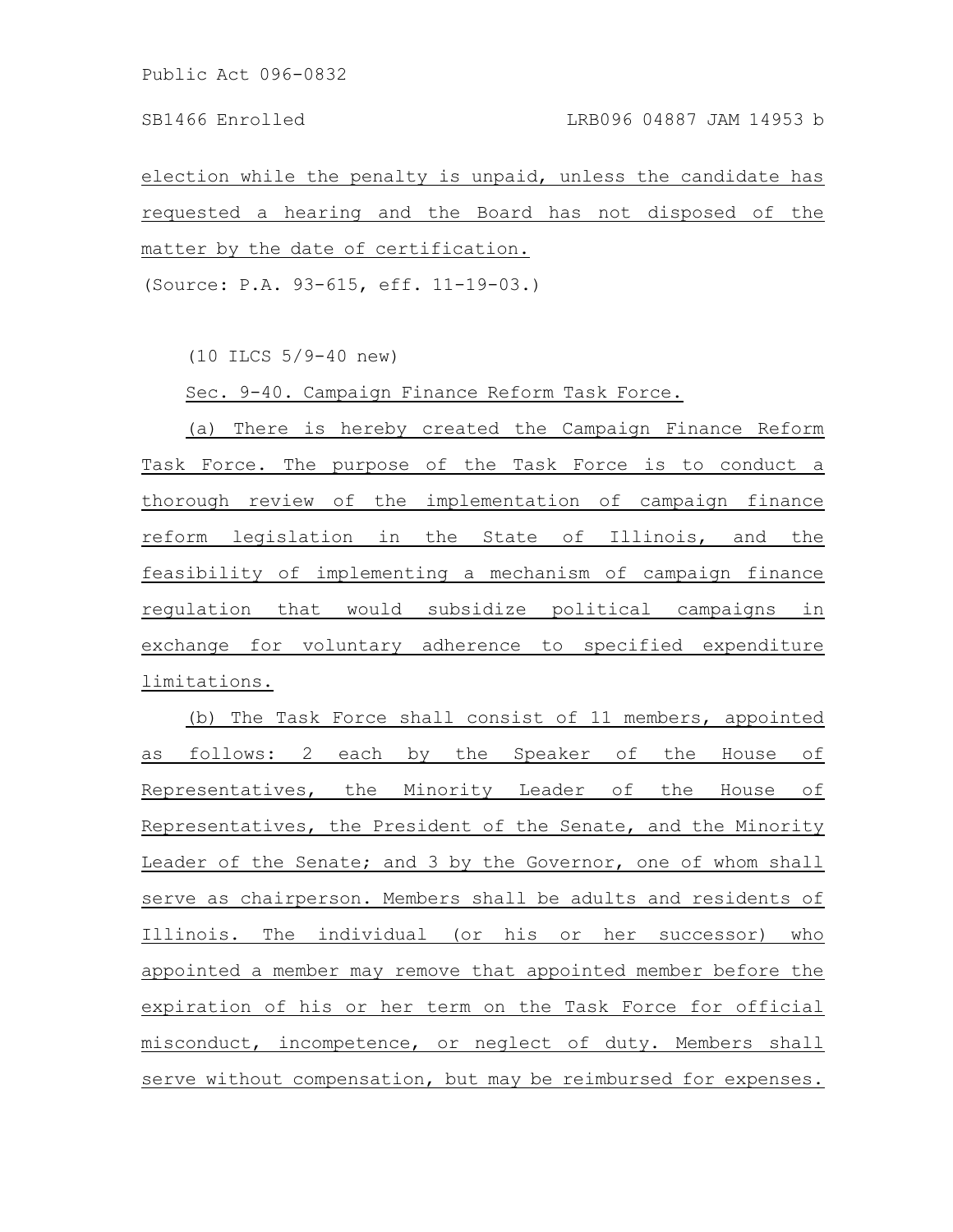Appointments shall be made within 60 days after the effective date of this amendatory Act of the 96th General Assembly.

(c) The Task Force shall conduct meetings and conduct a public hearing before filing any report mandated by this Section. At the public hearings, the Task Force shall allow interested persons to present their views and comments. The Task Force shall submit all reports required by this Section to the Governor, the State Board of Elections, and the General Assembly. In addition to the reports required by this Section, the Task Force may provide, at its discretion, interim reports and recommendations. The State Board of Elections shall provide administrative support to the Task Force.

(d) The Task Force shall study the feasibility of implementing a mechanism of campaign finance regulation that would subsidize political campaigns in exchange for voluntary adherence to specified expenditure limitations. In conducting its study, the Task Force shall consider a system of public financing by State government for the conduct and finance of election campaigns for the following: (1) Representatives and Senators in the General Assembly, (2) constitutional offices of State government, and (3) judges. The Task Force may propose financing campaigns through funding mechanisms including, but not limited to, fines, voluntary contributions, surcharges on lobbying activities, and a whistleblower fund. In determining a plan for election to each office, the Task Force shall consider the following factors: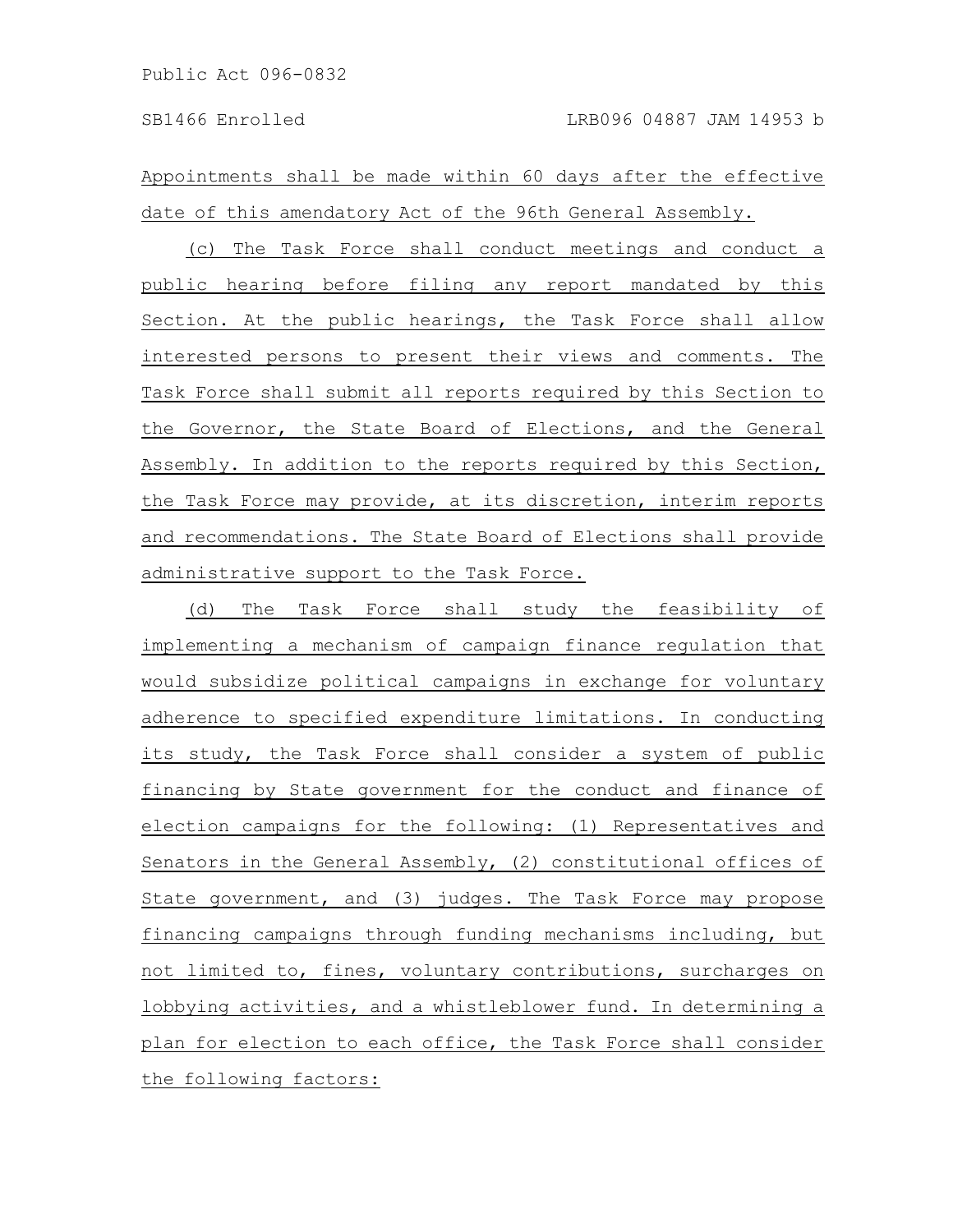(i) the amount of funds raised by past candidates for that office;

(ii) the amount of funds expended by past candidates for that office;

(iii) the disparity in the amount of funds raised by candidates of different political parties;

(iv) the amount of funds expended by entities not affiliated with a candidate;

(v) the amount of money contributed to or expended by a committee of a political party to promote a candidate;

(vi) jurisprudence with relation to campaign finance and public financing; and

(vii) such other factors, not confined to the foregoing, that the Task Force determines to be related to the public financing of elections in this State.

The Task Force shall also study the feasibility of creating public financing within the statutory system of limits, or if the system of limits should be changed to facilitate a system of public financing and the need for a process to protect candidates who receive public financing against candidates who do not opt to participate in public financing or who self-finance.

The Task Force shall submit the report required by this subsection no later than December 31, 2011. The Task Force may provide, at its discretion, interim reports and recommendations before that date.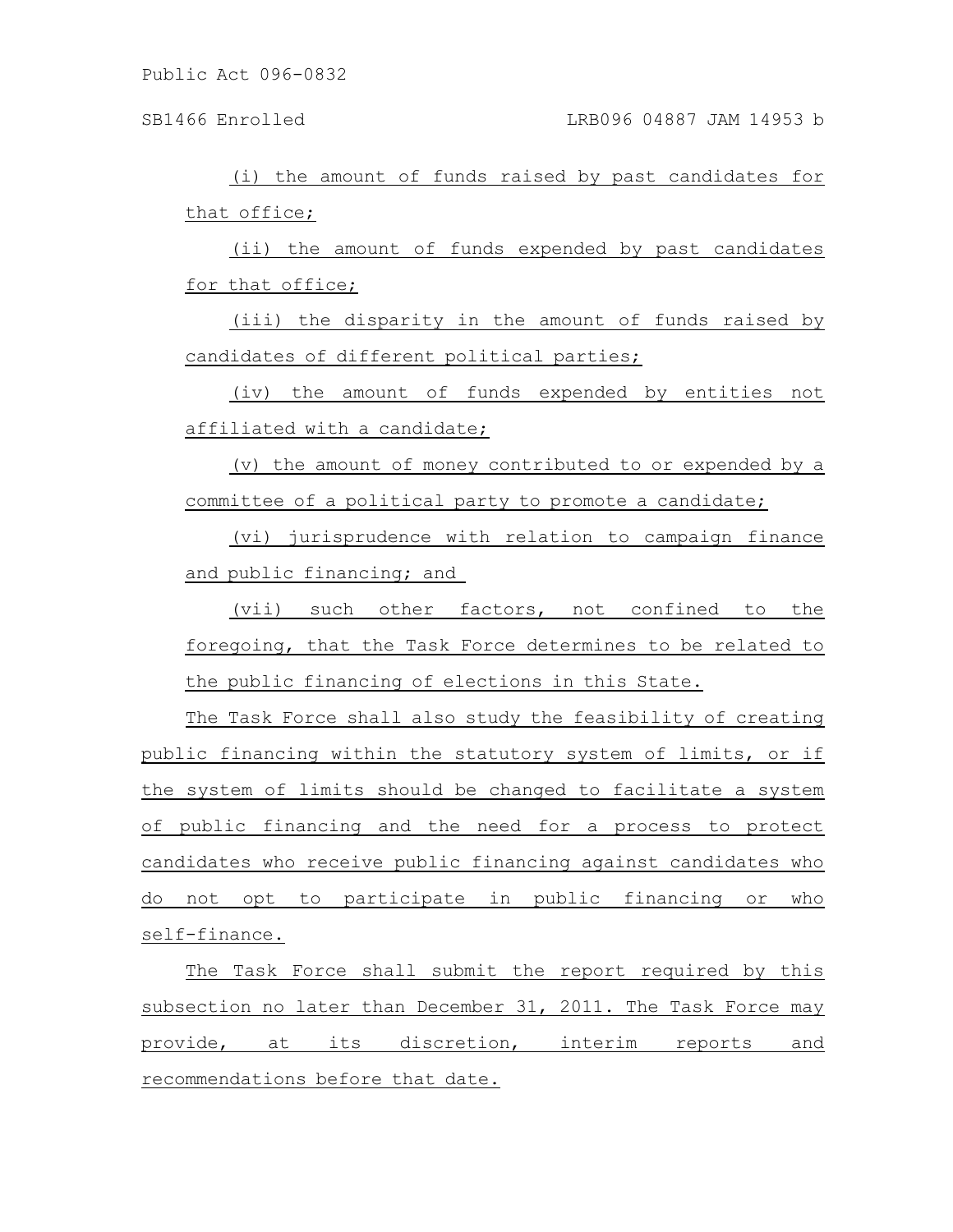(e) The Task Force shall examine and make recommendations related to the provisions of this amendatory Act of the 96th General Assembly in Section 9-8.5 (c-5) and (c-10) limiting contributions to a political party committee from a candidate political committee or political party committee. The Task Force shall submit a report with recommendations required by this subsection no later than September 30, 2012. The Task Force may provide, at its discretion, interim reports and recommendations before that date.

(f) The Task Force shall review the implementation of this amendatory Act of the 96th General Assembly and any additional campaign finance reform legislation considered by the General Assembly. The Task Force shall examine each provision of this amendatory Act of the 96th General Assembly and make recommendations for changes, deletions, or improvements. In conducting its review of campaign finance reform implementation, the Task Force shall also consider and address a variety of empirical measures, case studies, and comparative analyses, including, but not limited to the following:

(i) campaign finance legislation in other states as well as the federal system of campaign finance regulation;

(ii) the impact of contribution limits in Illinois, including the impact on contributions from individuals, corporations, associations, and labor organizations;

(iii) the impact of contribution limits on independent expenditures in Illinois;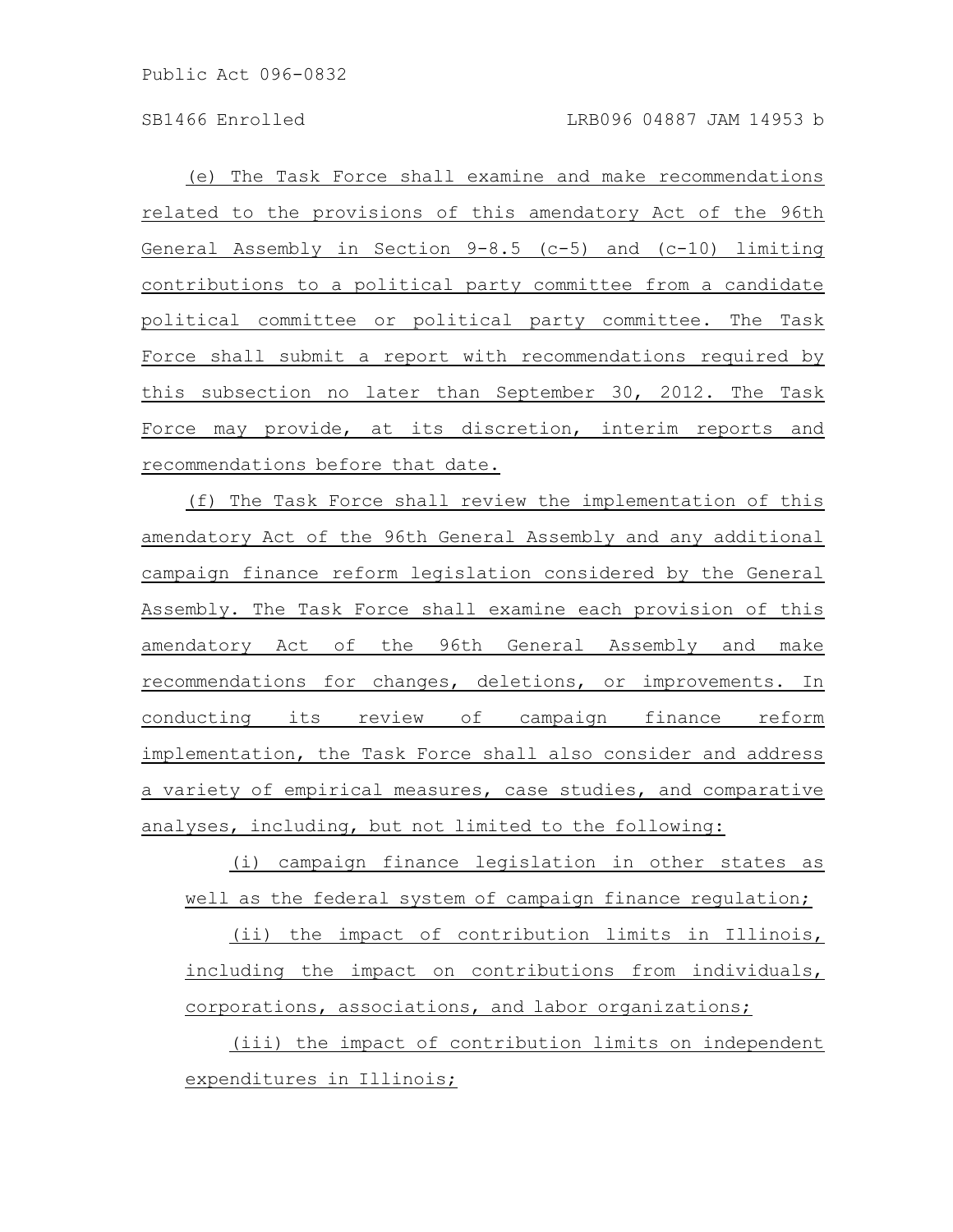(iv) the effectiveness, reliability, and cost of various enforcement mechanisms;

(v) the best practices in mandating timely disclosure of the origin of campaign contributions; and

(vi) the best way to require and conduct random audits and audits for cause.

The Task Force shall also submit a report detailing the following: (i) the effectiveness of enforcement mechanisms, (ii) whether the disclosure requirements and the definition of "receipt" result in accurate reporting; (iii) issues related to audits, (iv) the effect of using the same election cycle for all members of the General Assembly, and (v) the impact of Section 9-8.5(h).

The Task Force shall submit reports required by this subsection no later than March 1, 2013 and March 1, 2015.

(g) The Task Force shall submit a final report by March 10, 2015. The Task Force is abolished and this Section is repealed on March 15, 2015.

(10 ILCS 5/29-12) (from Ch. 46, par. 29-12)

Sec. 29-12. Disregard of Election Code. Except with respect to Article 9 of this Code, any Any person who knowingly (a) does any act prohibited by or declared unlawful by, or (b) fails to do any act required by, this Code, shall, unless a different punishment is prescribed by this Code, be guilty of a Class A misdemeanor.